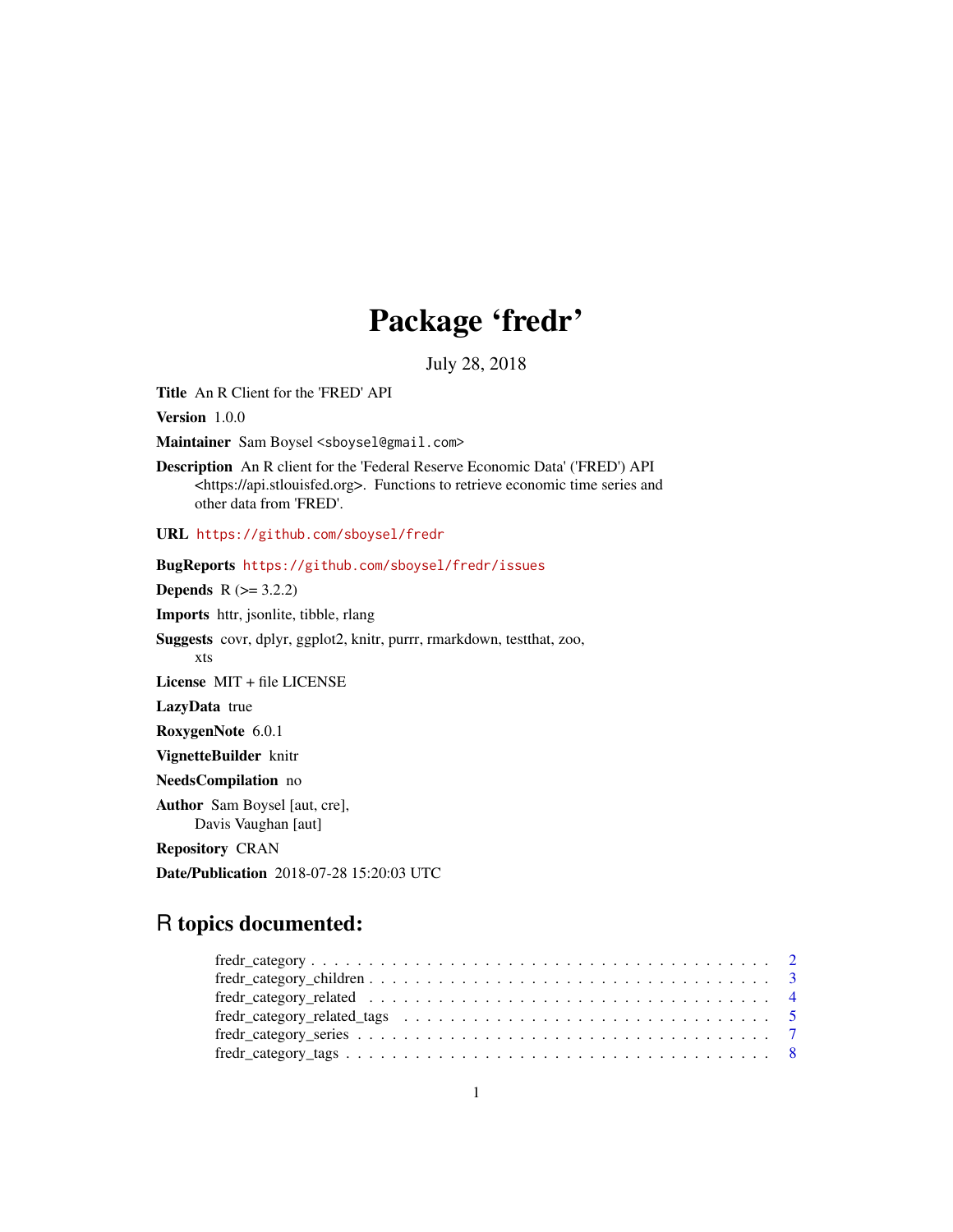<span id="page-1-0"></span>

| <b>10</b> |
|-----------|
| 11        |
| 11        |
| 13        |
| 14        |
| 15        |
| 16        |
| 17        |
| 19        |
|           |
| 20        |
| 21        |
| 22        |
| 24        |
| 25        |
| 26        |
| 27        |
| 30        |
| 31        |
| 33        |
| 35        |
| 37        |
| 38        |
| 39        |
| 40        |
| 41        |
| 42        |
| 43        |
| 45        |
|           |
| 46        |
|           |

#### **Index a** set of the contract of the contract of the contract of the contract of the contract of the contract of the contract of the contract of the contract of the contract of the contract of the contract of the contrac

<span id="page-1-1"></span>fredr\_category *Get a FRED category*

## Description

Get a FRED category

## Usage

fredr\_category(category\_id = 0L)

## Arguments

category\_id An integer ID for the category. Default is 0 for the root category. *Required parameter.*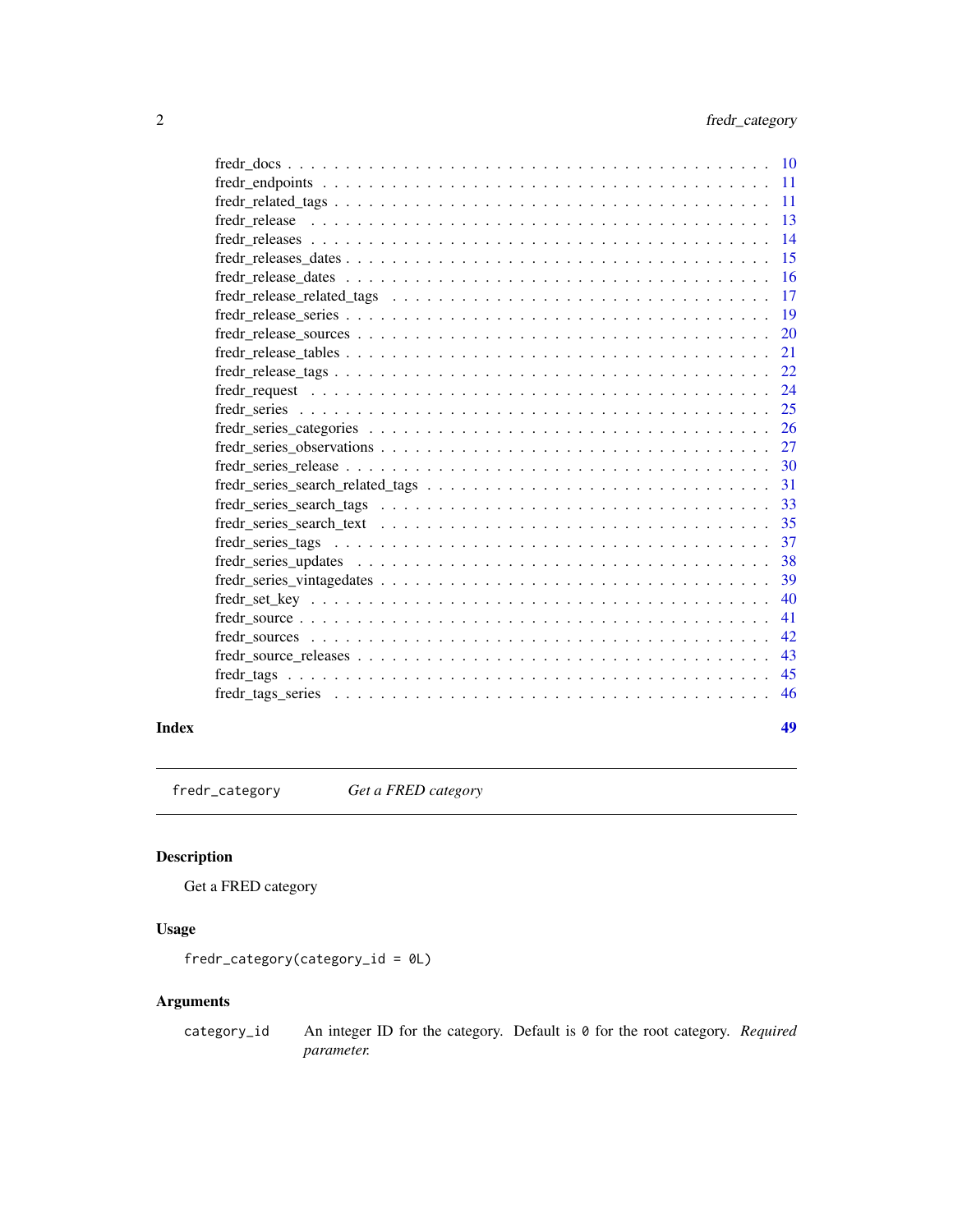<span id="page-2-0"></span>A tibble object containing the name and parent ID for the category indicated by category\_id.

#### API Documentation

[fred/category](https://research.stlouisfed.org/docs/api/fred/category.html)

## See Also

```
fredr_category_children(), fredr_category_related(), fredr_category_series(), fredr_category_tags(),
fredr_category_related_tags()
```
## Examples

```
# Root category
fredr_category()
# "Production & Business Activity" category
fredr_category(category_id = 1L)
```
<span id="page-2-1"></span>fredr\_category\_children

*Get the child categories for a specified FRED parent category*

## Description

Get the child categories for a specified FRED parent category

## Usage

```
fredr_category_children(category_id = 0L, realtime_start = NULL,
  realtime_end = NULL)
```
#### Arguments

| category_id  | An integer ID for the category. Default is $\theta$ for the root category. Required<br><i>parameter.</i>                                      |
|--------------|-----------------------------------------------------------------------------------------------------------------------------------------------|
|              | realtime_start A Date indicating the start of the real-time period. Defaults to today's date. For<br>more information, see Real-Time Periods. |
| realtime_end | A Date indicating the end of the real-time period. Defaults to today's date. For<br>more information, see Real-Time Periods.                  |

## Value

A tibble object containing the name and ID for the children categories of the parent category indicated by category\_id.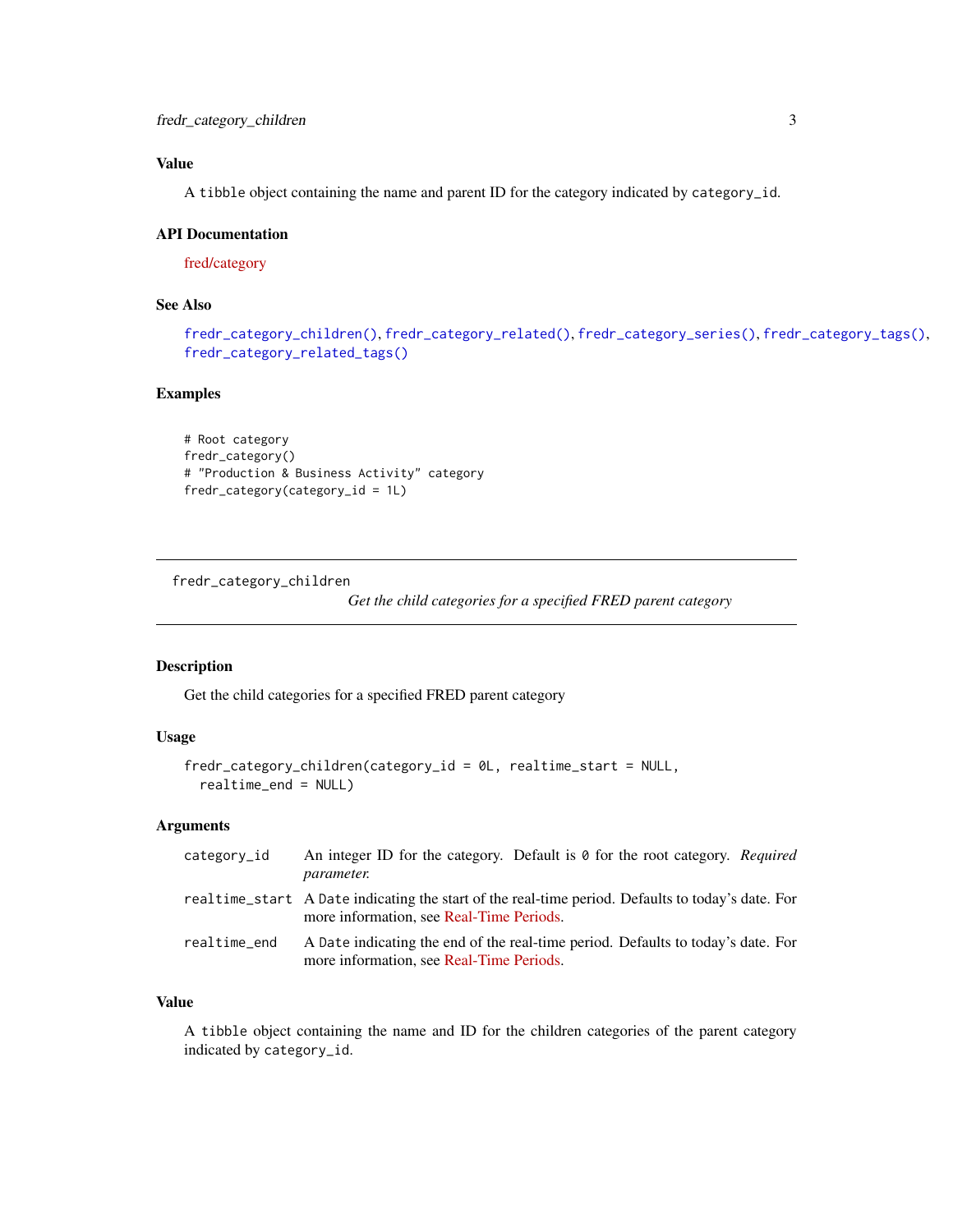## API Documentation

[fred/category/children](https://research.stlouisfed.org/docs/api/fred/category_children.html)

#### See Also

```
fredr_category(), fredr_category_related(), fredr_category_series(), fredr_category_tags(),
fredr_category_related_tags()
```
#### Examples

```
# Children of the root category
fredr_category_children(category_id = 0L)
# Children of the "Production & Business Activity" category
fredr_category_children(category_id = 1L)
```
<span id="page-3-1"></span>fredr\_category\_related

*Get the related categories for a FRED category.*

#### Description

Get the related categories for a FRED category.

#### Usage

```
fredr_category_related(category_id = 0L, realtime_start = NULL,
 realtime_end = NULL)
```
#### **Arguments**

| category_id  | An integer ID for the category. Default is 0 for the root category. Required<br><i>parameter.</i>                                             |
|--------------|-----------------------------------------------------------------------------------------------------------------------------------------------|
|              | realtime_start A Date indicating the start of the real-time period. Defaults to today's date. For<br>more information, see Real-Time Periods. |
| realtime_end | A Date indicating the end of the real-time period. Defaults to today's date. For<br>more information, see Real-Time Periods.                  |

#### Details

From the [FRED API documentation:](https://research.stlouisfed.org/docs/api/fred/category_related.html) "A related category is a one-way relation between 2 categories that is not part of a parent-child category hierarchy. Most categories do not have related categories."

#### Value

A tibble object containing the name and parent ID for categories related to the category indicated by category\_id.

<span id="page-3-0"></span>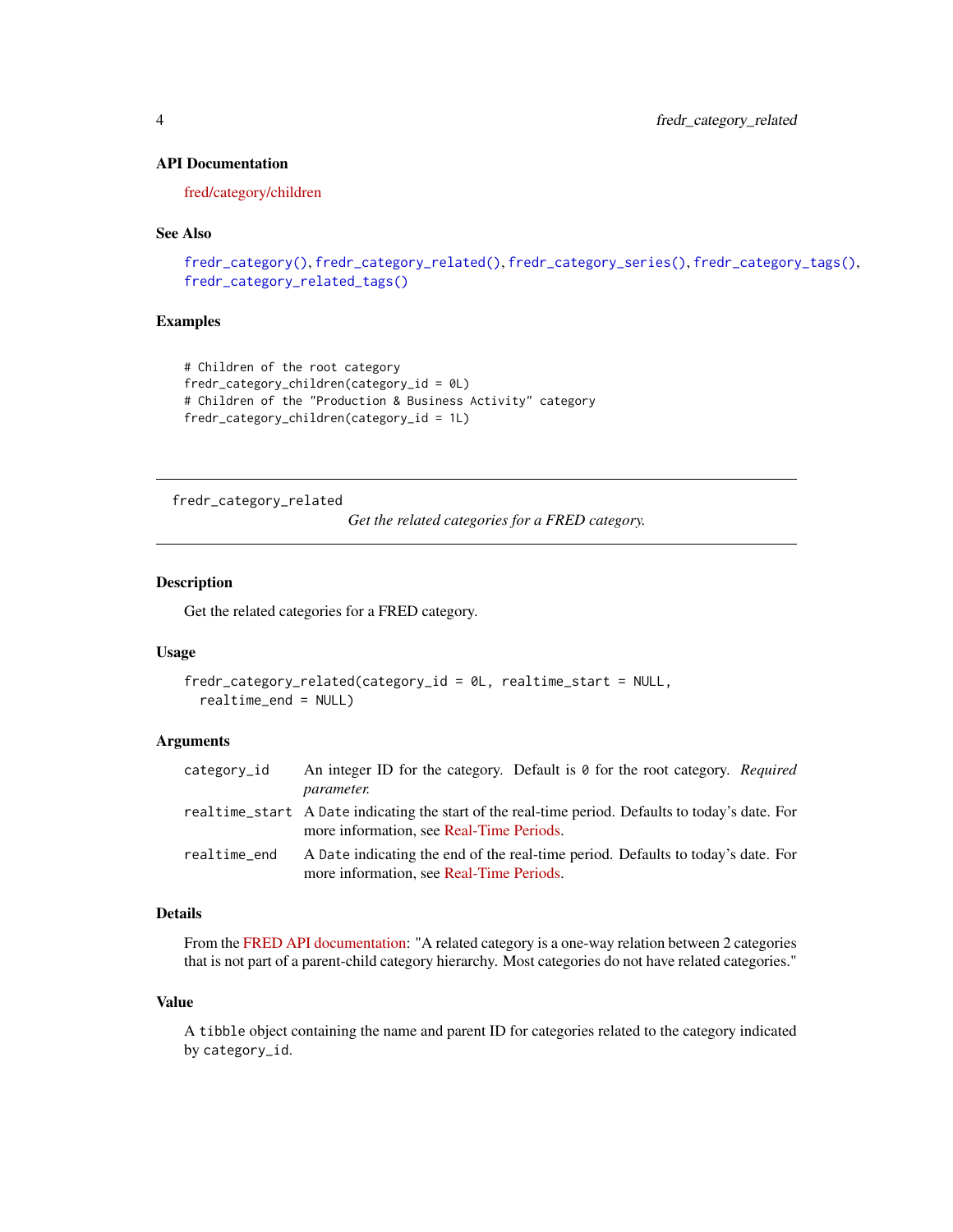## <span id="page-4-0"></span>API Documentation

[fred/category/related](https://research.stlouisfed.org/docs/api/fred/category_related.html)

#### See Also

```
fredr_category(), fredr_category_children(), fredr_category_series(), fredr_category_tags(),
fredr_category_related_tags()
```
## Examples

# Categories related to the "Employment Cost Index" category fredr\_category\_related(category\_id = 4L)

<span id="page-4-1"></span>fredr\_category\_related\_tags

*Get the related FRED tags within a category*

#### Description

Get the related FRED tags for one or more FRED tags within a category. Optionally, filter results by tag group or search. FRED tags are attributes assigned to series. Related FRED tags are the tags assigned to series that match *all* tags in the *tag\_names* parameter, *no* tags in the *exclude\_tag\_names* parameter, and the category set by the *category\_id* parameter. Series are assigned tags and categories. Indirectly through series, it is possible to get the tags for a category. No tags exist for a category that does not have series.

#### Usage

```
fredr_category_related_tags(category_id = 0L, tag_names = NULL,
  exclude_tag_names = NULL, tag_group_id = NULL, search_text = NULL,
  limit = NULL, offset = NULL, order_by = NULL, sort_order = NULL,
  realtime_start = NULL, realtime_end = NULL)
```

| category_id       | An integer ID for the category. Default is $\theta$ for the root category. Required<br><i>parameter.</i>                                                   |  |
|-------------------|------------------------------------------------------------------------------------------------------------------------------------------------------------|--|
| tag_names         | A string indicating which series tags to match. Multiple tags can be delimited<br>by a semicolon in a single string (e.g. "usa;gnp""). Required parameter. |  |
| exclude_tag_names |                                                                                                                                                            |  |
|                   | A string indicating which series tags should <i>not</i> be matched. Multiple tags can<br>be delimited by a semicolon in a single string (e.g. "usa;gnp""). |  |
| tag_group_id      | A string representing the tag group id to filter tags by type. No filtering by<br>default. Possible values include:                                        |  |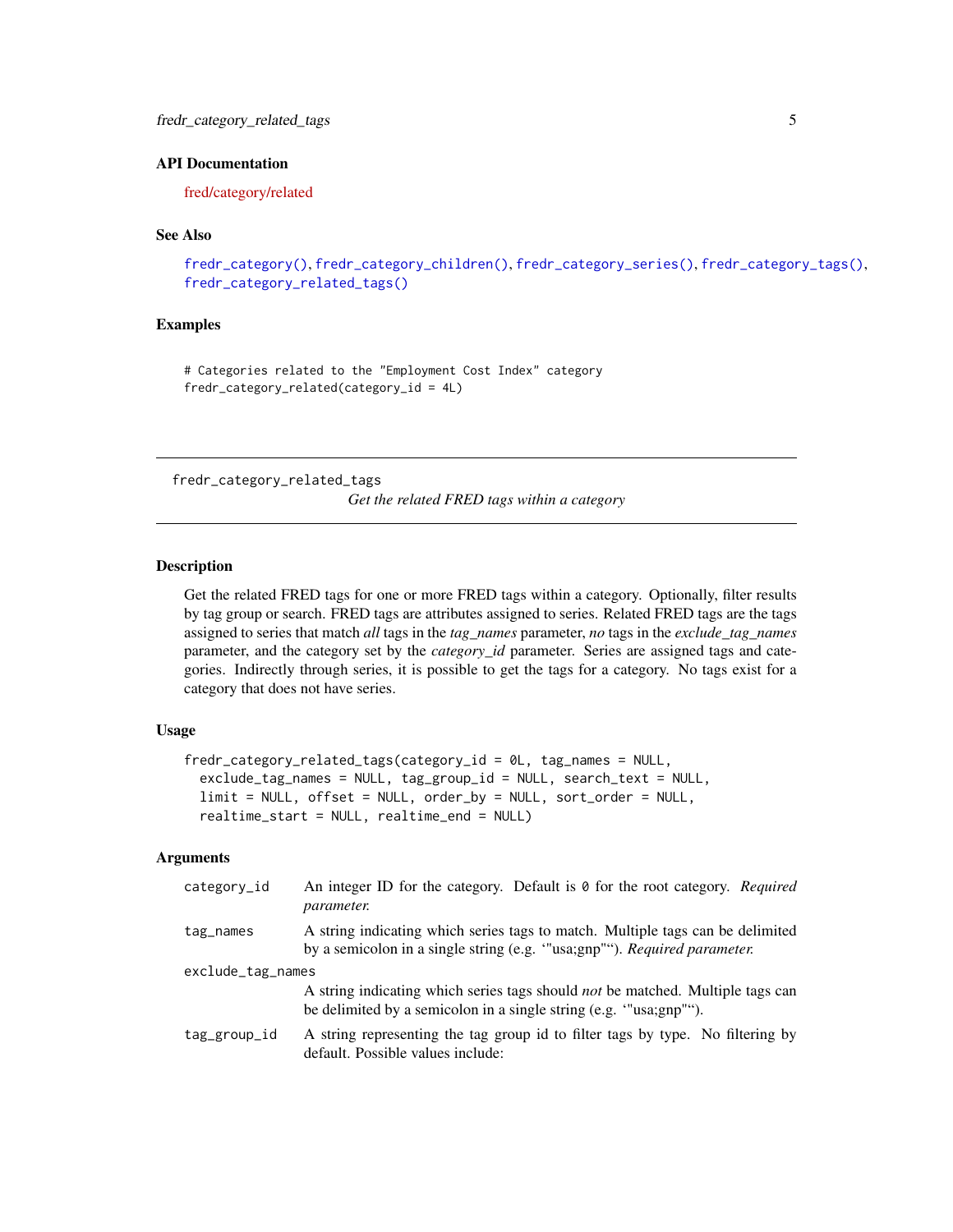<span id="page-5-0"></span>

|              | • "freq" - Frequency                                                                                                                                                                          |
|--------------|-----------------------------------------------------------------------------------------------------------------------------------------------------------------------------------------------|
|              | • "gen" - General or Concept                                                                                                                                                                  |
|              | • "geo" - Geography                                                                                                                                                                           |
|              | • "geot" - Geography Type                                                                                                                                                                     |
|              | · "rls" - Release                                                                                                                                                                             |
|              | • "seas" - Seasonal Adjustment                                                                                                                                                                |
|              | $\bullet$ "src" - Source                                                                                                                                                                      |
| search_text  | A string to match text of tags. No matching by default.                                                                                                                                       |
| limit        | An positive integer indicating maximum number of results to return. Possible<br>values are any integer between 1 and 1000 (default), inclusive.                                               |
| offset       | An non-negative integer used in conjunction with limit for long series. This<br>mimics the idea of <i>pagination</i> to retrieve large amounts of data over multiple<br>calls. Defaults to 0. |
| order_by     | Order results by values of the specified attribute. Possible values include: "series_count"<br>(default), "popularity" ', "created", "name", "group_id"'.                                     |
| sort_order   | A string representing the order of the resulting series. Possible values are: "asc"<br>(default), and "desc".                                                                                 |
|              | realtime_start A Date indicating the start of the real-time period. Defaults to today's date. For<br>more information, see Real-Time Periods.                                                 |
| realtime end | A Date indicating the end of the real-time period. Defaults to today's date. For<br>more information, see Real-Time Periods.                                                                  |
|              |                                                                                                                                                                                               |

A tibble object information on related tags matching the request. Data include tag name, group ID, popularity, series count, tag creation date, and additional notes.

## API Documentation

[fred/category/related\\_tags](https://research.stlouisfed.org/docs/api/fred/category_related_tags.html)

## See Also

```
fredr_category(), fredr_category_children(), fredr_category_related(), fredr_category_series(),
fredr_category_tags()
```
## Examples

```
# First, get the tags for the "Production & Business Activity" category
fredr_category_tags(1L)
# Then, get the tags related to "business" and "monthly" for the
# "Production & Business Activity" category
fredr_category_related_tags(category_id = 1L, tag_names = "business;monthly")
```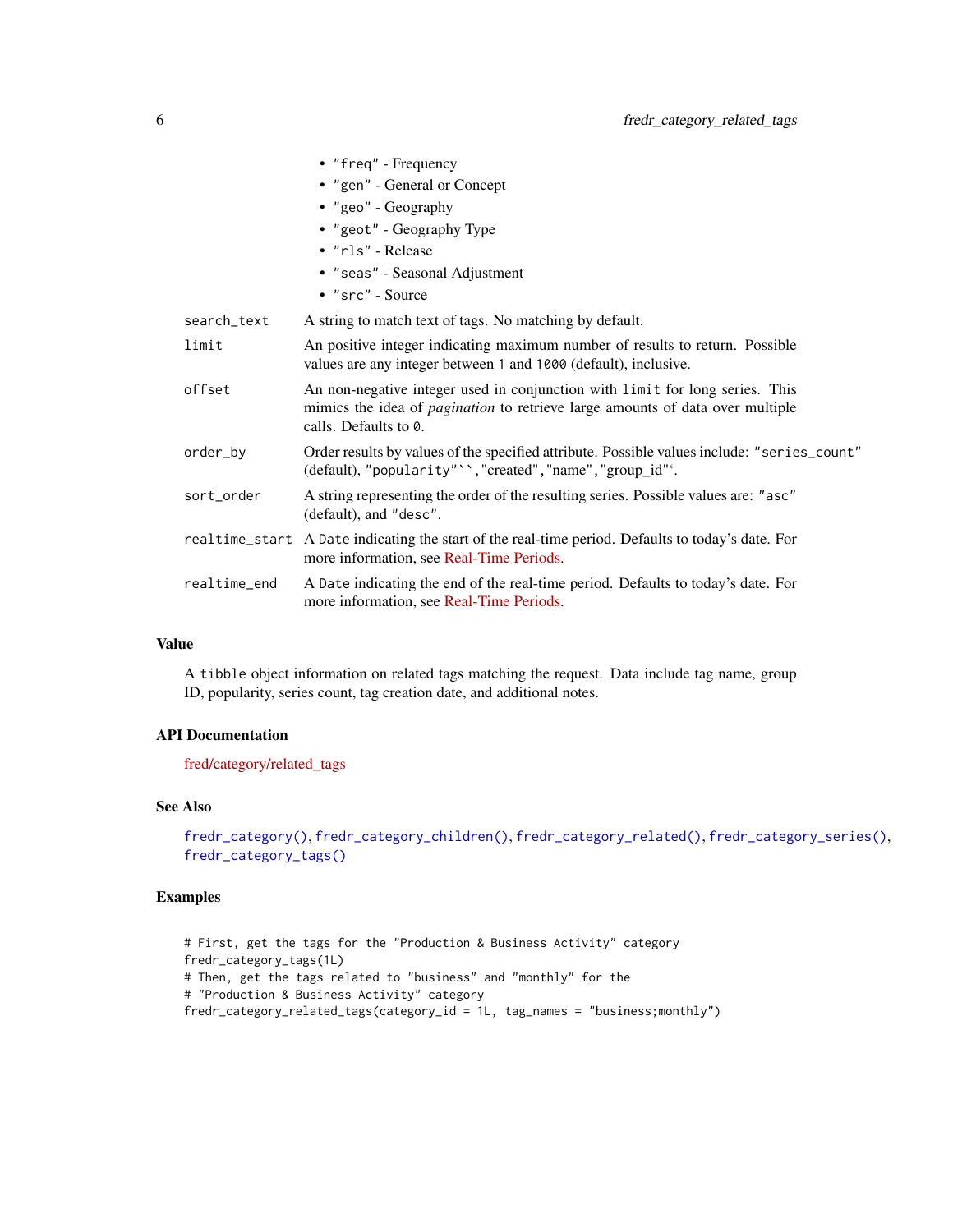<span id="page-6-1"></span><span id="page-6-0"></span>fredr\_category\_series *Get the series in a category*

## Description

Get the series in a category

## Usage

```
fredr_category_series(category_id = 0L, filter_variable = NULL,
  filter_value = NULL, tag_names = NULL, exclude_tag_names = NULL,
 limit = NULL, offset = NULL, order_by = NULL, sort_order = NULL,
 realtime_start = NULL, realtime_end = NULL)
```

| category_id       | An integer ID for the category. Default is 0 for the root category. Required<br>parameter.                                                                                                       |
|-------------------|--------------------------------------------------------------------------------------------------------------------------------------------------------------------------------------------------|
| filter_variable   |                                                                                                                                                                                                  |
|                   | A string indicating which attribute to indicate the attribute that results are filtered<br>by. Possible values include: "frequency", "units", "seasonal_adjustment".<br>No filtering by default. |
| filter_value      | A string giving the value of the filter_variable attribute to filter results by.<br>filter_variable must be set. No filtering by default.                                                        |
| tag_names         | A string indicating which series tags to match. Multiple tags can be delimited<br>by a semicolon in a single string (e.g. "usa;gnp"").                                                           |
| exclude_tag_names |                                                                                                                                                                                                  |
|                   | A string indicating which series tags should <i>not</i> be matched. Multiple tags can<br>be delimited by a semicolon in a single string (e.g. "usa;gnp"").                                       |
| limit             | An positive integer indicating maximum number of results to return. Possible<br>values are any integer between 1 and 1000 (default), inclusive.                                                  |
| offset            | An non-negative integer used in conjunction with limit for long series. This<br>mimics the idea of <i>pagination</i> to retrieve large amounts of data over multiple<br>calls. Defaults to 0.    |
| order_by          | A string indicating an attribute by which the results are ordered by. Possible<br>values include:                                                                                                |
|                   | • "series_id" (default)<br>• "title"<br>$\bullet$ "units"<br>• "frequency"<br>· "seasonal_adjustment"<br>• "realtime_start"<br>• "realtime_end"                                                  |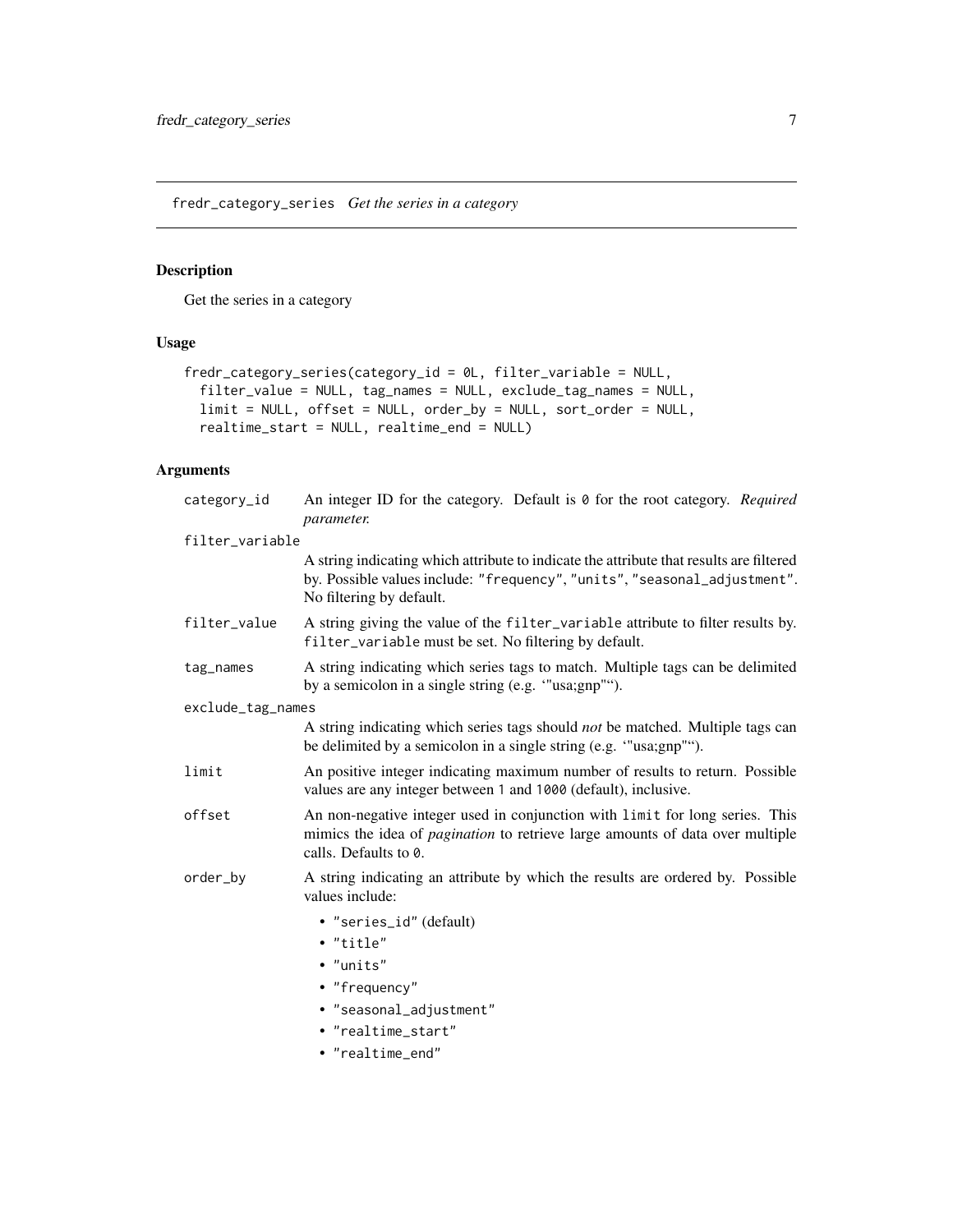<span id="page-7-0"></span>

|              | · "last_updated"                                                                                                                              |
|--------------|-----------------------------------------------------------------------------------------------------------------------------------------------|
|              | • "observation_start"                                                                                                                         |
|              | • "observation_end"                                                                                                                           |
|              | • "popularity"                                                                                                                                |
|              | • "group_popularity"                                                                                                                          |
| sort_order   | A string representing the order of the resulting series. Possible values are: "asc"<br>$(default)$ , and "desc".                              |
|              | realtime_start A Date indicating the start of the real-time period. Defaults to today's date. For<br>more information, see Real-Time Periods. |
| realtime_end | A Date indicating the end of the real-time period. Defaults to today's date. For<br>more information, see Real-Time Periods.                  |
|              |                                                                                                                                               |

A tibble object with information for series matching the request for the category specified in category\_id.

#### API Documentation

[fred/category/series](https://research.stlouisfed.org/docs/api/fred/category_series.html)

#### See Also

[fredr\\_category\(\)](#page-1-1), [fredr\\_category\\_children\(\)](#page-2-1), [fredr\\_category\\_related\(\)](#page-3-1), [fredr\\_category\\_tags\(\)](#page-7-1), [fredr\\_category\\_related\\_tags\(\)](#page-4-1)

#### Examples

# Top 10 most popular series belonging to the "Employment Cost Index" category fredr\_category\_series(category\_id = 1L, limit = 10L, order\_by = "popularity") # Series in the "Employment Cost Index" category, ordered by descending observation frequency fredr\_category\_series(category\_id = 4L, order\_by = "frequency", sort\_order = "desc")

<span id="page-7-1"></span>fredr\_category\_tags *Get the FRED tags for a category*

## Description

Get the FRED tags for a category. Optionally, filter results by tag name, tag group, or search. Series are assigned tags and categories. Alternatively, it is possible to get the tags for a category through a call to a function in the fredr/series endpoint. See [fredr\\_series.](#page-24-1) No tags exist for a category that does not have series.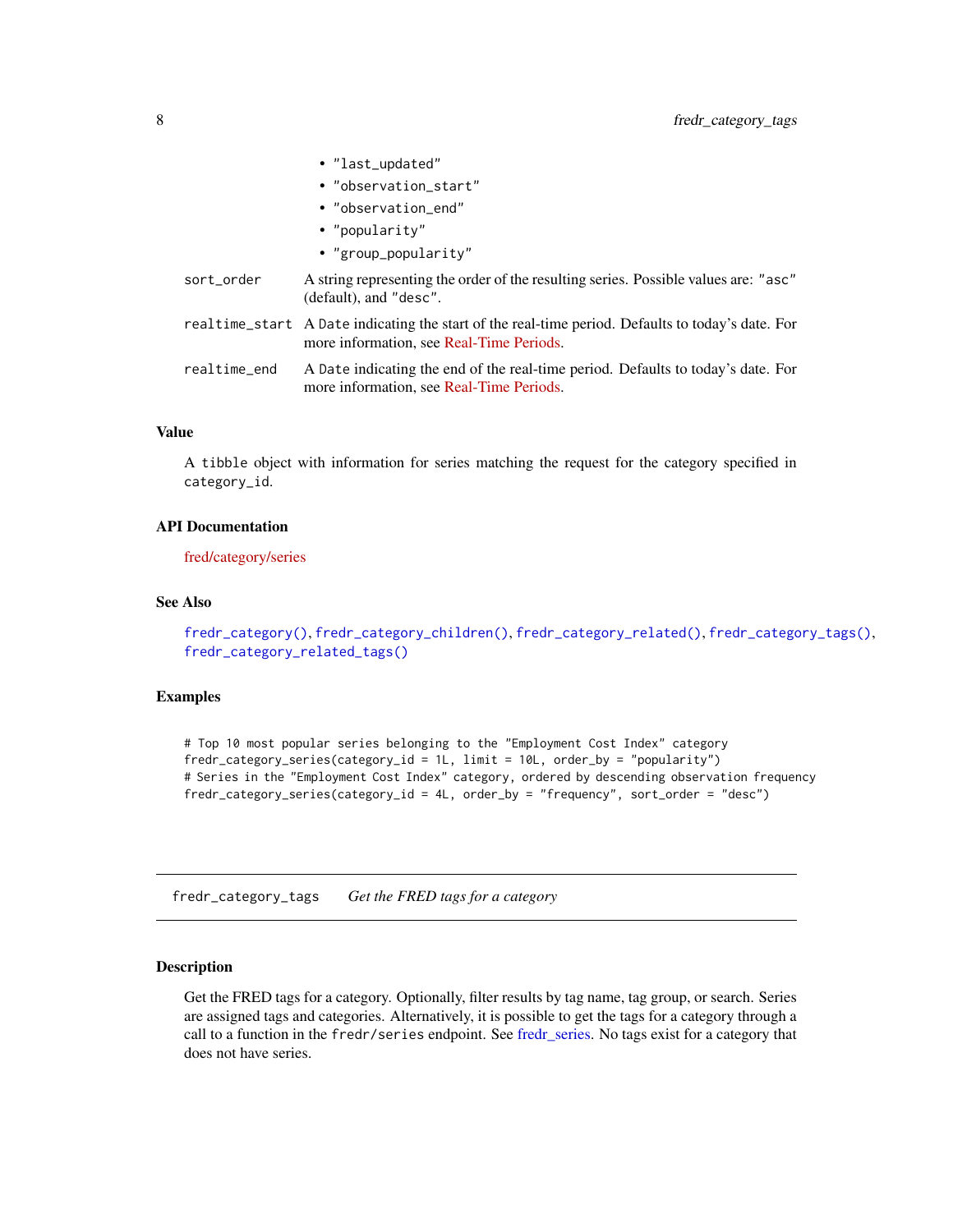## Usage

```
fredr_category_tags(category_id = 0L, tag_names = NULL,
  tag_group_id = NULL, search_text = NULL, limit = NULL, offset = NULL,
 order_by = NULL, sort_order = NULL, realtime_start = NULL,
  realtime_end = NULL)
```
## Arguments

| category_id  | An integer ID for the category. Default is 0 for the root category. Required<br>parameter.                                                                                                    |
|--------------|-----------------------------------------------------------------------------------------------------------------------------------------------------------------------------------------------|
| tag_names    | A string indicating which series tags to match. Multiple tags can be delimited<br>by a semicolon in a single string (e.g. "usa;gnp"").                                                        |
| tag_group_id | A string representing the tag group id to filter tags by type. No filtering by<br>default. Possible values include:                                                                           |
|              | • "freq" - Frequency                                                                                                                                                                          |
|              | • "gen" - General or Concept                                                                                                                                                                  |
|              | • "geo" - Geography                                                                                                                                                                           |
|              | • "geot" - Geography Type                                                                                                                                                                     |
|              | · "rls" - Release                                                                                                                                                                             |
|              | • "seas" - Seasonal Adjustment                                                                                                                                                                |
|              | • "src" - Source                                                                                                                                                                              |
| search_text  | A string to match text of tags. No matching by default.                                                                                                                                       |
| limit        | An positive integer indicating maximum number of results to return. Possible<br>values are any integer between 1 and 1000 (default), inclusive.                                               |
| offset       | An non-negative integer used in conjunction with limit for long series. This<br>mimics the idea of <i>pagination</i> to retrieve large amounts of data over multiple<br>calls. Defaults to 0. |
| order_by     | Order results by values of the specified attribute. Possible values include: "series_count"<br>(default), "popularity" ', "created", "name", "group_id"'.                                     |
| sort_order   | A string representing the order of the resulting series. Possible values are: "asc"<br>(default), and "desc".                                                                                 |
|              | realtime_start A Date indicating the start of the real-time period. Defaults to today's date. For<br>more information, see Real-Time Periods.                                                 |
| realtime_end | A Date indicating the end of the real-time period. Defaults to today's date. For<br>more information, see Real-Time Periods.                                                                  |
|              |                                                                                                                                                                                               |

## Value

A tibble object information on tags matching the request and their descriptions. Data include tag name, group ID, popularity, series count, tag creation date, and additional notes.

## API Documentation

[fred/category/tags](https://research.stlouisfed.org/docs/api/fred/category_tags.html)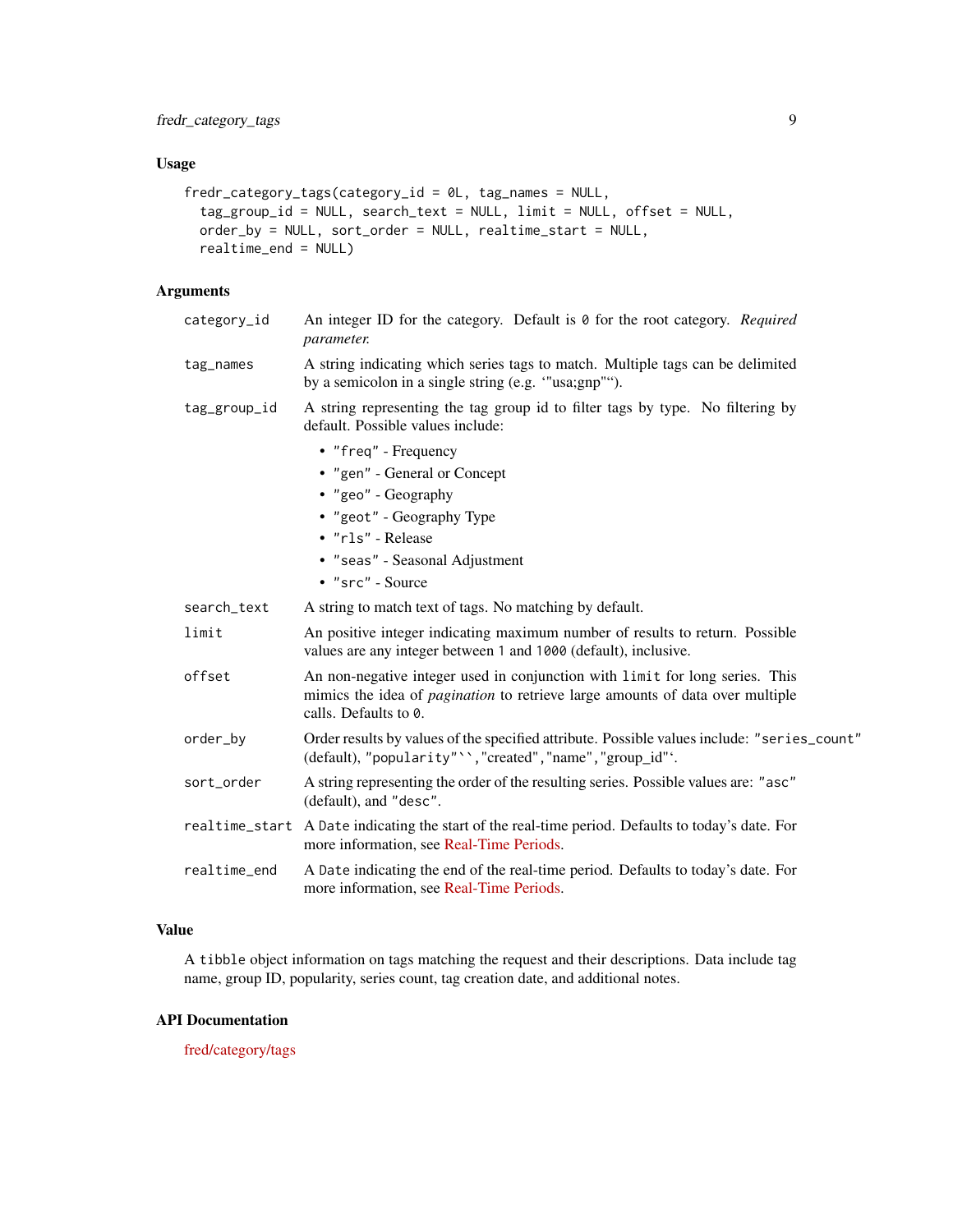## See Also

```
fredr_category(), fredr_category_children(), fredr_category_related(), fredr_category_series(),
fredr_category_related_tags()
```
#### Examples

```
# Tags assigned to series in the "Production & Business Activity" category
fredr_category_tags(category = 1L)
# Select the "nation" and "monthly" tags in the "Production & Business Activity" category
fredr_category_tags(category = 3L, tag_names = "nation;monthly", order_by = "popularity")
```
<span id="page-9-1"></span>fredr\_docs *Open the web documentation for a certain FRED API topic.*

## Description

Opens FRED API web documentation in a new browser tab.

#### Usage

```
fredr_docs(endpoint = "base", params = FALSE, debug = FALSE)
```
## Arguments

| endpoint | A string representing the desired documentation for the exact FRED API end-<br>point. Default is "base", which will open a link to https://api.stlouisfed.<br>org/docs/fred/                                              |
|----------|---------------------------------------------------------------------------------------------------------------------------------------------------------------------------------------------------------------------------|
| params   | A boolean value. If TRUE, the documentation will be opened at the "Parameters"<br>section. Default is FALSE.                                                                                                              |
| debug    | A boolean value. If TRUE, the documentation is not opened in a browser and the<br>documentation URL is returned as a string. If FALSE, documentation is opened<br>in a browser and nothing is returned. Default is FALSE. |

#### API Documentation

[FRED API](https://api.stlouisfed.org/docs/fred/)

#### Examples

```
fredr_docs()
fredr_docs(endpoint = "category")
fredr_docs(endpoint = "series/observations")
fredr_docs(endpoint = "series/observations", params = TRUE)
```
<span id="page-9-0"></span>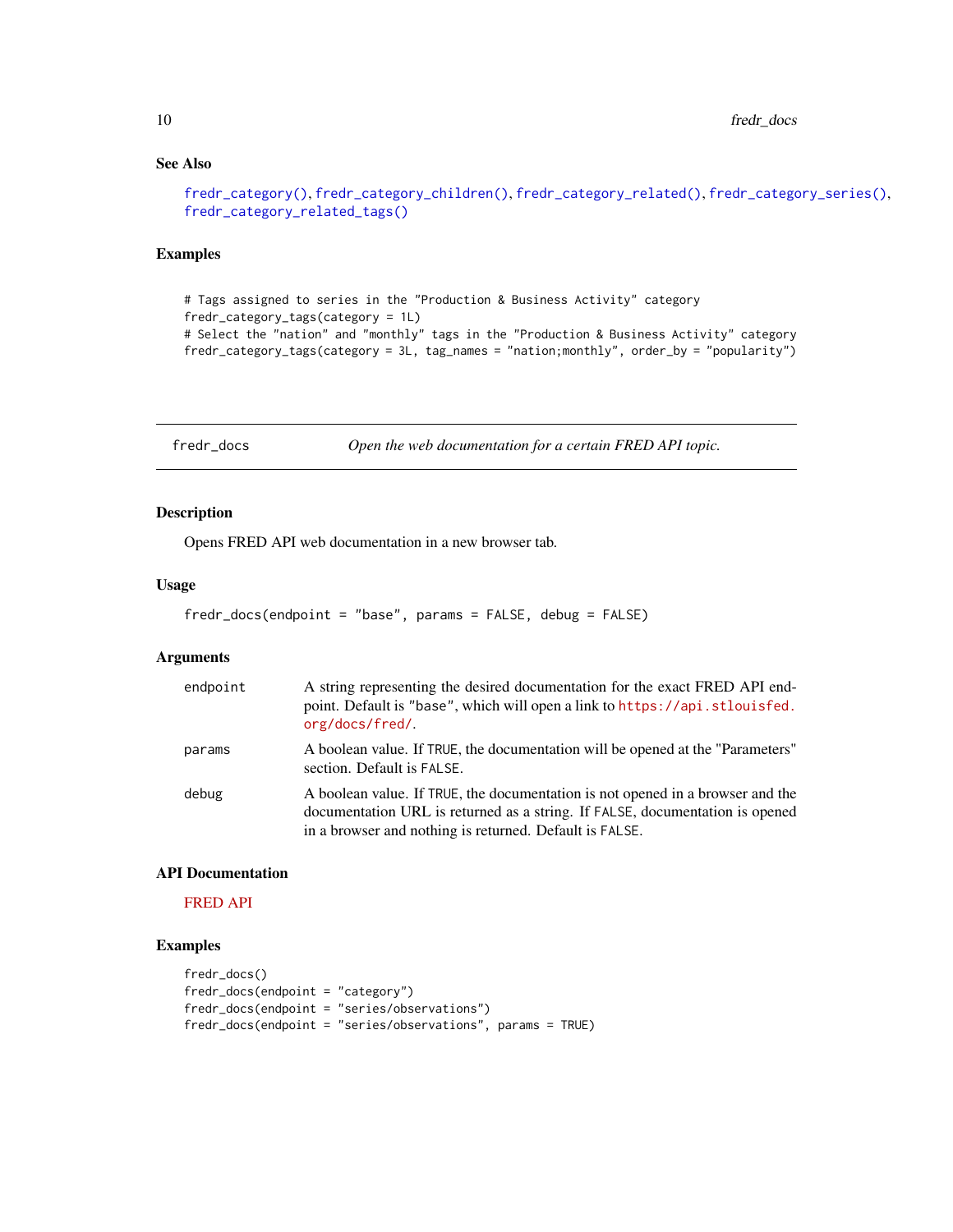<span id="page-10-1"></span><span id="page-10-0"></span>

#### Description

List of available FRED API endpoints.

#### Usage

fredr\_endpoints

#### Format

A tibble with 31 rows and 3 variables:

endpoint endpoint name (e.g. "fred/category", "fredr/series/observations", "fredr/tags"). This name can be supplied to the endpoint parameter in [fredr\\_docs\(\)](#page-9-1) to open the [FRED API](https://api.stlouisfed.org/docs/fred/) [endpoint documentation](https://api.stlouisfed.org/docs/fred/) in a web browser.

type endpoint type (e.g. "Categories", "Releases", "Series", "Sources", and "Tags".)

note endpoint details

#### API Documentation

[FRED API](https://api.stlouisfed.org/docs/fred/)

#### See Also

[fredr\\_request\(\)](#page-23-1), [fredr\\_docs\(\)](#page-9-1)

<span id="page-10-2"></span>fredr\_related\_tags *Get related FRED tags given one or more tags*

## Description

Get related FRED tags. Optionally, filter results by tag group, or search text. Related FRED tags are the tags assigned to series that match *all* tags in the tag\_names parameter and *no* tags in the exclude\_tag\_names parameter.

## Usage

```
fredr_related_tags(tag_names = NULL, exclude_tag_names = NULL,
 tag_group_id = NULL, search_text = NULL, limit = NULL, offset = NULL,
 order_by = NULL, sort_order = NULL, realtime_start = NULL,
  realtime_end = NULL)
```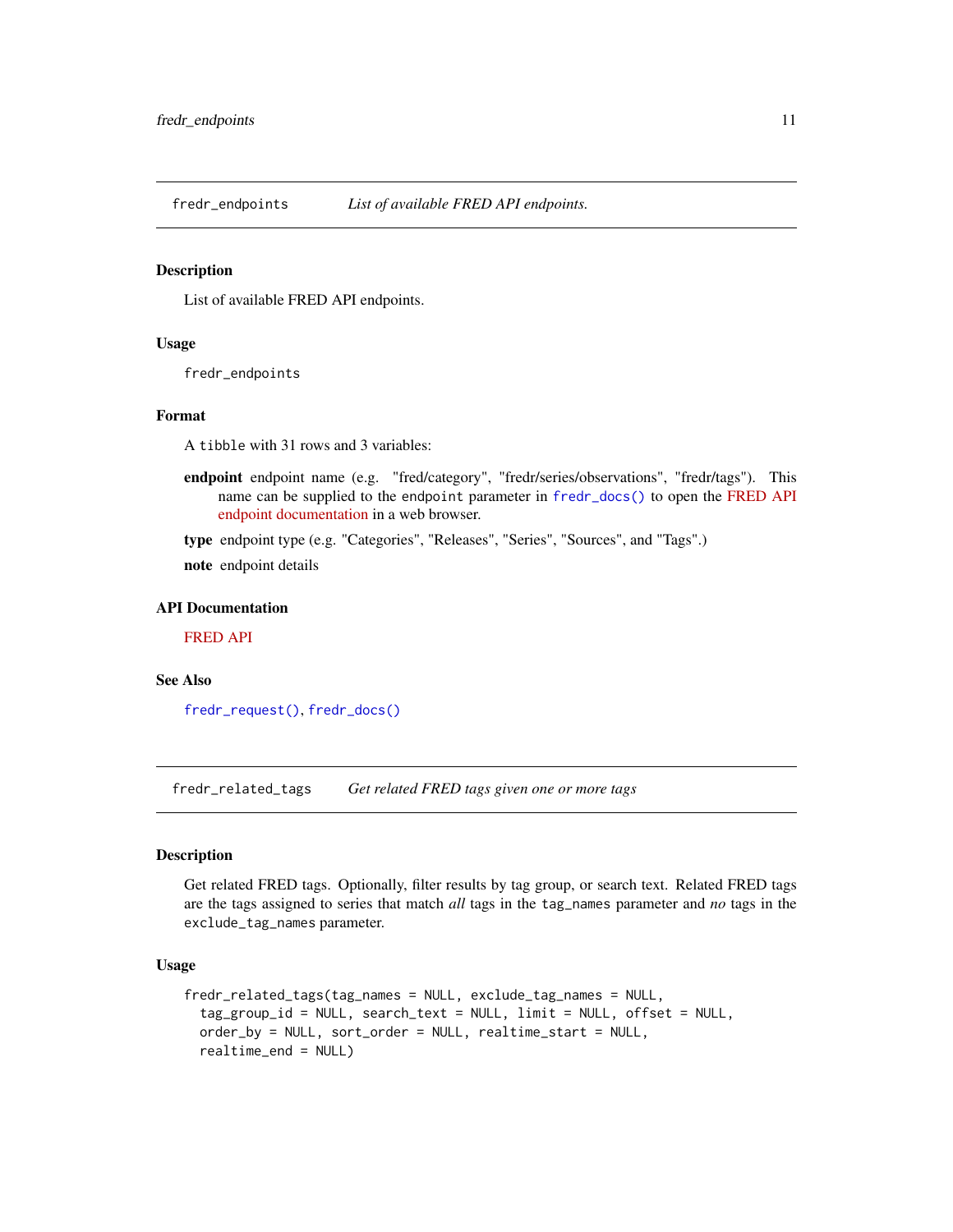## Arguments

| tag_names         | A semicolon delimited string of tag names to be related to. Required parameter.                                                                                           |  |
|-------------------|---------------------------------------------------------------------------------------------------------------------------------------------------------------------------|--|
| exclude_tag_names |                                                                                                                                                                           |  |
|                   | A semicolon delimited string of tag names that series match none of. No exclu-<br>sions are done by default.                                                              |  |
| tag_group_id      | A string tag group id to filter tags by type. No filtering by tag group by default.<br>Possible values are:                                                               |  |
|                   | • "freq" = Frequency                                                                                                                                                      |  |
|                   | • "gen" = General or Concept                                                                                                                                              |  |
|                   | • "geo" = Geography                                                                                                                                                       |  |
|                   | • "geot" = Geography Type                                                                                                                                                 |  |
|                   | $\cdot$ "rls" = Release                                                                                                                                                   |  |
|                   | • "seas" = Seasonal Adjustment                                                                                                                                            |  |
|                   | $\cdot$ "src" = Source                                                                                                                                                    |  |
| search_text       | A string indicating the words to find matching tags with. No filtering by search<br>words by default.                                                                     |  |
| limit             | An integer limit on the maximum number of results to return. Defaults to 1000,<br>the maximum.                                                                            |  |
| offset            | An integer used in conjunction with limit for long series. This mimics the idea<br>of pagination to retrieve large amounts of data over multiple calls. Defaults to<br>Ø. |  |
| order_by          | Order results by values of the specified attribute. Possible values are:                                                                                                  |  |
|                   | • "series_count" (default)                                                                                                                                                |  |
|                   | • "popularity"                                                                                                                                                            |  |
|                   | • "created"                                                                                                                                                               |  |
|                   | $\bullet$ "name"                                                                                                                                                          |  |
|                   | • "group_id"                                                                                                                                                              |  |
| sort_order        | A string representing the order of the resulting series, sorted by the attribute<br>values specified by order_by. Possible values are: "asc" (default), and "desc".       |  |
|                   | realtime_start A Date indicating the start of the real-time period. Defaults to today's date. For<br>more information, see Real-Time Periods.                             |  |
| realtime_end      | A Date indicating the end of the real-time period. Defaults to today's date. For<br>more information, see Real-Time Periods.                                              |  |

## Value

A tibble containing tags related to tag\_names and their descriptions. Data include tag name, group ID, popularity, series count, tag creation date, and additional notes.

## API Documentation

[fred/related\\_tags](https://research.stlouisfed.org/docs/api/fred/related_tags.html)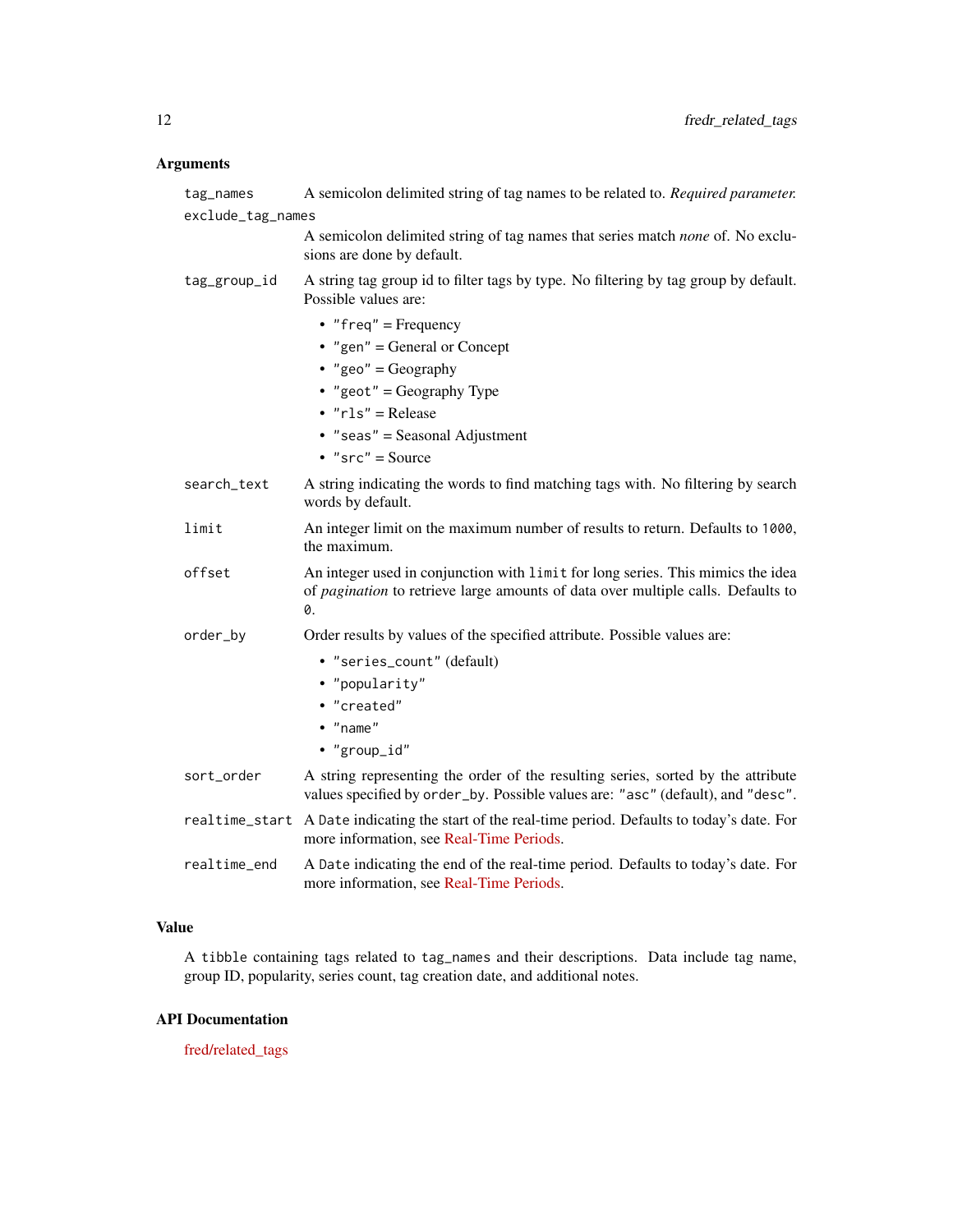## <span id="page-12-0"></span>fredr\_release 13

## See Also

```
fredr_category_tags(), fredr_category_related_tags(), fredr_docs(), fredr_release_tags(),
fredr_release_related_tags(), fredr_series_search_tags(), fredr_series_search_related_tags(),
fredr_tags_series(), fredr_tags()
```
## Examples

```
fredr_related_tags(tag_names = "monetary aggregates;weekly")
fredr_related_tags(
  tag_names = "monetary aggregates;weekly",
  tag\_group_id = "gen"\lambda
```
<span id="page-12-1"></span>fredr\_release *Get a release of economic data*

#### Description

Get a release of economic data

## Usage

```
fredr_release(release_id = NULL, realtime_start = NULL,
 realtime_end = NULL)
```
## Arguments

| release id   | An integer ID of the release. Required parameter.                                                                                             |
|--------------|-----------------------------------------------------------------------------------------------------------------------------------------------|
|              | realtime_start A Date indicating the start of the real-time period. Defaults to today's date. For<br>more information, see Real-Time Periods. |
| realtime_end | A Date indicating the end of the real-time period. Defaults to today's date. For<br>more information, see Real-Time Periods.                  |

#### Value

A tibble object.

#### API Documentation

[fred/release](https://research.stlouisfed.org/docs/api/fred/release.html)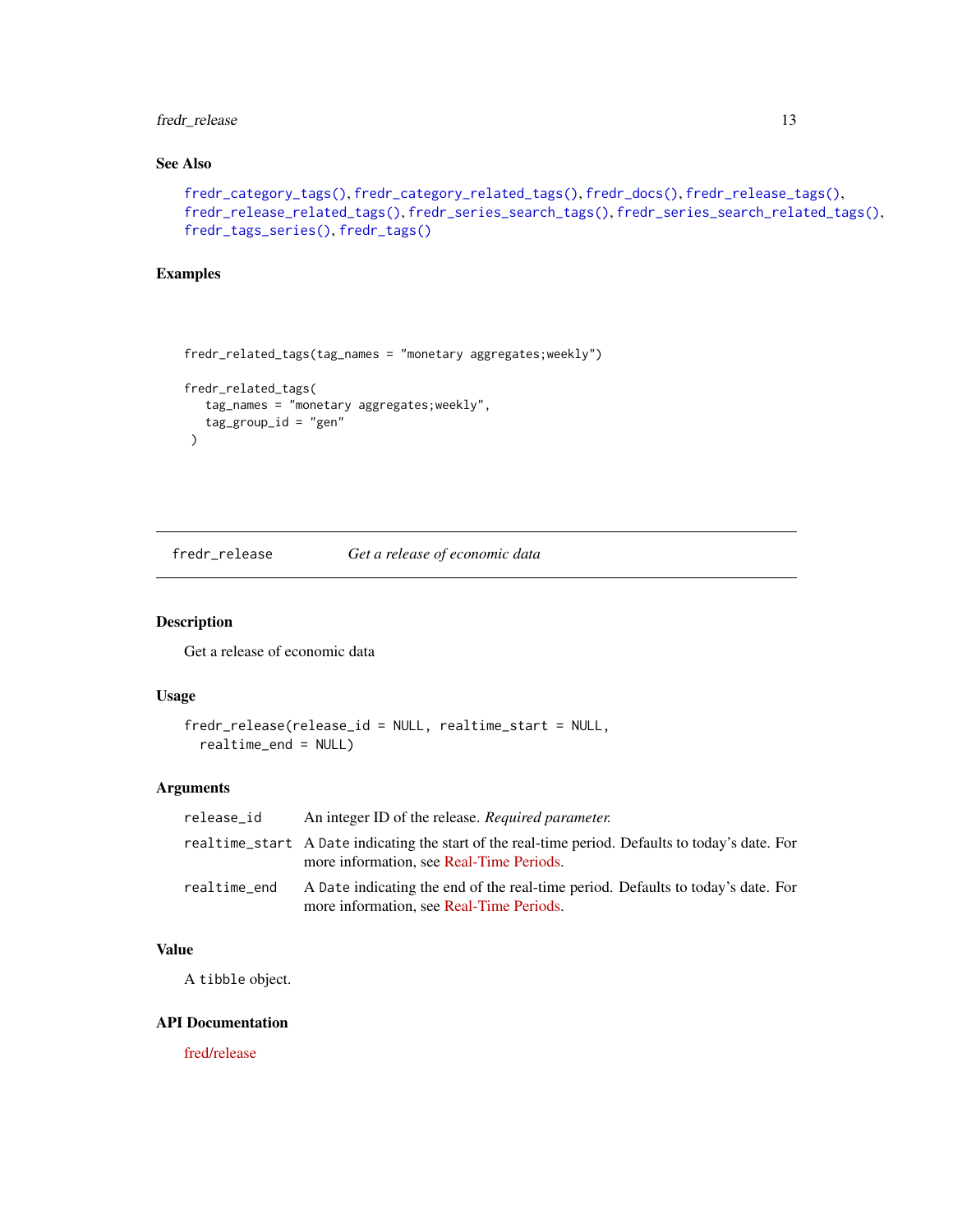## See Also

```
fredr_releases(), fredr_releases_dates(), fredr_release_dates(), fredr_release_series(),
fredr_release_sources(), fredr_release_tags(), fredr_release_related_tags(), fredr_release_tables()
```
## Examples

```
# Release as of today
fredr_release(release_id = 20)
# For some releases, adding realtime dates returns the history of changes
# the release went through
fredr_release(9, realtime_start = as.Date("1950-01-01"))
```
<span id="page-13-1"></span>fredr\_releases *Get all releases of economic data*

#### Description

Get all releases of economic data

#### Usage

```
fredr_releases(limit = NULL, offset = NULL, order_by = NULL,
  sort_order = NULL, realtime_start = NULL, realtime_end = NULL)
```
#### Arguments

| limit        | An integer limit on the maximum number of results to return. Defaults to 1000,<br>the maximum.                                                                                   |
|--------------|----------------------------------------------------------------------------------------------------------------------------------------------------------------------------------|
| offset       | An integer used in conjunction with limit for long series. This mimics the idea<br>of <i>pagination</i> to retrieve large amounts of data over multiple calls. Defaults to<br>0. |
| order_by     | Order results by values of the specified attribute. Possible values include: 'release_id'<br>(default), 'name', 'press_release', 'realtime_start', 'realtime_end'.               |
| sort_order   | A string representing the order of the resulting series. Possible values are: "asc"<br>(default), and "desc".                                                                    |
|              | realtime_start A Date indicating the start of the real-time period. Defaults to today's date. For<br>more information, see Real-Time Periods.                                    |
| realtime_end | A Date indicating the end of the real-time period. Defaults to today's date. For<br>more information, see Real-Time Periods.                                                     |

#### Value

A tibble object.

<span id="page-13-0"></span>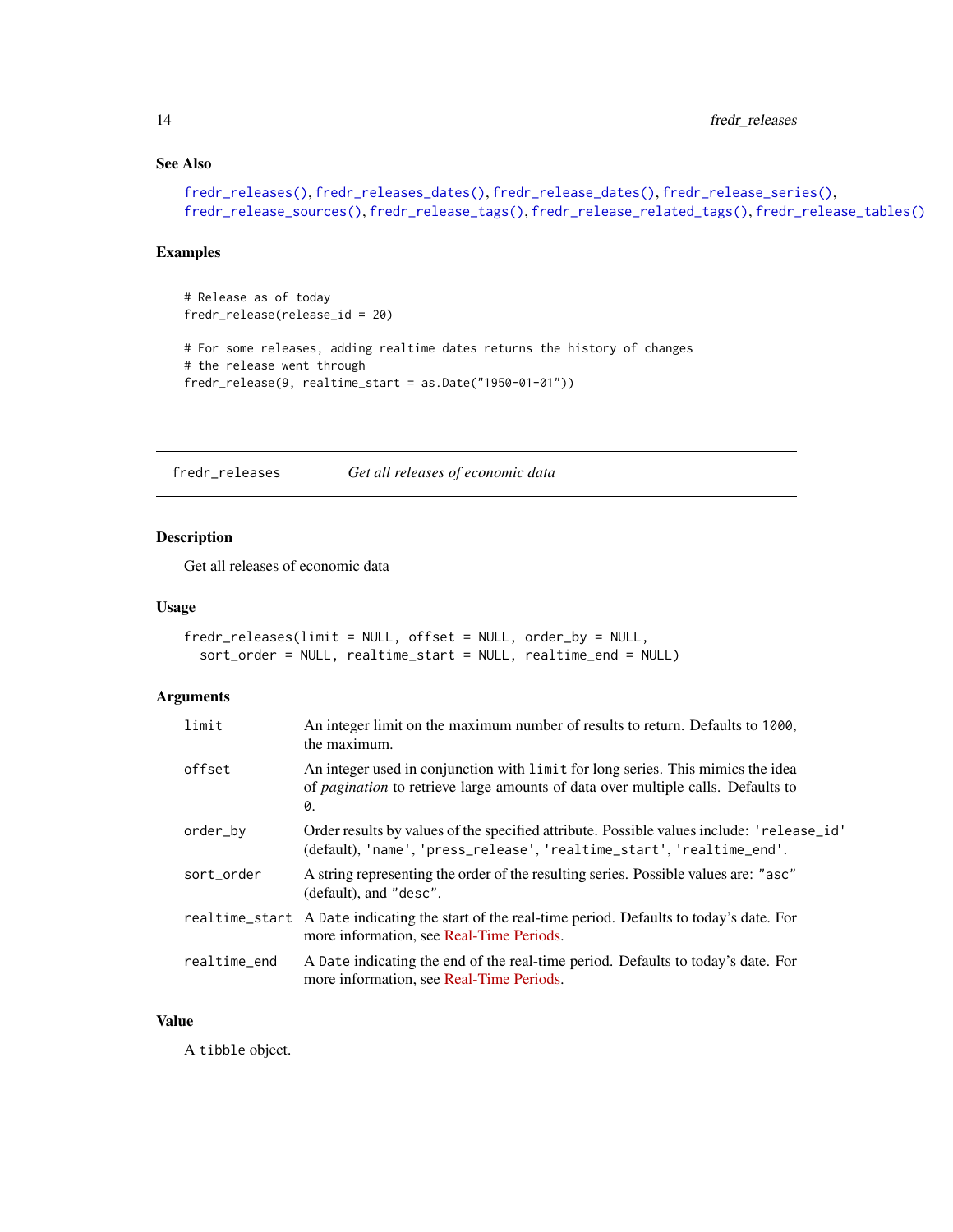## <span id="page-14-0"></span>fredr\_releases\_dates 15

## API Documentation

[fred/releases](https://research.stlouisfed.org/docs/api/fred/releases.html)

## See Also

```
fredr_releases_dates(), fredr_release(), fredr_release_dates(), fredr_release_series(),
fredr_release_sources(), fredr_release_tags(), fredr_release_related_tags(), fredr_release_tables(),
```
## Examples

```
fredr_releases(limit = 20L)
```
<span id="page-14-1"></span>fredr\_releases\_dates *Get release dates for* all *releases of economic data.*

## Description

Get release dates for *all* releases of economic data. Note that release dates are published by data sources and do not necessarily represent when data will be available on the FRED or ALFRED websites.

#### Usage

```
fredr_releases_dates(limit = NULL, offset = NULL, sort_order = NULL,
  order_by = NULL, include_release_dates_with_no_data = NULL,
  realtime_start = NULL, realtime_end = NULL)
```

| limit        | An integer limit on the maximum number of results to return. Defaults to 1000,<br>the maximum.                                                                                   |
|--------------|----------------------------------------------------------------------------------------------------------------------------------------------------------------------------------|
| offset       | An integer used in conjunction with limit for long series. This mimics the idea<br>of <i>pagination</i> to retrieve large amounts of data over multiple calls. Defaults to<br>0. |
| sort_order   | A string representing the order of the resulting series. Possible values are: "asc"<br>and "desc" (default).                                                                     |
| order_by     | Order results by values of the specified attribute. Possible values include: 'release_date'<br>(default), 'release_id', 'release_name'.                                          |
|              | include_release_dates_with_no_data                                                                                                                                               |
|              | A boolean value indicating if the results with no data available should be re-<br>turned as well. Default is FALSE.                                                              |
|              | realtime_start A Date indicating the start of the real-time period. Defaults to the first day of<br>the current year. For more information, see Real-Time Periods.               |
| realtime_end | A Date indicating the end of the real-time period. Defaults to 9999-12-31 (lat-<br>est available). For more information, see Real-Time Periods.                                  |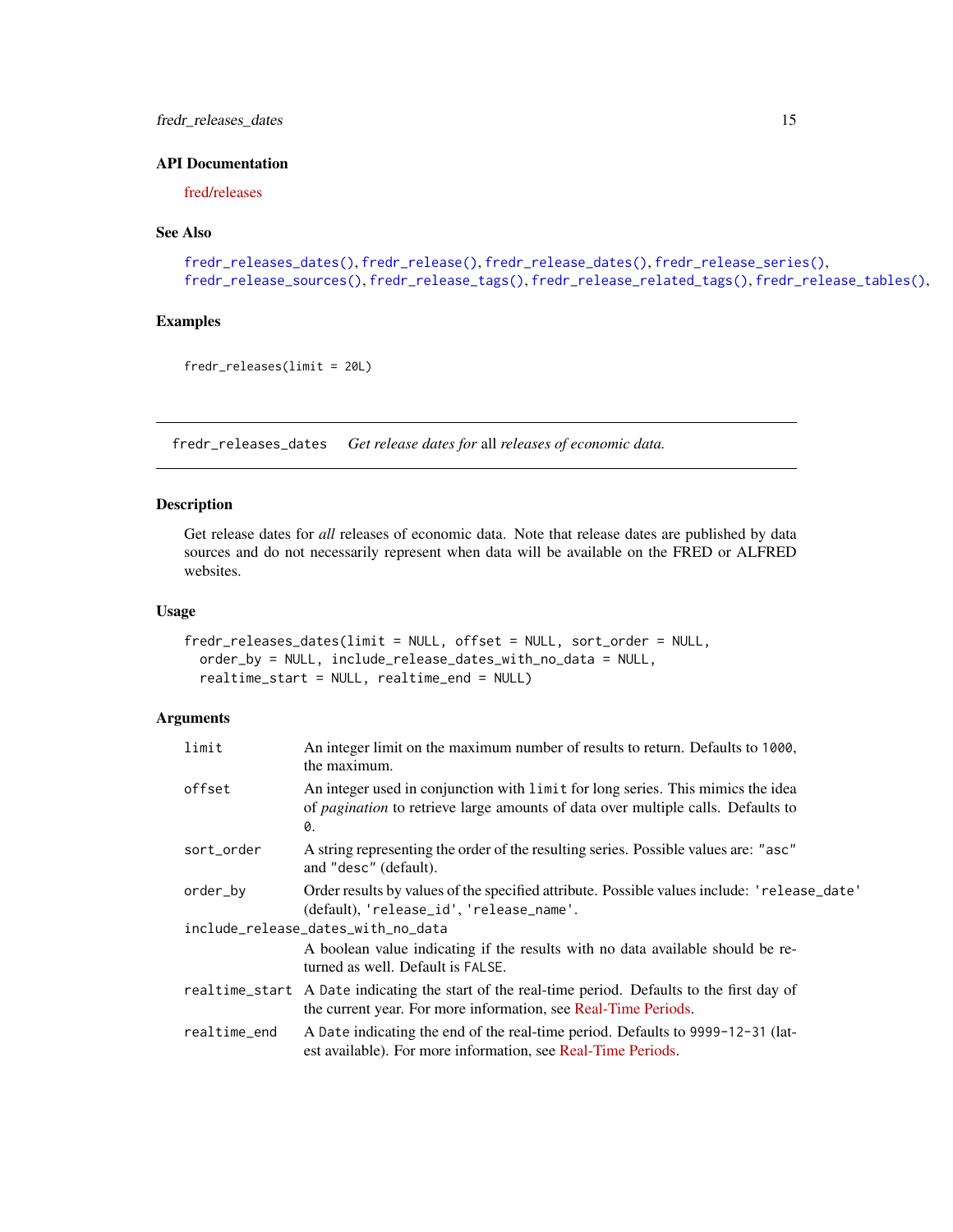A tibble object.

## API Documentation

[fred/releases/dates](https://research.stlouisfed.org/docs/api/fred/releases_dates.html)

## See Also

```
fredr_releases(), fredr_release_dates(), fredr_release(), fredr_release_series(), fredr_release_sources(),
fredr_release_tags(), fredr_release_related_tags(), fredr_release_tables()
```
#### Examples

fredr\_releases\_dates(limit = 20L)

<span id="page-15-1"></span>fredr\_release\_dates *Get release dates for a single release of economic data*

## Description

Get release dates for a single release of economic data

## Usage

```
fredr_release_dates(release_id = NULL, limit = NULL, offset = NULL,
  sort_order = NULL, include_release_dates_with_no_data = NULL,
  realtime_start = NULL, realtime_end = NULL)
```

| release_id                         | An integer ID of the release. Required parameter.                                                                                                                                |  |
|------------------------------------|----------------------------------------------------------------------------------------------------------------------------------------------------------------------------------|--|
| limit                              | An integer limit on the maximum number of results to return. Defaults to 10000,<br>the maximum.                                                                                  |  |
| offset                             | An integer used in conjunction with limit for long series. This mimics the idea<br>of <i>pagination</i> to retrieve large amounts of data over multiple calls. Defaults to<br>0. |  |
| sort_order                         | A string representing the order of the resulting release dates. Possible values<br>are: "asc" (default), and "desc".                                                             |  |
| include_release_dates_with_no_data |                                                                                                                                                                                  |  |
|                                    | A boolean value indicating if the results with no data available should be re-<br>turned as well. Default is FALSE.                                                              |  |
|                                    | realtime_start A Date indicating the start of the real-time period. Defaults to 1776-07-04<br>(earliest available). For more information, see Real-Time Periods.                 |  |
| realtime_end                       | A Date indicating the end of the real-time period. Defaults to 9999-12-31 (lat-<br>est available). For more information, see Real-Time Periods.                                  |  |

<span id="page-15-0"></span>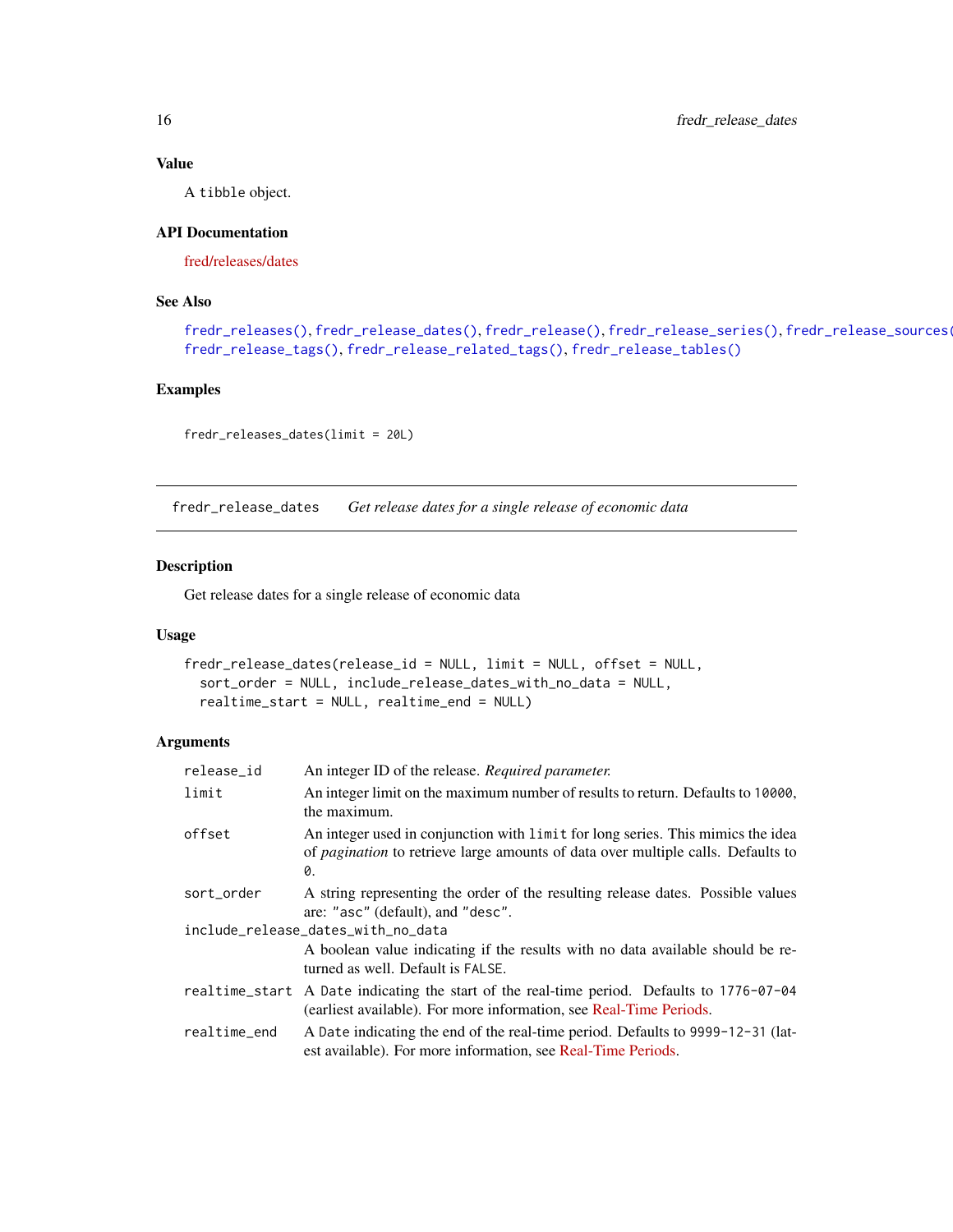<span id="page-16-0"></span>A tibble object.

#### API Documentation

[fred/release/dates](https://research.stlouisfed.org/docs/api/fred/release_dates.html)

## See Also

```
fredr_releases(), fredr_releases_dates(), fredr_release(), fredr_release_series(),
fredr_release_sources(), fredr_release_tags(), fredr_release_related_tags(), fredr_release_tables()
```
#### Examples

fredr\_release\_dates(release\_id = 20L)

```
# Call the function with an "as of" Date of 1997-03-14
fredr_release_dates(release_id = 20L, realtime_end = as.Date("1997-03-14"))
```
<span id="page-16-1"></span>fredr\_release\_related\_tags

*Get the related FRED tags for one or more FRED tags within a release*

#### Description

FRED tags are attributes assigned to series. For this request, related FRED tags are the tags assigned to series that match all tags in the tag\_names parameter, no tags in the exclude\_tag\_names parameter, and the release set by the release\_id parameter.

## Usage

```
fredr_release_related_tags(release_id = NULL, tag_names = NULL,
  exclude_tag_names = NULL, tag_group_id = NULL, search_text = NULL,
 limit = NULL, offset = NULL, order_by = NULL, sort_order = NULL,
  realtime_start = NULL, realtime_end = NULL)
```

| release_id        | An integer ID of the release. Required parameter.                                                                   |  |
|-------------------|---------------------------------------------------------------------------------------------------------------------|--|
| tag_names         | A semicolon delimited string of tag names to be related to. Required parameter.                                     |  |
| exclude_tag_names |                                                                                                                     |  |
|                   | A semicolon delimited string of tag names that series match <i>none</i> of. No exclu-<br>sions are done by default. |  |
| tag_group_id      | A string tag group id to filter tags by type. No filtering by tag group by default.<br>Possible values are:         |  |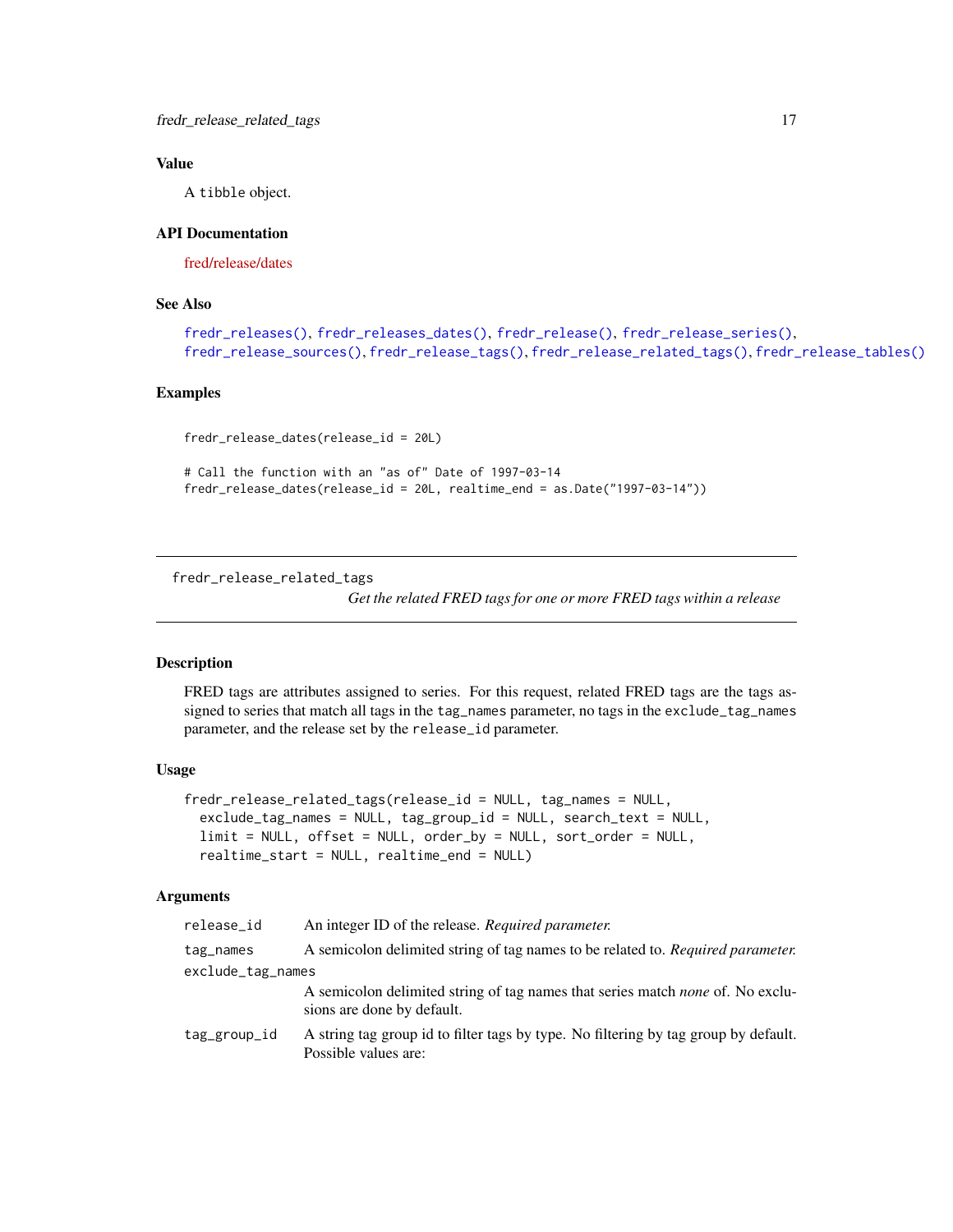<span id="page-17-0"></span>

|              | • "freq" = Frequency                                                                                                                                                             |
|--------------|----------------------------------------------------------------------------------------------------------------------------------------------------------------------------------|
|              | • "gen" = General or Concept                                                                                                                                                     |
|              | • "geo" = $Geography$                                                                                                                                                            |
|              | • "geot" = Geography Type                                                                                                                                                        |
|              | $\cdot$ " $rls$ " = Release                                                                                                                                                      |
|              | $•$ "seas" = Seasonal Adjustment                                                                                                                                                 |
|              | • " $src" = Source$                                                                                                                                                              |
| search_text  | A string indicating the words to find matching tags with. No filtering by search<br>words by default.                                                                            |
| limit        | An integer limit on the maximum number of results to return. Defaults to 1000,<br>the maximum.                                                                                   |
| offset       | An integer used in conjunction with limit for long series. This mimics the idea<br>of <i>pagination</i> to retrieve large amounts of data over multiple calls. Defaults to<br>0. |
| order_by     | Order results by values of the specified attribute. Possible values are:                                                                                                         |
|              | • "series_count" (default)                                                                                                                                                       |
|              | • "popularity"                                                                                                                                                                   |
|              | • "created"                                                                                                                                                                      |
|              | $\bullet$ "name"                                                                                                                                                                 |
|              | • "group_id"                                                                                                                                                                     |
| sort_order   | A string representing the order of the resulting series, sorted by the attribute<br>values specified by order_by. Possible values are: "asc" (default), and "desc".              |
|              | realtime_start A Date indicating the start of the real-time period. Defaults to today's date. For<br>more information, see Real-Time Periods.                                    |
| realtime_end | A Date indicating the end of the real-time period. Defaults to today's date. For<br>more information, see Real-Time Periods.                                                     |

A tibble object.

#### API Documentation

[fred/release/related\\_tags](https://research.stlouisfed.org/docs/api/fred/release_related_tags.html)

#### See Also

```
fredr_releases(), fredr_releases_dates(), fredr_release(), fredr_release_dates(), fredr_release_series(),
fredr_release_sources(), fredr_release_tags(), fredr_release_tables()
```
## Examples

fredr\_release\_related\_tags(10, tag\_names = "cpi")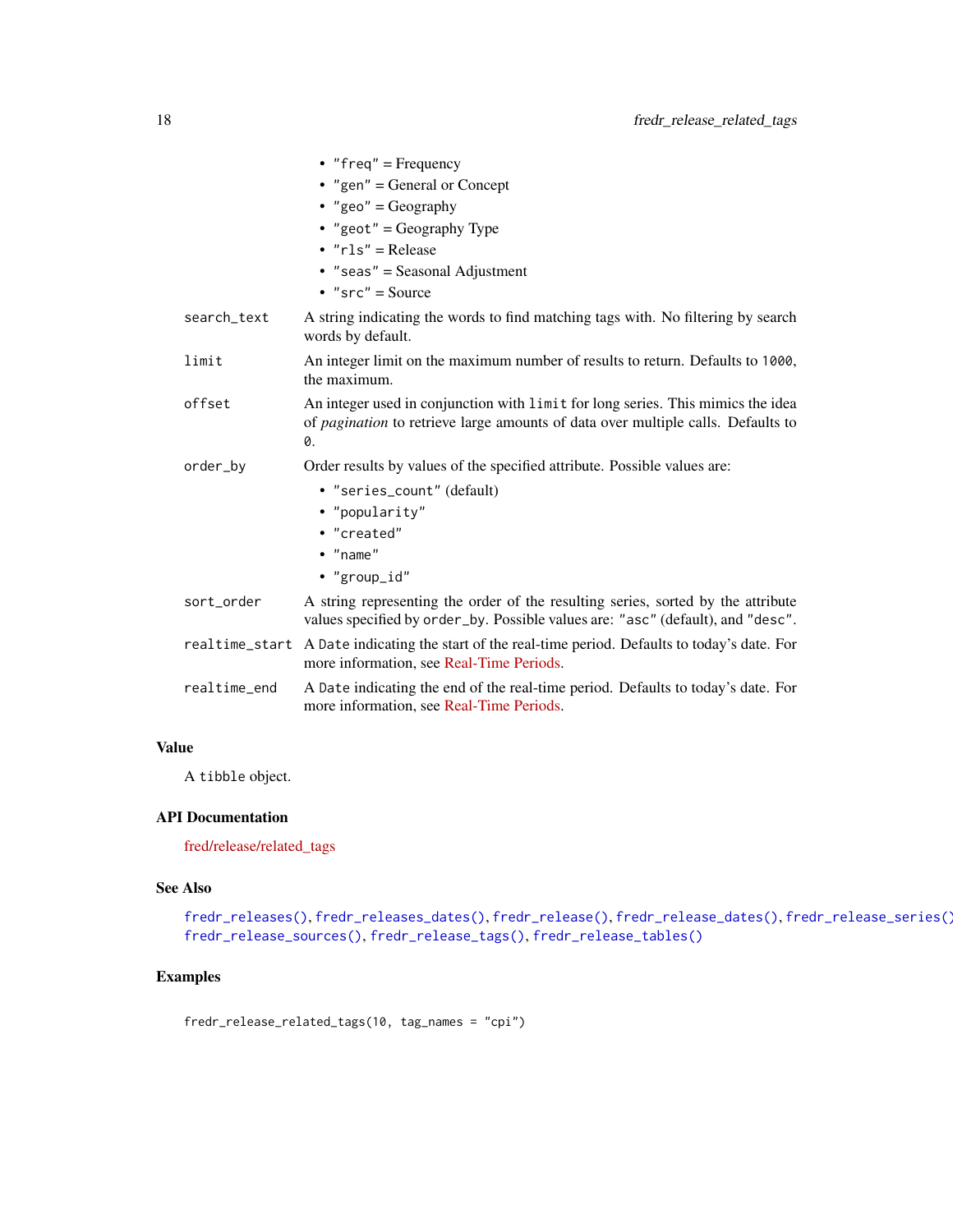<span id="page-18-1"></span><span id="page-18-0"></span>fredr\_release\_series *Get the series on a release of economic data*

## Description

Get the series on a release of economic data

## Usage

```
fredr_release_series(release_id = NULL, filter_variable = NULL,
  filter_value = NULL, tag_names = NULL, exclude_tag_names = NULL,
  limit = NULL, offset = NULL, order_by = NULL, sort_order = NULL,
 realtime_start = NULL, realtime_end = NULL)
```

| release_id        | An integer ID of the release. Required parameter.                                                                                                                                                |
|-------------------|--------------------------------------------------------------------------------------------------------------------------------------------------------------------------------------------------|
| filter_variable   |                                                                                                                                                                                                  |
|                   | A string indicating which attribute to indicate the attribute that results are filtered<br>by. Possible values include: "frequency", "units", "seasonal_adjustment".<br>No filtering by default. |
| filter_value      | A string giving the value of the filter_variable attribute to filter results by.<br>filter_variable must be set. No filtering by default.                                                        |
| tag_names         | A string indicating which series tags to match. Multiple tags can be delimited<br>by a semicolon in a single string (e.g. "usa;gnp"").                                                           |
| exclude_tag_names |                                                                                                                                                                                                  |
|                   | A string indicating which series tags should <i>not</i> be matched. Multiple tags can<br>be delimited by a semicolon in a single string (e.g. "usa;gnp"").                                       |
| limit             | An integer limit on the maximum number of results to return. Defaults to 1000,<br>the maximum.                                                                                                   |
| offset            | An integer used in conjunction with limit for long series. This mimics the idea<br>of <i>pagination</i> to retrieve large amounts of data over multiple calls. Defaults to<br>0.                 |
| order_by          | A string indicating an attribute by which the results are ordered by. Possible<br>values include:                                                                                                |
|                   | • "series_id" (default)                                                                                                                                                                          |
|                   | • "title"                                                                                                                                                                                        |
|                   | • "units"                                                                                                                                                                                        |
|                   | • "frequency"                                                                                                                                                                                    |
|                   | · "seasonal_adjustment"                                                                                                                                                                          |
|                   | • "realtime_start"                                                                                                                                                                               |
|                   | • "realtime_end"                                                                                                                                                                                 |
|                   | · "last_updated"                                                                                                                                                                                 |
|                   |                                                                                                                                                                                                  |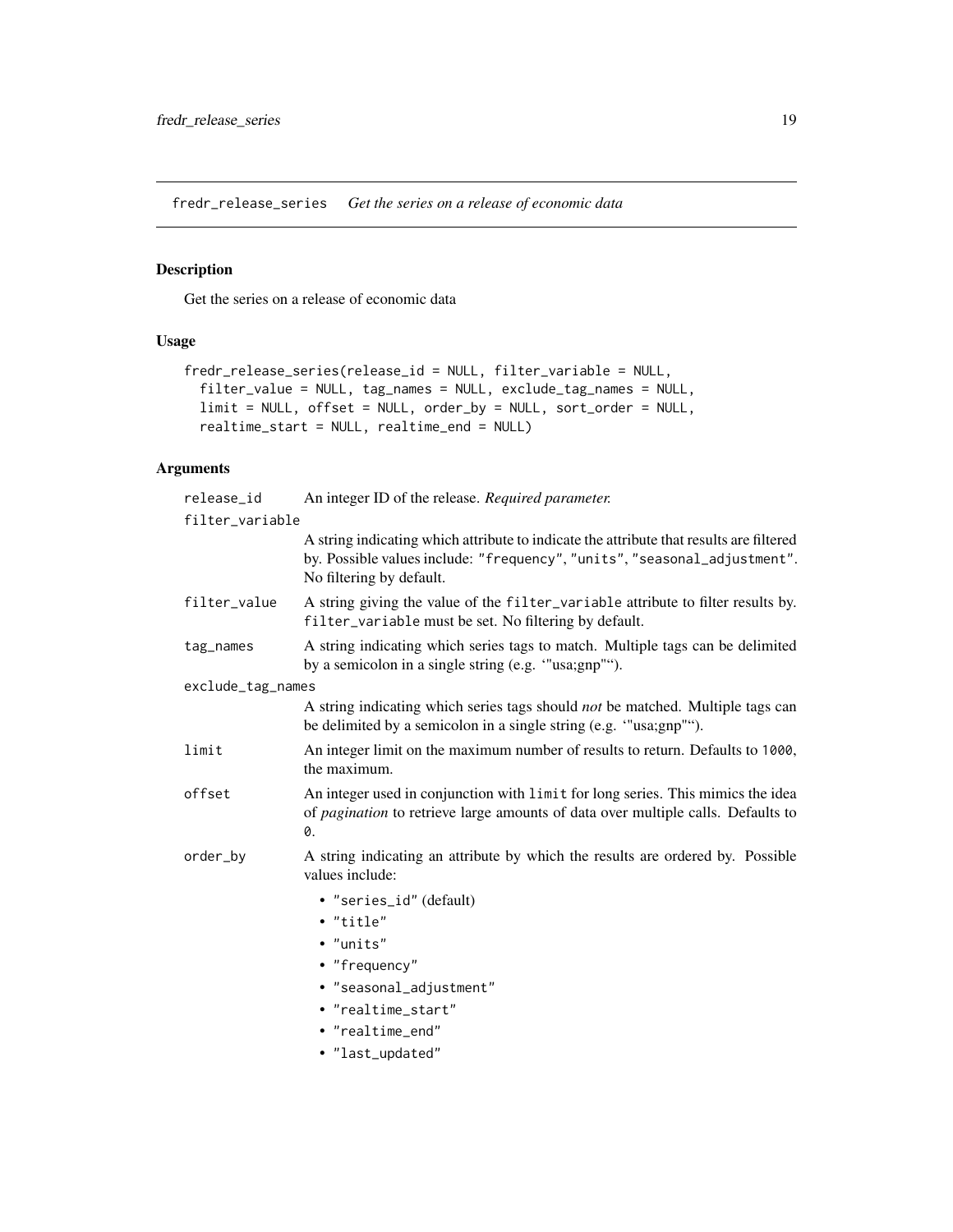<span id="page-19-0"></span>

|              | • "observation_start"                                                                                                                         |
|--------------|-----------------------------------------------------------------------------------------------------------------------------------------------|
|              | • "observation_end"                                                                                                                           |
|              | • "popularity"                                                                                                                                |
|              | • "group_popularity"                                                                                                                          |
| sort_order   | A string representing the order of the resulting series. Possible values are: "asc"<br>(default), and "desc".                                 |
|              | realtime_start A Date indicating the start of the real-time period. Defaults to today's date. For<br>more information, see Real-Time Periods. |
| realtime_end | A Date indicating the end of the real-time period. Defaults to today's date. For<br>more information, see Real-Time Periods.                  |

A tibble object.

## API Documentation

[fred/release/series](https://research.stlouisfed.org/docs/api/fred/release_series.html)

## See Also

[fredr\\_releases\(\)](#page-13-1), [fredr\\_releases\\_dates\(\)](#page-14-1), [fredr\\_release\(\)](#page-12-1), [fredr\\_release\\_dates\(\)](#page-15-1), [fredr\\_release\\_sources\(\)](#page-19-1), [fredr\\_release\\_tags\(\)](#page-21-1), [fredr\\_release\\_related\\_tags\(\)](#page-16-1), [fredr\\_release\\_tables\(\)](#page-20-1)

#### Examples

```
fredr_release_series(release_id = 20L)
fredr_release_series(release_id = 20L, order_by = "popularity")
# Extract the "catalog" of series from a release on a certain date
fredr_release_series(
  release_id = 20L,
  realtime_end = as.Date("2018-07-13"),
  order_by = "popularity"
)
```
<span id="page-19-1"></span>fredr\_release\_sources *Get the sources for a release of economic data*

#### Description

Get the sources for a release of economic data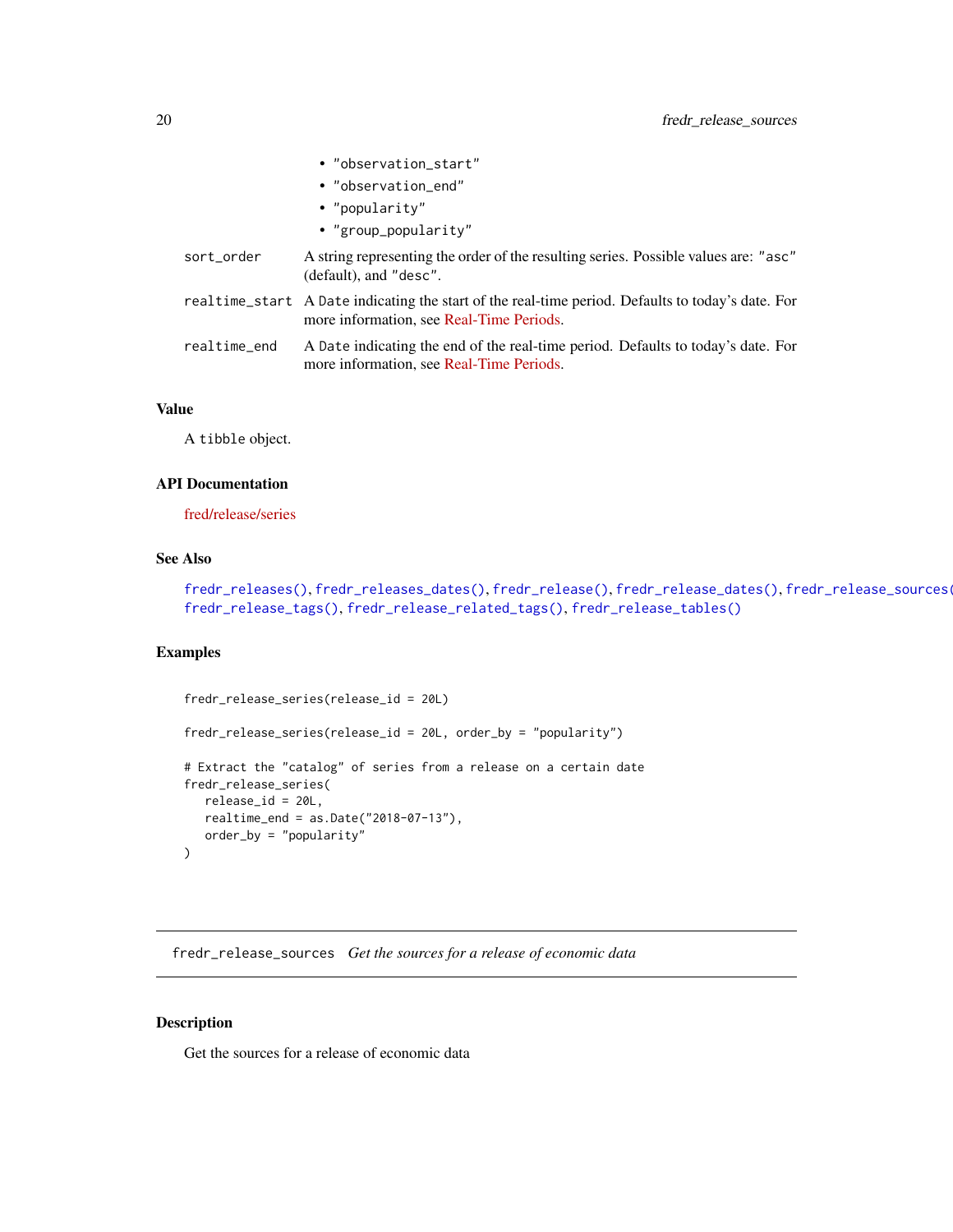#### <span id="page-20-0"></span>Usage

```
fredr_release_sources(release_id = NULL, realtime_start = NULL,
 realtime_end = NULL)
```
#### **Arguments**

| release_id   | An integer ID of the release. Required parameter.                                                                                              |
|--------------|------------------------------------------------------------------------------------------------------------------------------------------------|
|              | real time_start A Date indicating the start of the real-time period. Defaults to today's date. For<br>more information, see Real-Time Periods. |
| realtime_end | A Date indicating the end of the real-time period. Defaults to today's date. For<br>more information, see Real-Time Periods.                   |

#### Value

A tibble object.

#### API Documentation

[fred/release/sources](https://research.stlouisfed.org/docs/api/fred/release_sources.html)

## See Also

[fredr\\_releases\(\)](#page-13-1), [fredr\\_releases\\_dates\(\)](#page-14-1), [fredr\\_release\(\)](#page-12-1), [fredr\\_release\\_dates\(\)](#page-15-1), [fredr\\_release\\_series\(\)](#page-18-1), [fredr\\_release\\_tags\(\)](#page-21-1), [fredr\\_release\\_related\\_tags\(\)](#page-16-1), [fredr\\_release\\_tables\(\)](#page-20-1)

#### Examples

# Where does the data for ID 10 come from? fredr\_release\_sources(release\_id = 10L)

<span id="page-20-1"></span>fredr\_release\_tables *Get release table trees for a given release*

## Description

You can go directly to the tree structure by passing the appropriate element\_id. You may also use a drill-down approach to start at the root (top most) element by leaving the element\_id off.

#### Usage

```
fredr_release_tables(release_id = NULL, element_id = NULL,
  include_observation_values = NULL, observation_date = NULL)
```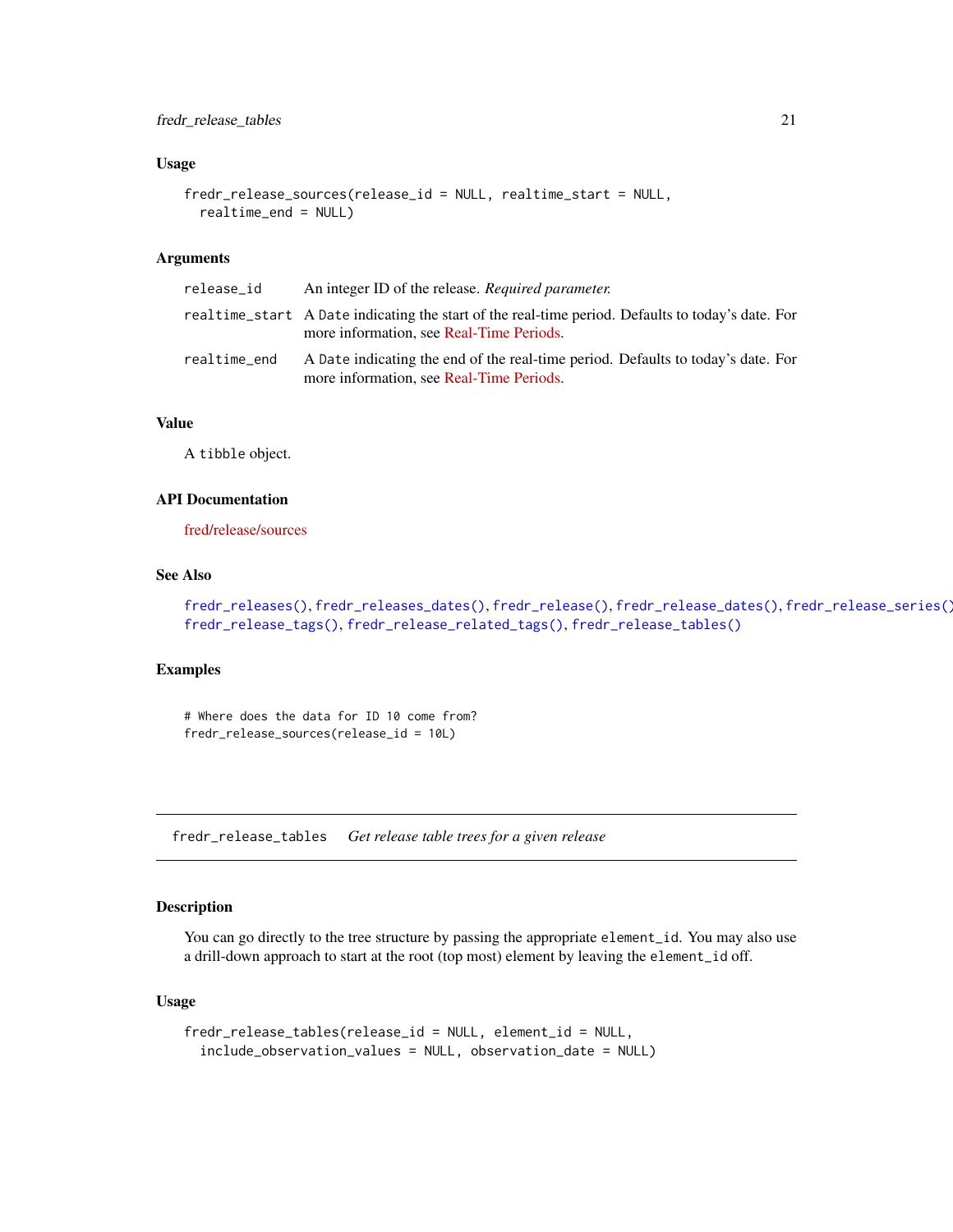#### Arguments

release\_id An integer ID of the release. *Required parameter.*

element\_id An integer ID for the desired release table element.

include\_observation\_values

A boolean indicating if observations should be returned with the release table element. Observations will only be returned for a series type element. Default is FALSE.

observation\_date

A Date indicating which observation date to include with the release table. Default is 9999-12-31 (latest date available).

#### Value

A tibble object with nested results.

#### API Documentation

[fred/release/tables](https://research.stlouisfed.org/docs/api/fred/release_tables.html)

#### See Also

[fredr\\_releases\(\)](#page-13-1), [fredr\\_release\\_dates\(\)](#page-15-1), [fredr\\_releases\\_dates\(\)](#page-14-1), [fredr\\_release\(\)](#page-12-1), [fredr\\_release\\_series\(\)](#page-18-1), [fredr\\_release\\_sources\(\)](#page-19-1), [fredr\\_release\\_tags\(\)](#page-21-1), [fredr\\_release\\_related\\_tags\(\)](#page-16-1)

#### Examples

fredr\_release\_tables(release\_id = 10L)

# Digging further into a release element fredr\_release\_tables(release\_id = 53L, element\_id = 12886)

<span id="page-21-1"></span>fredr\_release\_tags *Get the FRED tags for a release*

#### Description

Get the FRED tags for a release. Optionally, filter results by tag name, tag group, or search text.

#### Usage

```
fredr_release_tags(release_id = NULL, tag_names = NULL,
  tag_group_id = NULL, search_text = NULL, limit = NULL, offset = NULL,
  order_by = NULL, sort_order = NULL, realtime_start = NULL,
  realtime_end = NULL)
```
<span id="page-21-0"></span>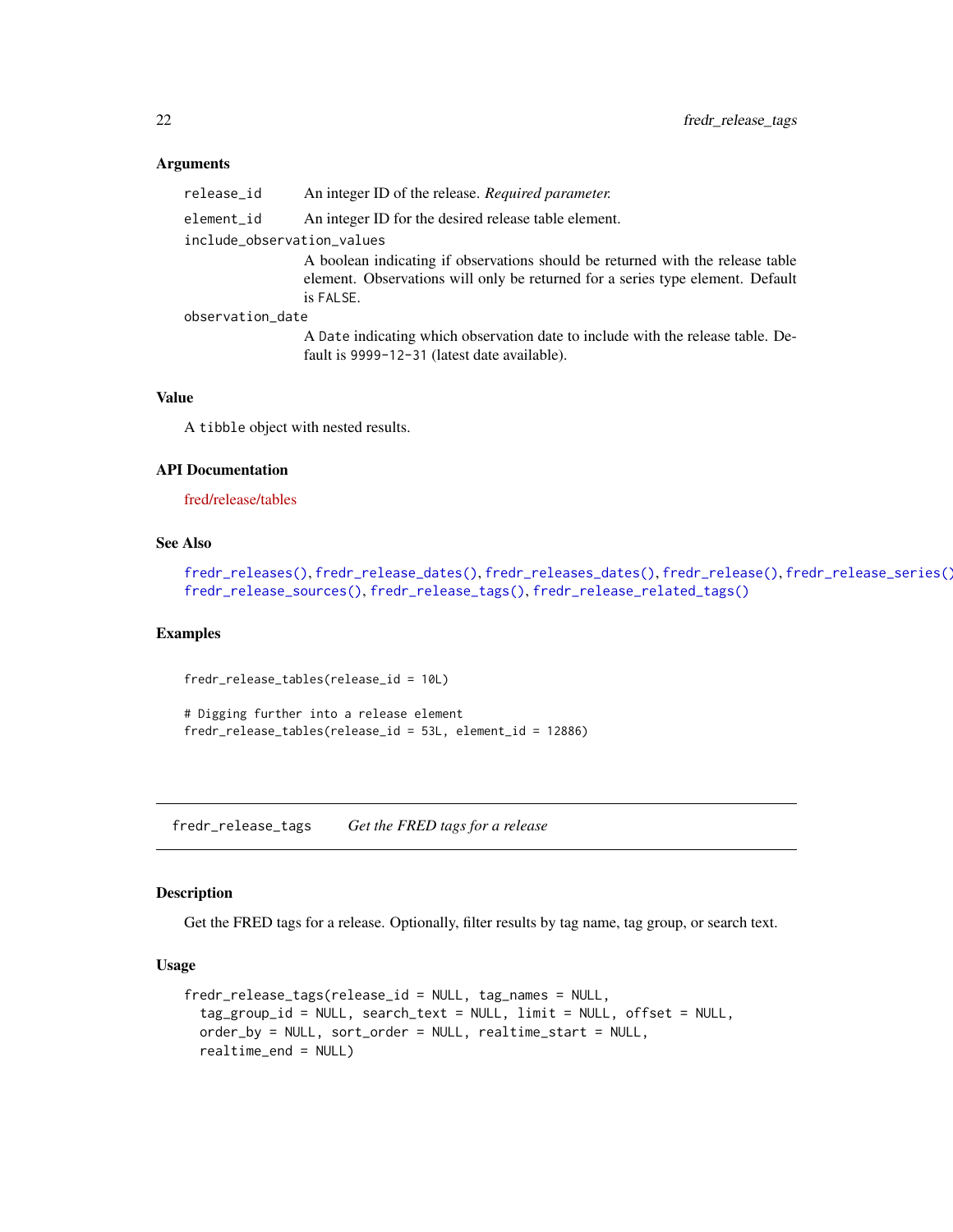## <span id="page-22-0"></span>Arguments

| release_id     | An integer ID of the release. Required parameter.                                                                                                                         |
|----------------|---------------------------------------------------------------------------------------------------------------------------------------------------------------------------|
| tag_names      | A semicolon delimited string of tag names to only include in the response. No<br>filtering by tag names by default (i.e. all FRED tags returned).                         |
| tag_group_id   | A string tag group id to filter tags by type. No filtering by tag group by default.<br>Possible values are:                                                               |
|                | • "freq" = Frequency                                                                                                                                                      |
|                | • "gen" = General or Concept                                                                                                                                              |
|                | • "geo" = Geography                                                                                                                                                       |
|                | • "geot" = Geography Type                                                                                                                                                 |
|                | $\cdot$ " $rls$ " = Release                                                                                                                                               |
|                | $\bullet$ "seas" = Seasonal Adjustment                                                                                                                                    |
|                | • " $src" = Source$                                                                                                                                                       |
| search_text    | A string indicating the words to find matching tags with. No filtering by search<br>words by default.                                                                     |
| limit          | An integer limit on the maximum number of results to return. Defaults to 1000,<br>the maximum.                                                                            |
| offset         | An integer used in conjunction with limit for long series. This mimics the idea<br>of pagination to retrieve large amounts of data over multiple calls. Defaults to<br>0. |
| order_by       | Order results by values of the specified attribute. Possible values are:                                                                                                  |
|                | • "series_count" (default)                                                                                                                                                |
|                | • "popularity"                                                                                                                                                            |
|                | • "created"                                                                                                                                                               |
|                | $\bullet$ "name"                                                                                                                                                          |
|                | • "group_id"                                                                                                                                                              |
| sort_order     | A string representing the order of the resulting series, sorted by the attribute<br>values specified by order_by. Possible values are: "asc" (default), and "desc".       |
| realtime_start | A Date indicating the start of the real-time period. Defaults to today's date. For<br>more information, see Real-Time Periods.                                            |
| realtime_end   | A Date indicating the end of the real-time period. Defaults to today's date. For<br>more information, see Real-Time Periods.                                              |

## Value

A tibble object.

## API Documentation

[fred/release/tags](https://research.stlouisfed.org/docs/api/fred/release_tags.html)

## See Also

```
fredr_releases(), fredr_releases_dates(), fredr_release(), fredr_release_dates(), fredr_release_series(),
fredr_release_sources(), fredr_release_related_tags(), fredr_release_tables()
```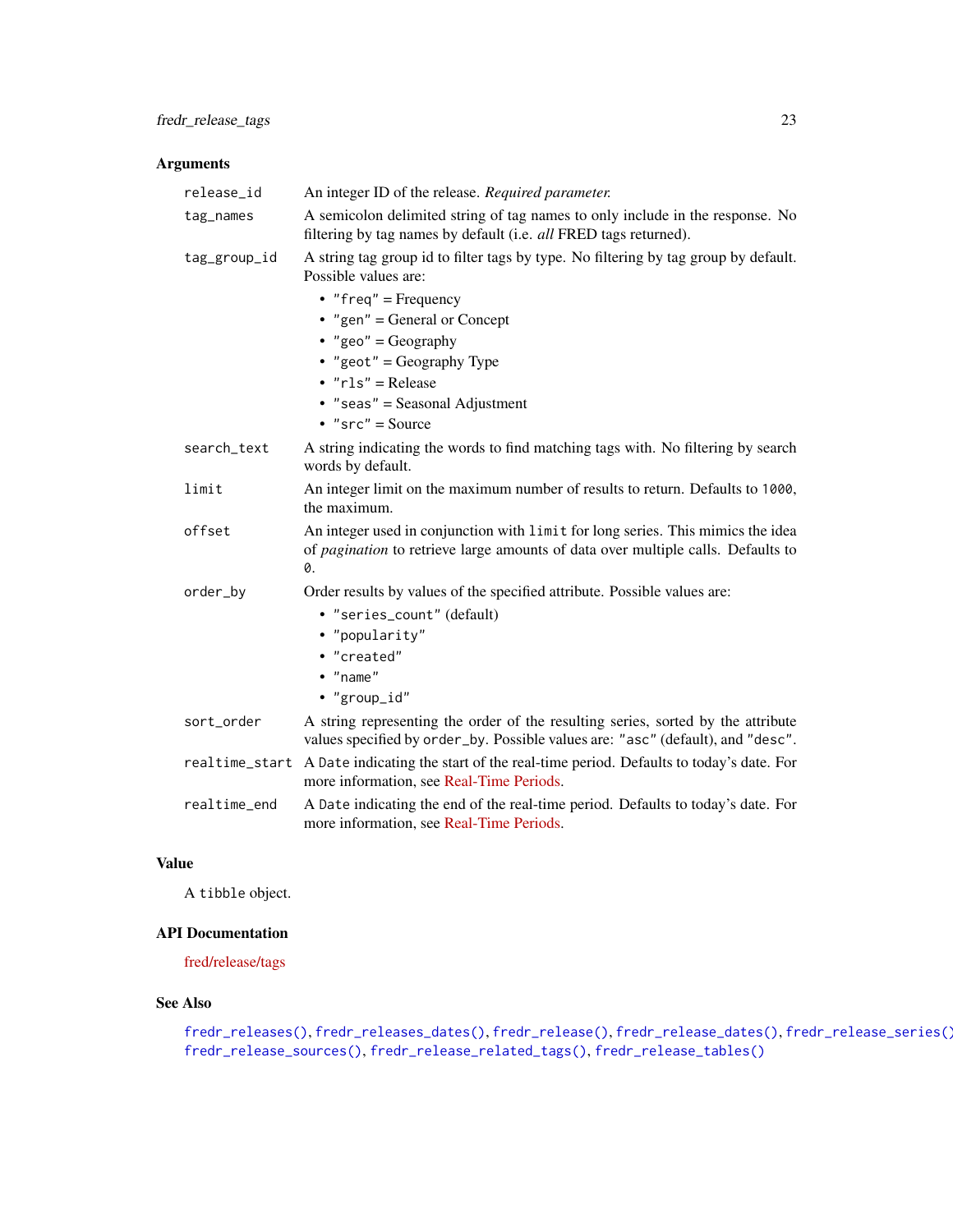## <span id="page-23-0"></span>Examples

fredr\_release\_tags(release\_id = 10L)

<span id="page-23-1"></span>

## fredr\_request *Send a request to the FRED API*

#### Description

Send a general request to the FRED API by specifying an endpoint and a sequence of parameters. The fredr\_request() function forms and submits a request to a specified endpoint of the FRED API. The return is either the response object from [GET](#page-0-0) or the response parsed as a tibble.

## Usage

fredr\_request(endpoint, ..., to\_frame = TRUE, print\_req = FALSE)

#### Arguments

| endpoint  | A string representing the FRED API endpoint of interest. See fredr_endpoints<br>for a list of endpoint possible values. Required parameter.                                                                                                                                                        |
|-----------|----------------------------------------------------------------------------------------------------------------------------------------------------------------------------------------------------------------------------------------------------------------------------------------------------|
| $\ddots$  | A series of named parameters to be used in the query. Must be of the form<br>param_key = "param_value". Acceptable parameters are endpoint-specific.<br>See the fredr_endpoints data frame for a list of endpoints and fredr_docs()<br>access to the web documentation for each endpoint function. |
| to_frame  | A boolean value indicating whether or not the response should be parsed and<br>formatted as a data frame. If FALSE, a response object is returned and further<br>processing can be done with content. Default is TRUE.                                                                             |
| print_req | A boolean value indicating whether or not the request should be printed as well.<br>Useful for debugging. Default is FALSE.                                                                                                                                                                        |

## Value

If to\_frame = TRUE, a tibble containing the parsed response. If to\_frame = FALSE, a response object returned directly from [GET](#page-0-0).

## API Documentation

[FRED API](https://api.stlouisfed.org/docs/fred/)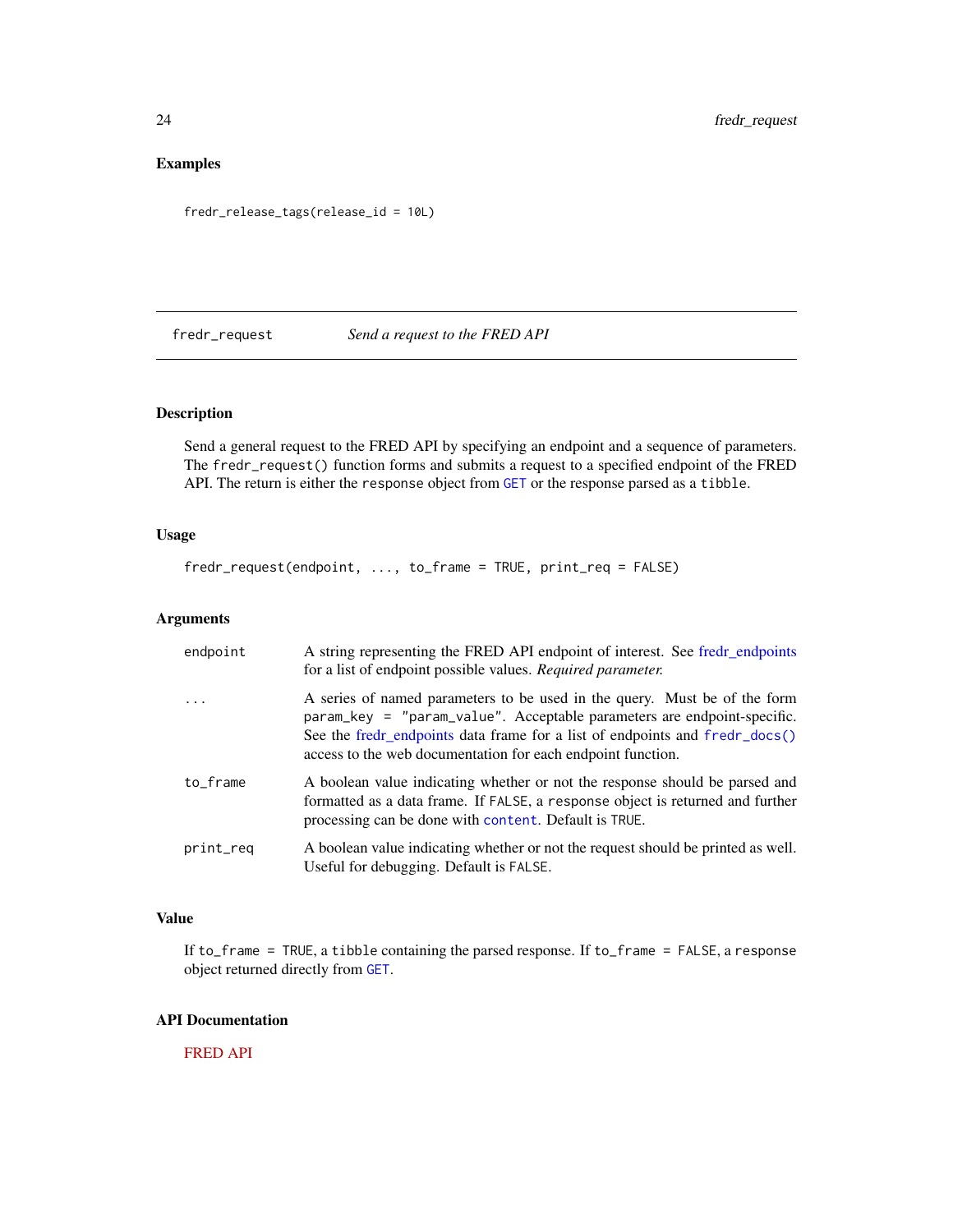## <span id="page-24-0"></span>fredr\_series 25

## Examples

```
fredr_request(
  endpoint = "series/observations",
  series_id = "GNPCA",
  observation_start = "1990-01-01",
  observation_end = "2000-01-01"
)
# Compare with to_frame = TRUE
resp <- fredr_request(
  endpoint = "series/observations",
  series_id = "GNPCA",
  observation_start = "1990-01-01",
  observation_end = "2000-01-01",
  to_frame = FALSE
)
```
<span id="page-24-1"></span>fredr\_series *Return basic information for a FRED series.*

#### Description

Given a series ID, return basic information for a FRED series. Note that this function will *not* return the actual series data. For this functionality, see [fredr\\_series\\_observations\(\)](#page-26-1).

#### Usage

```
fredr_series(series_id = NULL, realtime_start = NULL, realtime_end = NULL)
```
#### Arguments

| series id    | A string ID for the FRED series. Required parameter.                                                                                          |
|--------------|-----------------------------------------------------------------------------------------------------------------------------------------------|
|              | realtime_start A Date indicating the start of the real-time period. Defaults to today's date. For<br>more information, see Real-Time Periods. |
| realtime_end | A Date indicating the end of the real-time period. Defaults to today's date. For<br>more information, see Real-Time Periods.                  |

#### Value

A tibble object (1 row) with information for the series specified by series\_id.

#### API Documentation

[fred/series](https://research.stlouisfed.org/docs/api/fred/series.html)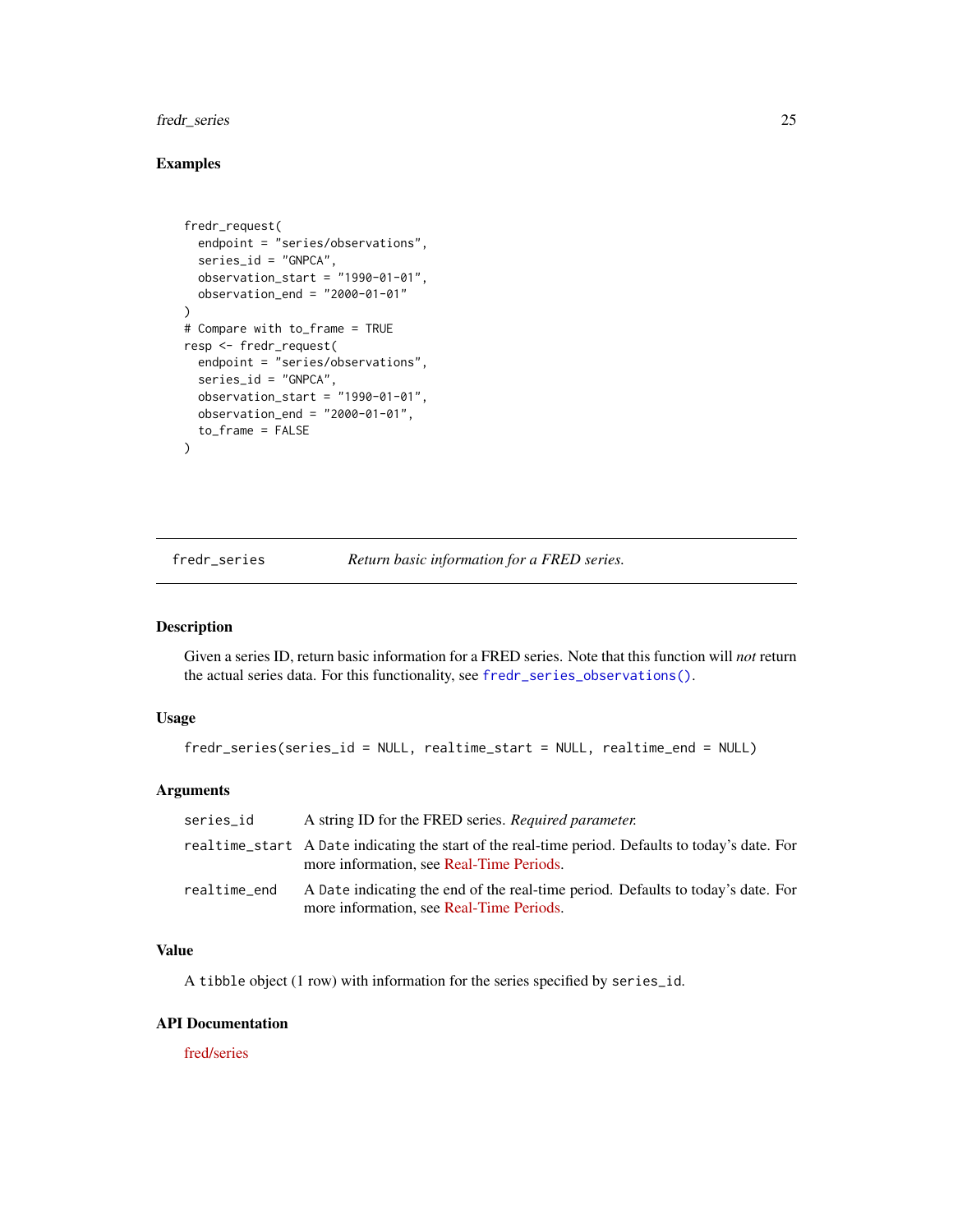## See Also

```
fredr_series_observations(), fredr_series_search_text(), fredr_series_search_id(),
fredr_series_search_tags(), fredr_series_search_related_tags(), fredr_series_categories(),
fredr_series_release(), fredr_series_tags(), fredr_series_updates(), fredr_series_vintagedates().
```
#### Examples

```
# Return information for the "UNRATE" series
fredr_series(series_id = "UNRATE")
```
<span id="page-25-1"></span>fredr\_series\_categories

*Get the categories for a FRED series*

#### Description

Given a series ID, return information on the categories to which a series belongs as a tibble object.

#### Usage

```
fredr_series_categories(series_id = NULL, realtime_start = NULL,
  realtime_end = NULL)
```
#### Arguments

| series_id    | A string ID for the FRED series. Required parameter.                                                                                          |
|--------------|-----------------------------------------------------------------------------------------------------------------------------------------------|
|              | realtime_start A Date indicating the start of the real-time period. Defaults to today's date. For<br>more information, see Real-Time Periods. |
| realtime_end | A Date indicating the end of the real-time period. Defaults to today's date. For<br>more information, see Real-Time Periods.                  |

#### Value

A tibble object with information on the categories to which the series specified by series\_id belongs. Data include category ID, name, parent category ID, and notes.

#### API Documentation

[fred/series/categories](https://research.stlouisfed.org/docs/api/fred/series_categories.html)

## See Also

```
fredr_series_observations(), fredr_series_search_text(), fredr_series_search_id(),
fredr_series_search_tags(), fredr_series_search_related_tags(), fredr_series(), fredr_series_release(),
fredr_series_tags(), fredr_series_updates(), fredr_series_vintagedates().
```
<span id="page-25-0"></span>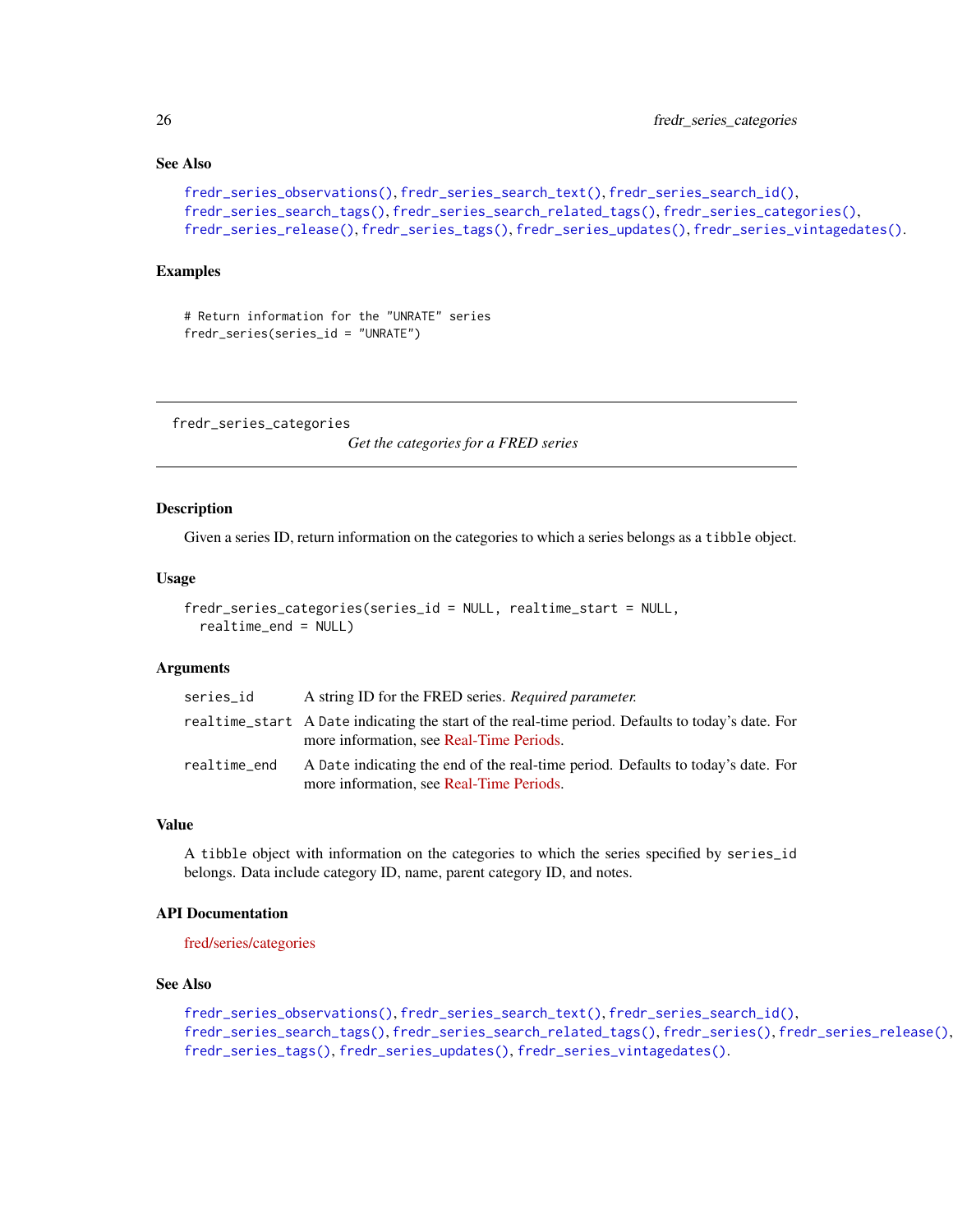#### <span id="page-26-0"></span>Examples

```
# Return the categories to which the "UNRATE" series belongs
fredr_series_categories(series_id = "UNRATE")
```
<span id="page-26-1"></span>fredr\_series\_observations

*Get observations of a FRED series*

## Description

Given a series ID, return observations of that series as a tibble object. fredr() is an alias for fredr\_series\_observations().

#### Usage

```
fredr_series_observations(series_id = NULL, observation_start = NULL,
 observation_end = NULL, frequency = NULL, aggregation_method = NULL,
  limit = NULL, offset = NULL, sort_order = NULL, units = NULL,
  realtime_start = NULL, realtime_end = NULL, vintage_dates = NULL,
 output_type = NULL)
```

```
fredr(series_id = NULL, observation_start = NULL, observation_end = NULL,
  frequency = NULL, aggregation_method = NULL, limit = NULL,
 offset = NULL, sort_order = NULL, units = NULL, realtime_start = NULL,
  realtime_end = NULL, vintage_dates = NULL, output_type = NULL)
```

| series_id         | A string ID for the FRED series. Required parameter.                                                                     |
|-------------------|--------------------------------------------------------------------------------------------------------------------------|
| observation_start |                                                                                                                          |
|                   | A Date indicating the start of the observation period. Defaults to $1776 - 07 - 04$ ,<br>the earliest available date.    |
| observation_end   |                                                                                                                          |
|                   | A Date indicating the end of the observation period. Defaults to 9999-12-31,<br>the latest available date.               |
| frequency         | A string representing a lower frequency to aggregate to. Defaults to no fre-<br>quency aggregation. Possible values are: |
|                   | $\bullet$ "d" - Daily                                                                                                    |
|                   | $\bullet$ " $w$ " - Weekly                                                                                               |
|                   | • "bw" - Biweekly                                                                                                        |
|                   | $\bullet$ "m" - Monthly                                                                                                  |
|                   | • $"q"$ - Quarterly                                                                                                      |
|                   | $\bullet$ "sa" - Semiannual                                                                                              |
|                   |                                                                                                                          |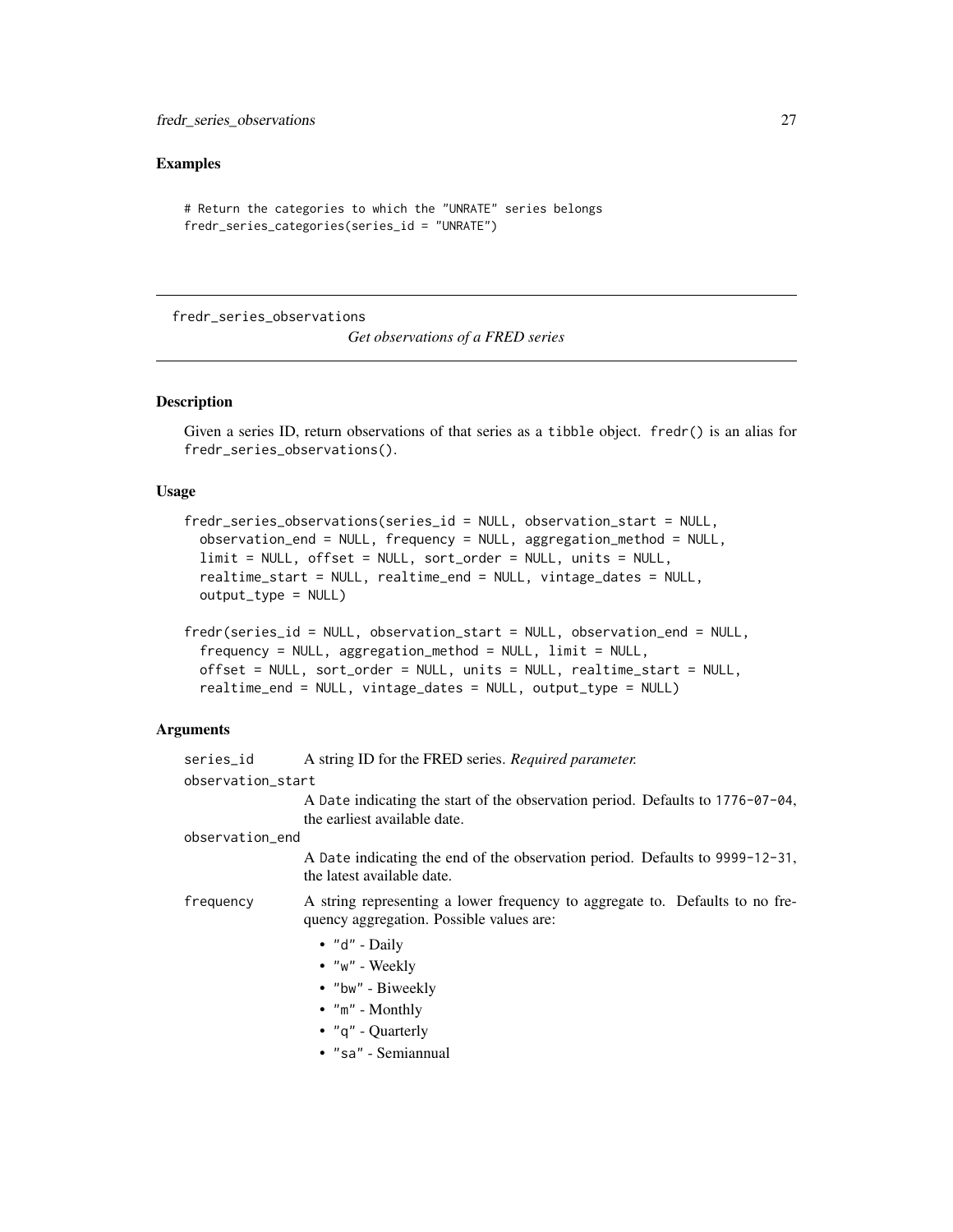|                    | $\bullet$ "a" - Annual                                                                                                                                                                                                                                                          |
|--------------------|---------------------------------------------------------------------------------------------------------------------------------------------------------------------------------------------------------------------------------------------------------------------------------|
|                    | • "wem" - Weekly, ending Monday                                                                                                                                                                                                                                                 |
|                    | • "wetu" - Weekly, ending Tuesday                                                                                                                                                                                                                                               |
|                    | • "wew" - Weekly, ending Wednesday                                                                                                                                                                                                                                              |
|                    | • "weth" - Weekly, ending Thursday                                                                                                                                                                                                                                              |
|                    | • "wef" - Weekly, ending Friday                                                                                                                                                                                                                                                 |
|                    | • "wesa" - Weekly, ending Saturday                                                                                                                                                                                                                                              |
|                    | • "wesu" - Weekly, ending Sunday                                                                                                                                                                                                                                                |
|                    | • "bwew" - Biweekly, ending Wednesday                                                                                                                                                                                                                                           |
|                    | • "bwem" - Biweekly, ending Monday                                                                                                                                                                                                                                              |
| aggregation_method |                                                                                                                                                                                                                                                                                 |
|                    | A string representing the aggregation method used for frequency aggregation.<br>This parameter has no affect is frequency is not set. Possible values are:                                                                                                                      |
|                    | • "avg" for average                                                                                                                                                                                                                                                             |
|                    | • "sum" for sum                                                                                                                                                                                                                                                                 |
|                    | • "eop" for end of period value                                                                                                                                                                                                                                                 |
| limit              | An integer limit on the maximum number of results to return. Defaults to<br>100000, the maximum.                                                                                                                                                                                |
| offset             | An integer used in conjunction with limit for long series. This mimics the idea<br>of pagination to retrieve large amounts of data over multiple calls. Defaults to<br>0.                                                                                                       |
| sort_order         | A string representing the order of the resulting series. Possible values are: "asc"<br>(default), and "desc".                                                                                                                                                                   |
| units              | A string indicating the data value transformation. Defaults to "lin". Possible<br>values are:                                                                                                                                                                                   |
|                    | • "lin" - Levels (No transformation)                                                                                                                                                                                                                                            |
|                    | • "chg" - Change                                                                                                                                                                                                                                                                |
|                    | • "ch1" - Change from 1 year ago                                                                                                                                                                                                                                                |
|                    | • "pch" - Percent change                                                                                                                                                                                                                                                        |
|                    | • "pc1" - Percent change from 1 year ago                                                                                                                                                                                                                                        |
|                    | • "pca" - Compounded annual rate of change                                                                                                                                                                                                                                      |
|                    | • "cch" - Continuously compounded rate of change                                                                                                                                                                                                                                |
|                    | • "cca" - Continuously compounded annual rate of change<br>· "log" - Natural log                                                                                                                                                                                                |
|                    | realtime_start A Date indicating the start of the real-time period. Defaults to today's date. For<br>more information, see Real-Time Periods.                                                                                                                                   |
| realtime_end       | A Date indicating the end of the real-time period. Defaults to today's date. For<br>more information, see Real-Time Periods.                                                                                                                                                    |
| vintage_dates      | A vector of Date objects to download data for. Vintage dates are used to down-<br>load data as it existed on these specified dates in history. They can be specified<br>instead of a real-time period using realtime_start and realtime_end. De-<br>faults to no vintage dates. |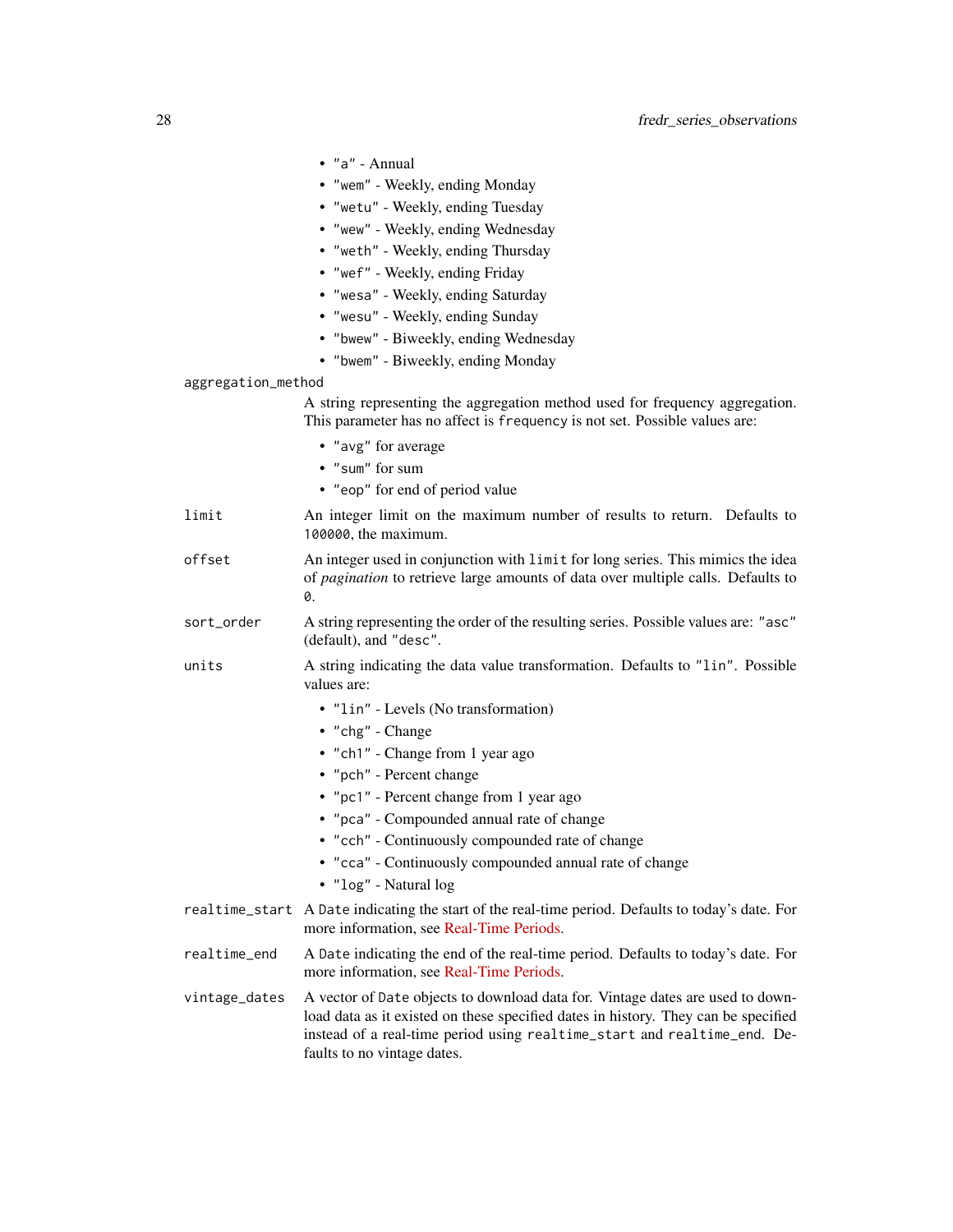- <span id="page-28-0"></span>output\_type An integer indicating the output type. Not used unless realtime\_start is used. Possible values are:
	- 1 for Observations by Real-Time Period (default)
	- 2 for Observations by Vintage Date, All Observations
	- 3 for Observations by Vintage Date, New and Revised Observations Only
	- 4 for Observations, Initial Release Only.

A tibble object with observation dates and values.

#### API Documentation

[fred/series/observations](https://research.stlouisfed.org/docs/api/fred/series_observations.html)

## See Also

```
fredr_series_search_text(), fredr_series_search_id(), fredr_series_search_tags(),
fredr_series_search_related_tags(), fredr_series(), fredr_series_categories(), fredr_series_release(),
fredr_series_tags(), fredr_series_updates(), fredr_series_vintagedates().
```
#### Examples

```
# Observations for "UNRATE" series between 1980 and 2000. Units are in terms
# of change from pervious observation.
fredr(
  series_id = "UNRATE",
  observation\_start = as.DataFrame("1980-01-01"),
  observation_end = as.Date("2000-01-01"),
  unit = "chg")
# All observations for "OILPRICE" series. The data is first aggregated by
# quarter by taking the average of all observations in the quarter then
# transformed by taking the natural logarithm.
fredr(
  series_id = "OILPRICE",
  frequency = "q",aggregation_method = "avg",
  unit = "log")
# To retrieve values for multiple series, use purrr's map_dfr() function.
if (requireNamespace("purrr", quietly = TRUE)) {
  library(purrr)
  purrr::map_dfr(c("UNRATE", "OILPRICE"), fredr)
  # Using purrr::pmap_dfr() allows you to use varying optional parameters
  params <- list(
```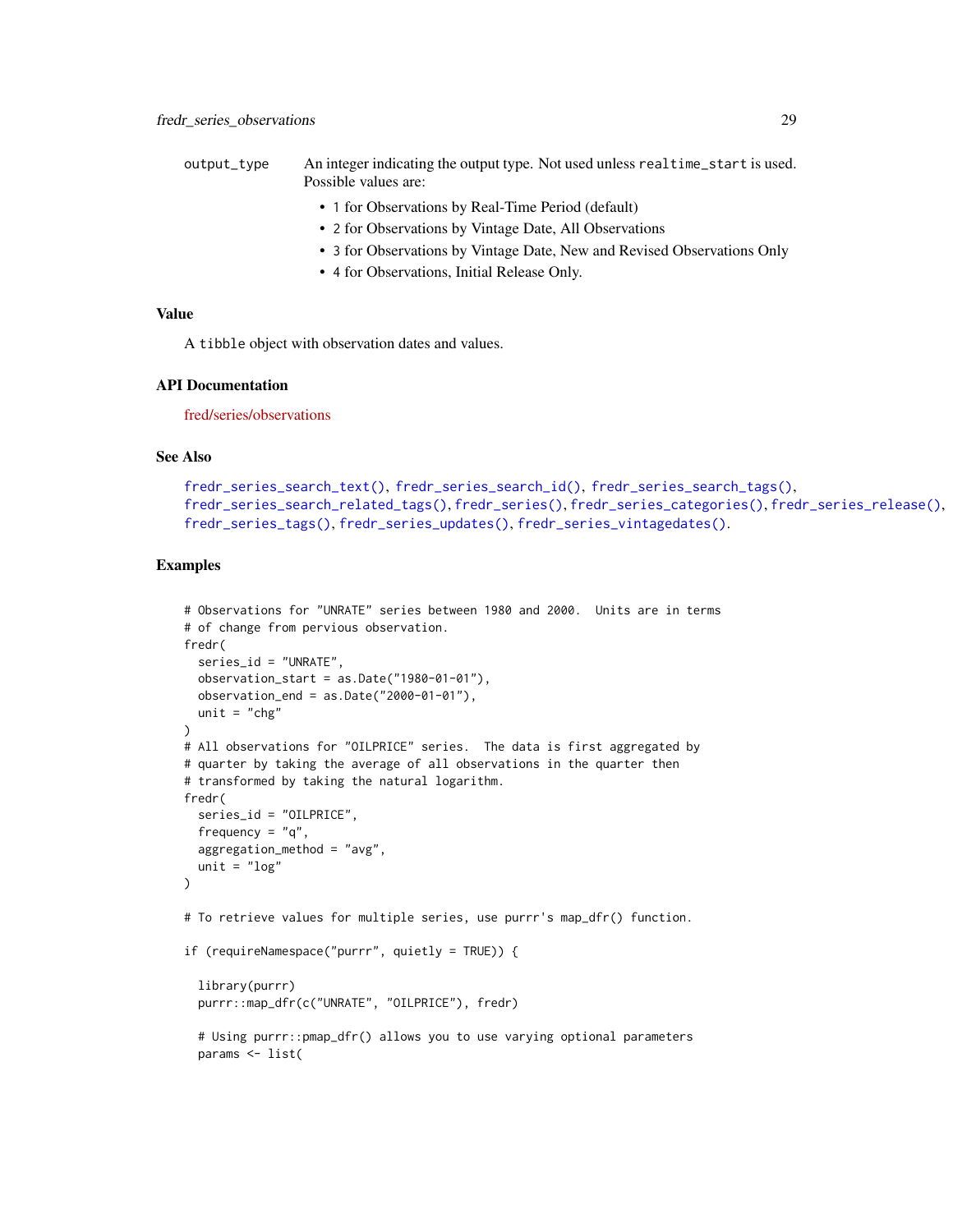```
series_id = c("UNRATE", "OILPRICE"),
    frequency = c("m", "q"))
  purrr::pmap_dfr(
    .1 = \text{params},
    .f = ~ fredr(series_id = .x, frequency = .y)
  \mathcal{L}}
```
<span id="page-29-1"></span>fredr\_series\_release *Get the release for a FRED series*

#### Description

Given a series ID, return information on a series as a tibble object.

#### Usage

```
fredr_series_release(series_id = NULL, realtime_start = NULL,
 realtime_end = NULL)
```
## Arguments

| series_id    | A string ID for the FRED series. Required parameter.                                                                                          |
|--------------|-----------------------------------------------------------------------------------------------------------------------------------------------|
|              | realtime_start A Date indicating the start of the real-time period. Defaults to today's date. For<br>more information, see Real-Time Periods. |
| realtime_end | A Date indicating the end of the real-time period. Defaults to today's date. For<br>more information, see Real-Time Periods.                  |

## Value

A tibble object with information on the release for the series specified by the series\_id parameter. Data include release ID, real-time periods, release name, and links to press releases, if available.

## API Documentation

[fred/series/release](https://research.stlouisfed.org/docs/api/fred/series_release.html)

## See Also

```
fredr_series_observations(), fredr_series_search_text(), fredr_series_search_id(),
fredr_series_search_tags(), fredr_series_search_related_tags(), fredr_series(), fredr_series_categories(),
fredr_series_tags(), fredr_series_updates(), fredr_series_vintagedates().
```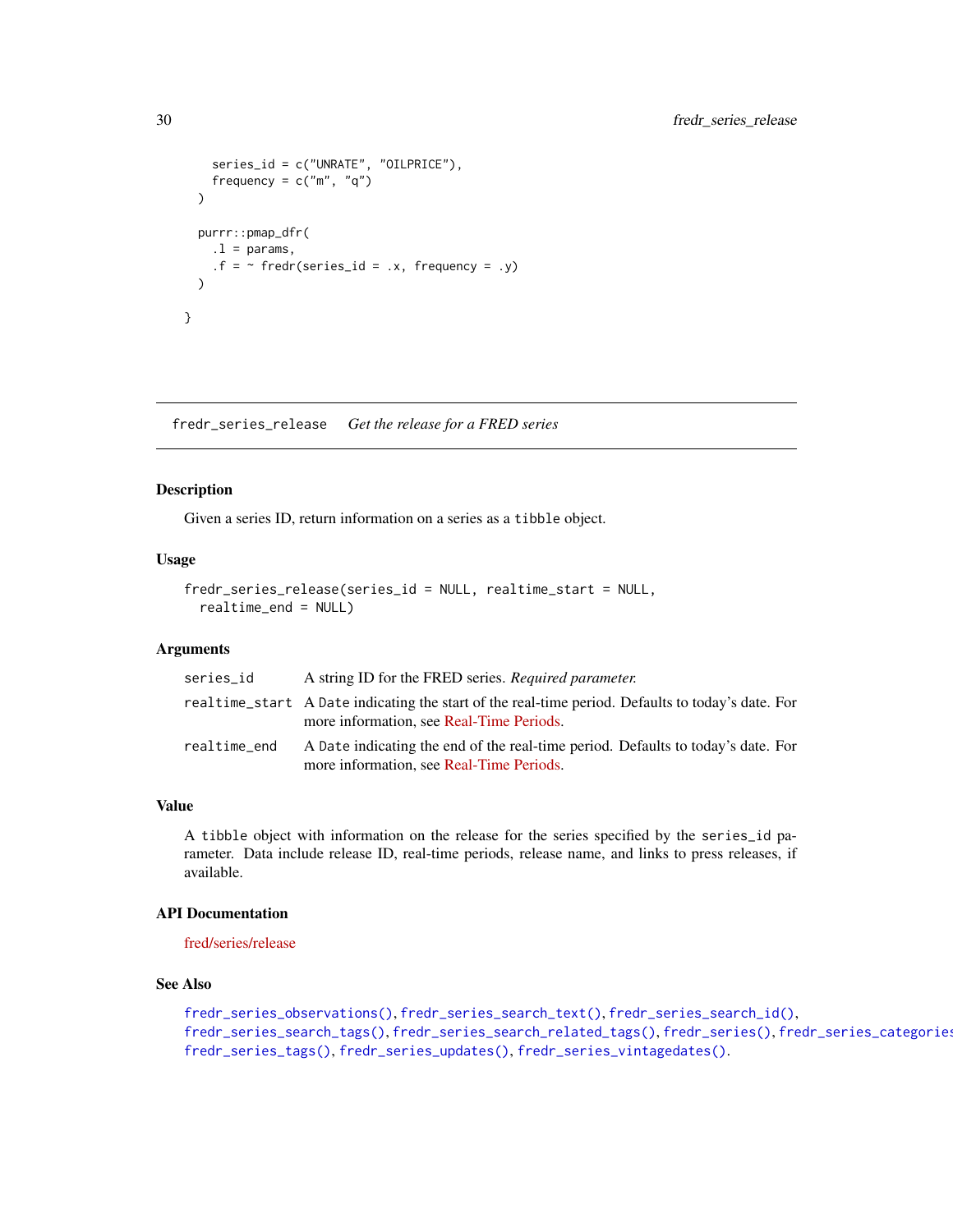## <span id="page-30-0"></span>Examples

```
# Get release information for the "UNRATE" series
fredr_series_release(series_id = "UNRATE")
```
<span id="page-30-1"></span>fredr\_series\_search\_related\_tags

*Get the related FRED tags for one or more FRED tags matching a series search*

#### Description

FRED tags are attributes assigned to series. Return the *related* FRED tags for a search: tags assigned to series that match *all* tags in the tag\_names parameter (required), *no* tags in the exclude\_tag\_names (optional) and the search words set by the series\_search\_text parameter (optional).

#### Usage

```
fredr_series_search_related_tags(series_search_text = NULL,
  tag_names = NULL, exclude_tag_names = NULL, tag_group_id = NULL,
  tag_search_text = NULL, limit = NULL, offset = NULL, order_by = NULL,
  sort_order = NULL, realtime_start = NULL, realtime_end = NULL)
```

| series_search_text |                                                                                                                            |  |
|--------------------|----------------------------------------------------------------------------------------------------------------------------|--|
|                    | A string containing the series search text. Required parameter.                                                            |  |
| tag_names          | A semicolon delimited string of tag names to return. Defaults no filtering by tag<br>names. Required parameter.            |  |
| exclude_tag_names  |                                                                                                                            |  |
|                    | A semicolon delimited string of tag names that series match none of. Defaults<br>to no tag filtering.                      |  |
| tag_group_id       | A string indicating the tag group id to filter tags by type. Defaults to no filtering<br>by tag group. Possible values are |  |
|                    | • "freq" = Frequency                                                                                                       |  |
|                    | • "gen" = General or Concept                                                                                               |  |
|                    | • "geo" = $Geography$                                                                                                      |  |
|                    | • "geot" = Geography Type                                                                                                  |  |
|                    | $\cdot$ "rls" = Release                                                                                                    |  |
|                    | • "seas" = Seasonal Adjustment                                                                                             |  |
|                    | • $"src" = Source$                                                                                                         |  |
| tag_search_text    |                                                                                                                            |  |
|                    | A string to match tag names. Defaults to no filtering by tag name matching.                                                |  |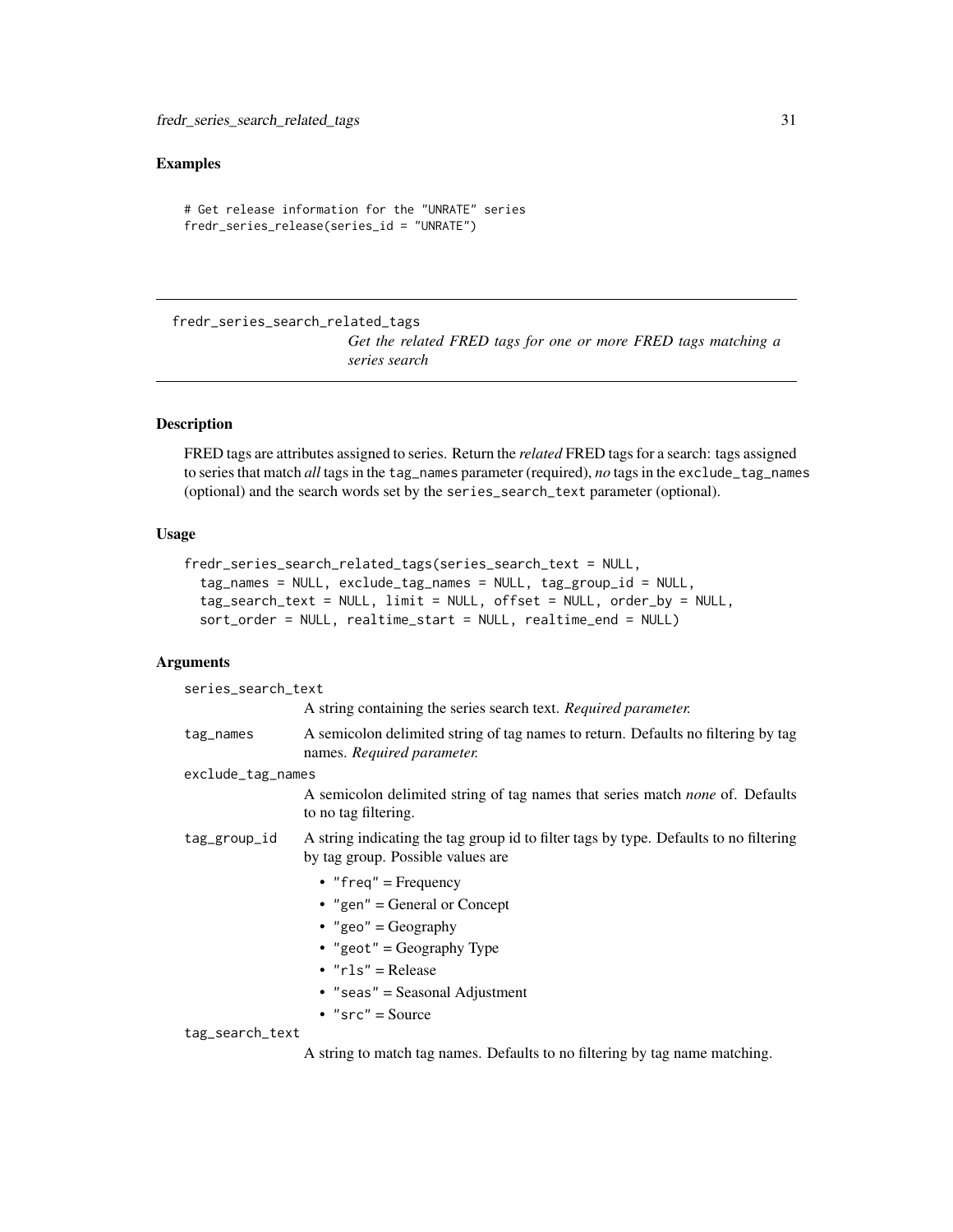<span id="page-31-0"></span>

| limit        | An integer limit on the maximum number of results to return. Defaults to 1000,<br>the maximum.                                                                                   |
|--------------|----------------------------------------------------------------------------------------------------------------------------------------------------------------------------------|
| offset       | An integer used in conjunction with limit for long series. This mimics the idea<br>of <i>pagination</i> to retrieve large amounts of data over multiple calls. Defaults to<br>0. |
| order_by     | A string indicating the attribute to order results by. Defaults to "series_count".<br>Possible values are:                                                                       |
|              | • "series count"                                                                                                                                                                 |
|              | • "popularity"                                                                                                                                                                   |
|              | • "created"                                                                                                                                                                      |
|              | $\bullet$ "name"                                                                                                                                                                 |
|              | • "group_id"                                                                                                                                                                     |
| sort_order   | A string representing the order of the resulting series. Possible values are: "asc"<br>(default), and "desc".                                                                    |
|              | realtime_start A Date indicating the start of the real-time period. Defaults to today's date. For<br>more information, see Real-Time Periods.                                    |
| realtime_end | A Date indicating the end of the real-time period. Defaults to today's date. For<br>more information, see Real-Time Periods.                                                     |
|              |                                                                                                                                                                                  |

A tibble object.

#### References

API Documentation:

[series/search/related\\_tags](https://research.stlouisfed.org/docs/api/fred/series_search_related_tags.html)

#### See Also

```
fredr_series_observations(), fredr_series_search_text(), fredr_series_search_id(),
fredr_series_search_tags(), fredr_series(), fredr_series_categories(), fredr_series_release(),
fredr_series_tags(), fredr_series_updates(), fredr_series_vintagedates().
```
## Examples

```
# Search for all tags matching the series text "oil" and the tag "usa".
fredr_series_search_related_tags(
  series_search_text = "oil",
  tag_names = "usa"\mathcal{L}# Search for tags matching the series text "oil", the tag text "usa", and
# are related to the tag "usa". Return only results in the "src" (Source)
# group.
fredr_series_search_related_tags(
 series_search_text = "oil",
 tag_names = "usa",
```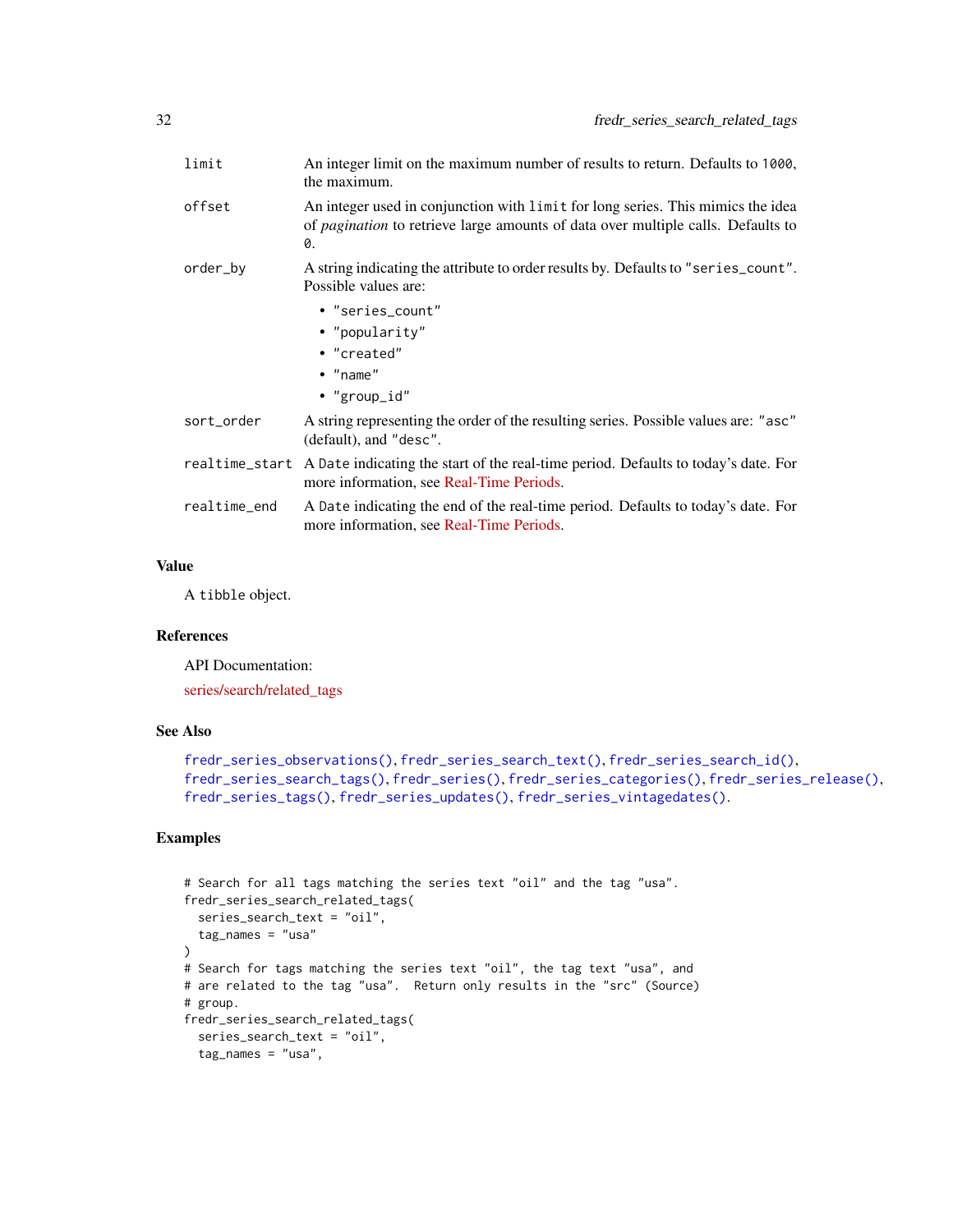```
tag\_group\_id = "src",tag_search_text = "usa"
)
```
<span id="page-32-1"></span>fredr\_series\_search\_tags

*Get the FRED tags for a series search.*

## Description

Return the FRED tags by searching for matches in series text.

## Usage

```
fredr_series_search_tags(series_search_text = NULL, tag_names = NULL,
  tag_group_id = NULL, tag_search_text = NULL, limit = NULL,
 offset = NULL, order_by = NULL, sort_order = NULL,
  realtime_start = NULL, realtime_end = NULL)
```

| series_search_text |                                                                                                                                                                                  |  |
|--------------------|----------------------------------------------------------------------------------------------------------------------------------------------------------------------------------|--|
|                    | A string containing the series search text. Required parameter.                                                                                                                  |  |
| tag_names          | A semicolon delimited string of tag names to return. Defaults no filtering by tag<br>names.                                                                                      |  |
| tag_group_id       | A string indicating the tag group id to filter tags by type. Defaults to no filtering<br>by tag group. Possible values are                                                       |  |
|                    | • "freq" = Frequency                                                                                                                                                             |  |
|                    | • "gen" = General or Concept                                                                                                                                                     |  |
|                    | • "geo" = Geography                                                                                                                                                              |  |
|                    | • "geot" = Geography Type                                                                                                                                                        |  |
|                    | $\cdot$ "rls" = Release                                                                                                                                                          |  |
|                    | $\bullet$ "seas" = Seasonal Adjustment                                                                                                                                           |  |
|                    | • $"src" = Source$                                                                                                                                                               |  |
| tag_search_text    |                                                                                                                                                                                  |  |
|                    | A string to match tag names. Defaults to no filtering by tag name matching.                                                                                                      |  |
| limit              | An integer limit on the maximum number of results to return. Defaults to 1000,<br>the maximum.                                                                                   |  |
| offset             | An integer used in conjunction with limit for long series. This mimics the idea<br>of <i>pagination</i> to retrieve large amounts of data over multiple calls. Defaults to<br>0. |  |
| order_by           | A string indicating the attribute to order results by. Defaults to "series_count".<br>Possible values are:                                                                       |  |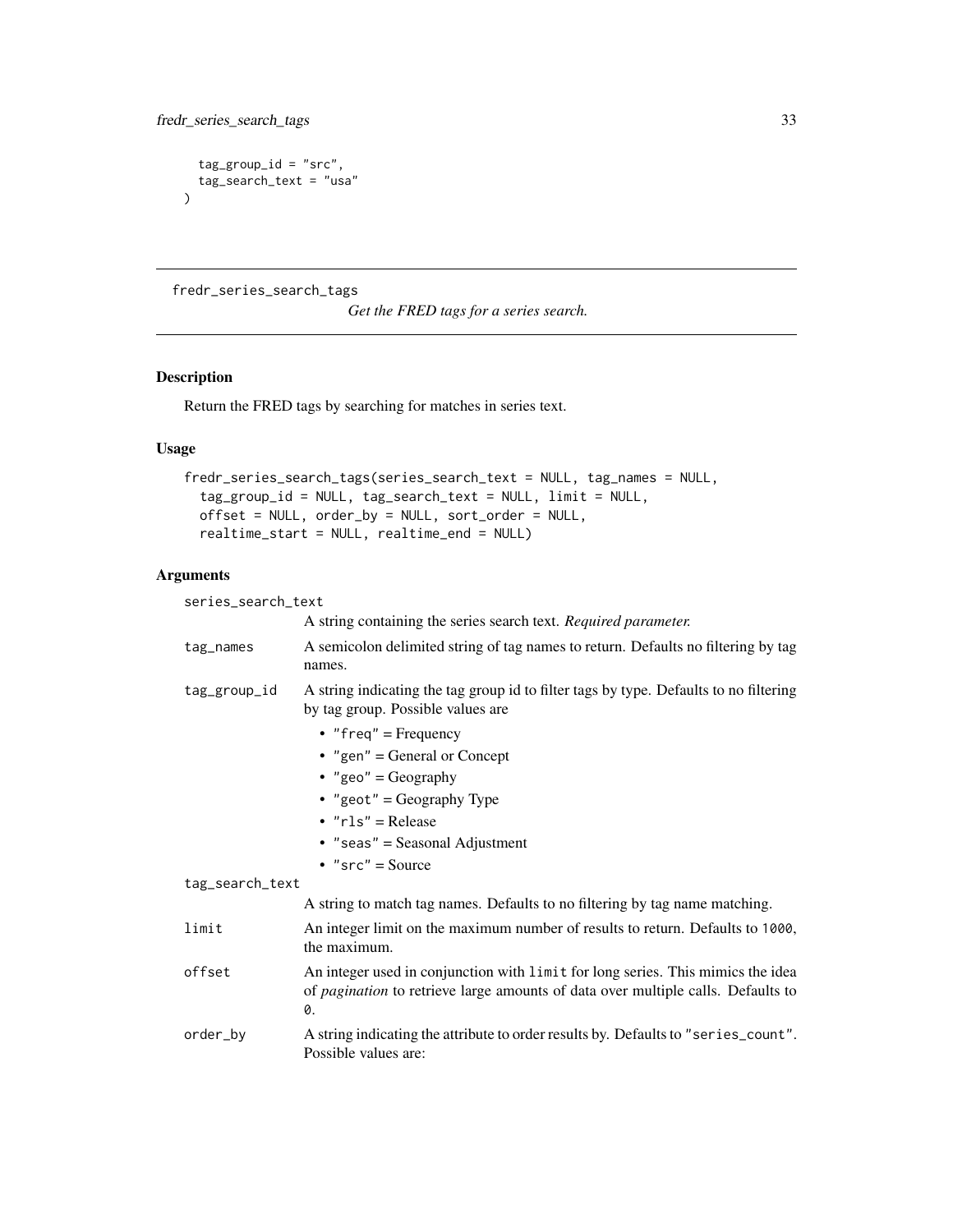<span id="page-33-0"></span>

|              | • "series_count"                                                                                                                              |
|--------------|-----------------------------------------------------------------------------------------------------------------------------------------------|
|              | • "popularity"                                                                                                                                |
|              | • "created"                                                                                                                                   |
|              | $\bullet$ "name"                                                                                                                              |
|              | • "group_id"                                                                                                                                  |
| sort_order   | A string representing the order of the resulting series. Possible values are: "asc"<br>$(default)$ , and "desc".                              |
|              | realtime_start A Date indicating the start of the real-time period. Defaults to today's date. For<br>more information, see Real-Time Periods. |
| realtime_end | A Date indicating the end of the real-time period. Defaults to today's date. For<br>more information, see Real-Time Periods.                  |
|              |                                                                                                                                               |

A tibble object where each row represents a series tag matching the query. Data include the tag name, group ID, tag creation date, popularity, series count, and additional notes.

## References

API Documentation:

[series/search/tags](https://research.stlouisfed.org/docs/api/fred/series_search_tags.html)

## See Also

```
fredr_series_search_text(), fredr_series_search_id(), fredr_series_search_related_tags(),
fredr_tags()
```
#### Examples

```
# Search for tags matching the series text "gnp"
fredr_series_search_tags("gnp")
# Search for tags matching the series text "oil" and the tag text "usa"
fredr_series_search_tags(
  series_search_text = "oil",
  tag_search_text = "usa"
)
# Search for tags matching the series text "oil" and the tag text "usa".
# Return only results in the "geo" (Geography) group
fredr_series_search_tags(
  series_search_text = "oil",
  tag_group_id = "geo",
  tag_search_text = "usa"
\lambda
```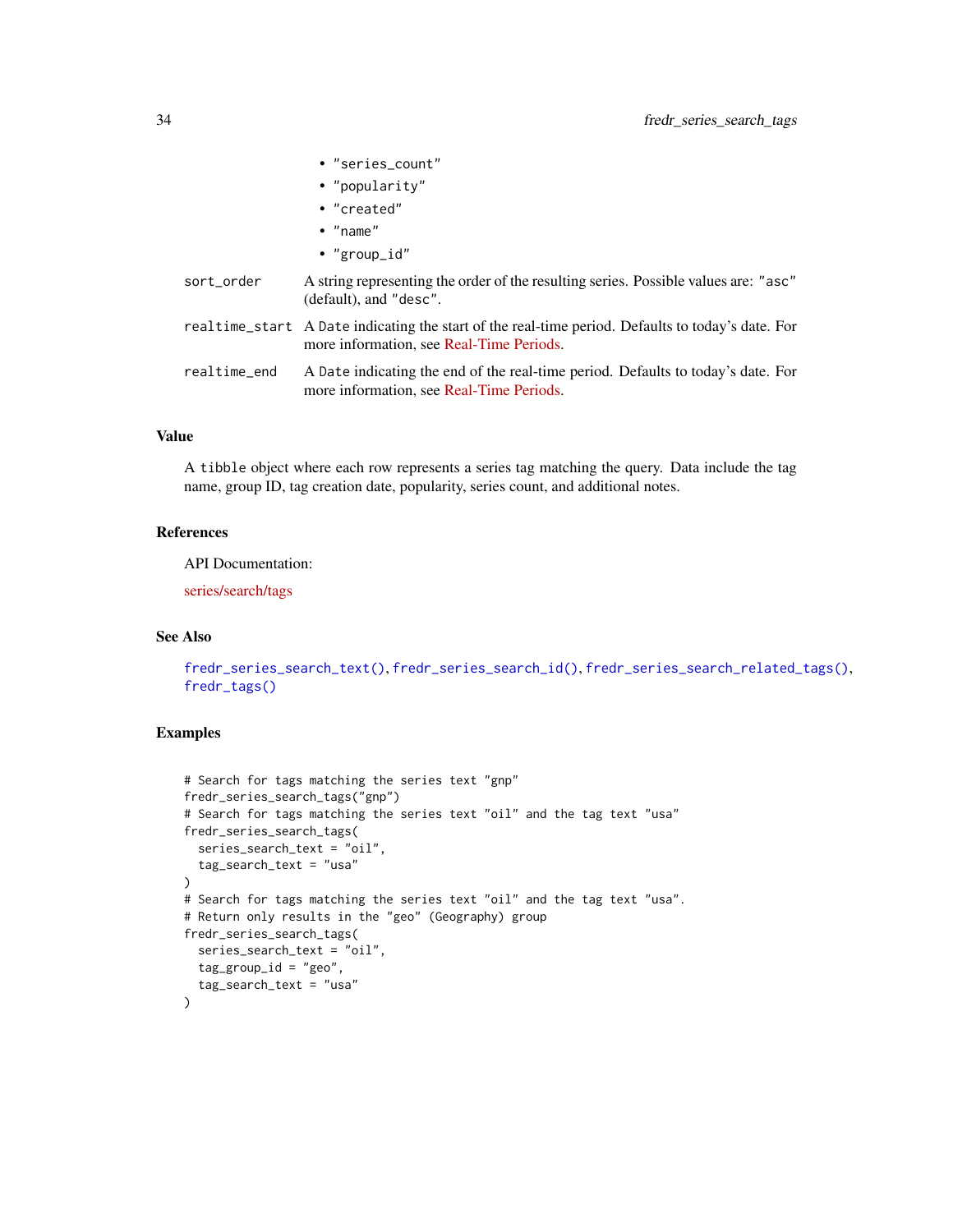<span id="page-34-1"></span><span id="page-34-0"></span>fredr\_series\_search\_text

*Search for a FRED series.*

## <span id="page-34-2"></span>Description

Search FRED for a series by full text of series or by series ID.

## Usage

```
fredr_series_search_text(search_text = NULL, tag_names = NULL,
  exclude_tag_names = NULL, filter_variable = NULL, filter_value = NULL,
  limit = NULL, offset = NULL, order_by = NULL, sort_order = NULL,
  realtime_start = NULL, realtime_end = NULL)
```

```
fredr_series_search_id(search_text = NULL, limit = 1000L, offset = 0,
 order_by = NULL, sort_order = "asc", filter_variable = NULL,
  filter_value = NULL, realtime_start = NULL, realtime_end = NULL,
  tag_names = NULL, exclude_tag_names = NULL)
```
#### Arguments

| search_text       | A string containing the words to match against economic data series. For use<br>with fredr_series_search_text and fredr_series_search_id. Required<br>parameter.                         |
|-------------------|------------------------------------------------------------------------------------------------------------------------------------------------------------------------------------------|
| tag_names         | A semicolon delimited string of tag names that series match all of. Defaults to<br>no tag filtering.                                                                                     |
| exclude_tag_names |                                                                                                                                                                                          |
|                   | A semicolon delimited string of tag names that series match none of. Defaults<br>to no tag filtering.                                                                                    |
| filter_variable   |                                                                                                                                                                                          |
|                   | A string indicating the attribute to filter results by. Possible values are: "frequency",<br>"units", "seasonal_adjustment". Defaults to no filter.                                      |
| filter_value      | The value of the filter_variable attribute to filter by. Possible values depend<br>on the value of filter_variable. Defaults to no filter.                                               |
| limit             | An integer limit on the maximum number of results to return. Defaults to 1000,<br>the maximum.                                                                                           |
| offset            | An integer used in conjunction with limit for long series. This mimics the idea<br>of <i>pagination</i> to retrieve large amounts of data over multiple calls. Defaults to<br>0.         |
| order_by          | A string indicating the attribute to order results by. Defaults to "search_rank"<br>for fredr_series_search_text() and "series_id" for fredr_series_search_id().<br>Possible values are: |
|                   |                                                                                                                                                                                          |

• "search\_rank"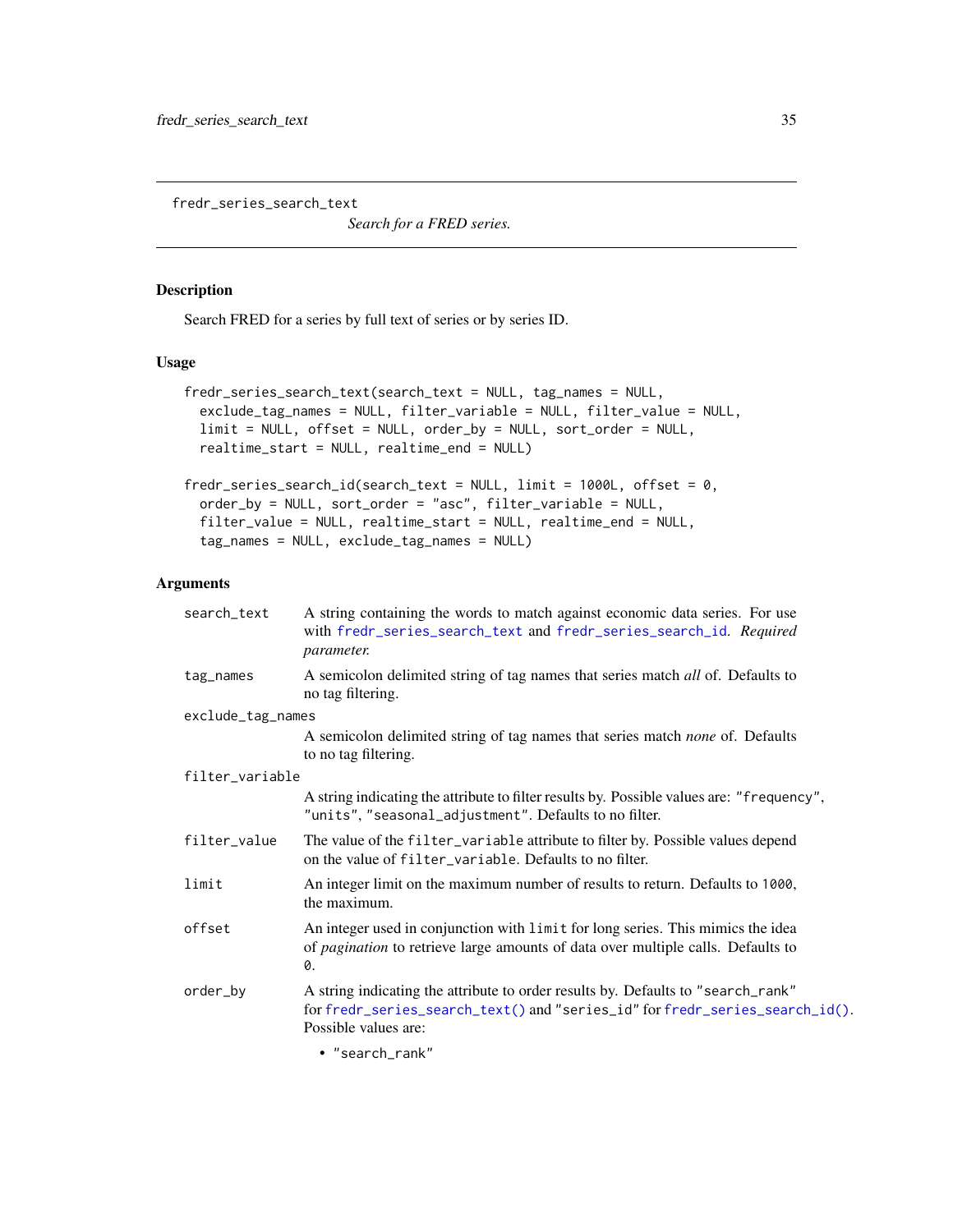<span id="page-35-0"></span>

|              | • "series_id"                                                                                                                                 |
|--------------|-----------------------------------------------------------------------------------------------------------------------------------------------|
|              | $\bullet$ "title"                                                                                                                             |
|              | $\bullet$ "units"                                                                                                                             |
|              | $\bullet$ "frequency"                                                                                                                         |
|              | · "seasonal_adjustment"                                                                                                                       |
|              | • "realtime_start"                                                                                                                            |
|              | • "realtime end"                                                                                                                              |
|              | • "last_updated"                                                                                                                              |
|              | • "observation start"                                                                                                                         |
|              | • "observation end"                                                                                                                           |
|              | • "popularity"                                                                                                                                |
|              | • "group_popularity"                                                                                                                          |
| sort_order   | A string representing the order of the resulting series. Possible values are: "asc"<br>(default), and "desc".                                 |
|              | realtime_start A Date indicating the start of the real-time period. Defaults to today's date. For<br>more information, see Real-Time Periods. |
| realtime_end | A Date indicating the end of the real-time period. Defaults to today's date. For<br>more information, see Real-Time Periods.                  |
|              |                                                                                                                                               |

A tibble object where each row represents a series matching the query.

## References

API Documentation:

## [series/search](https://research.stlouisfed.org/docs/api/fred/series_search.html)

#### See Also

```
fredr_series_observations(), fredr_series_search_tags(), fredr_series_search_related_tags(),
fredr_series(), fredr_series_categories(), fredr_series_release(), fredr_series_tags(),
fredr_series_updates(), fredr_series_vintagedates().
```
## Examples

```
# search for series with text matching "oil" and return the top 10 most popular
# series
fredr_series_search_text(
  search_text = "oil",
  order_by = "popularity",
 limit = 10
\lambda# search for series with text matching "oil" with the tag "usa" and return the
# top 10 search results
fredr_series_search_text(
```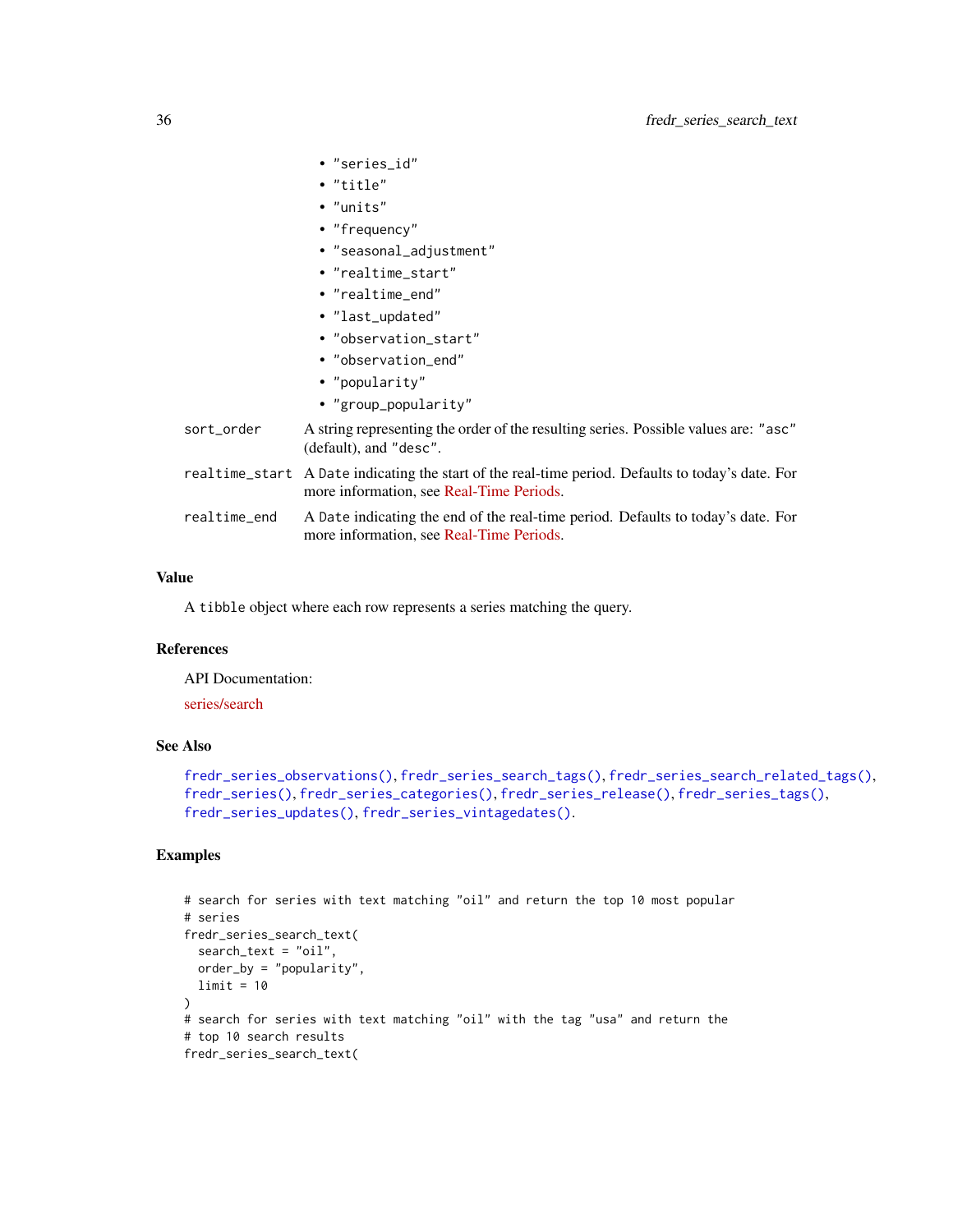## <span id="page-36-0"></span>fredr\_series\_tags 37

```
search_text = "oil",
  order_by = "search_rank",
  limit = 10,
  tag_names = "usa"
\mathcal{L}# search for series with text matching "unemployment" and return only series
# with monthly frequency
fredr_series_search_text(
  search_text = "unemployment",
  filter_variable = "frequency",
  filter_value = "Monthly"
\lambda# search for series ID matching "UNRATE" and return oldest series first
fredr_series_search_id(
  search_text = "UNRATE",
  order_by = "observation_start"
)
```
<span id="page-36-1"></span>fredr\_series\_tags *Get the tags for a FRED series*

#### Description

Given a series ID, return associated tags for the series as a tibble object.

#### Usage

```
fredr_series_tags(series_id = NULL, order_by = NULL, sort_order = NULL,
  realtime_start = NULL, realtime_end = NULL)
```
#### **Arguments**

| series_id    | A string ID for the FRED series. Required parameter.                                                                                                          |
|--------------|---------------------------------------------------------------------------------------------------------------------------------------------------------------|
| order_by     | A string indicating the attribute by which to order the Possible values include<br>"series_count" (default), "popularity", "created", "name", and "group_id". |
| sort_order   | A string representing the order of the resulting series. Possible values are: "asc"<br>(default), and "desc".                                                 |
|              | realtime_start A Date indicating the start of the real-time period. Defaults to today's date. For<br>more information, see Real-Time Periods.                 |
| realtime_end | A Date indicating the end of the real-time period. Defaults to today's date. For<br>more information, see Real-Time Periods.                                  |

#### Value

A tibble`` object where each row is represents a tag associated with the series specified byseries\_id'. Data include tag name, group ID, popularity, series count, tag creation date, and additional notes.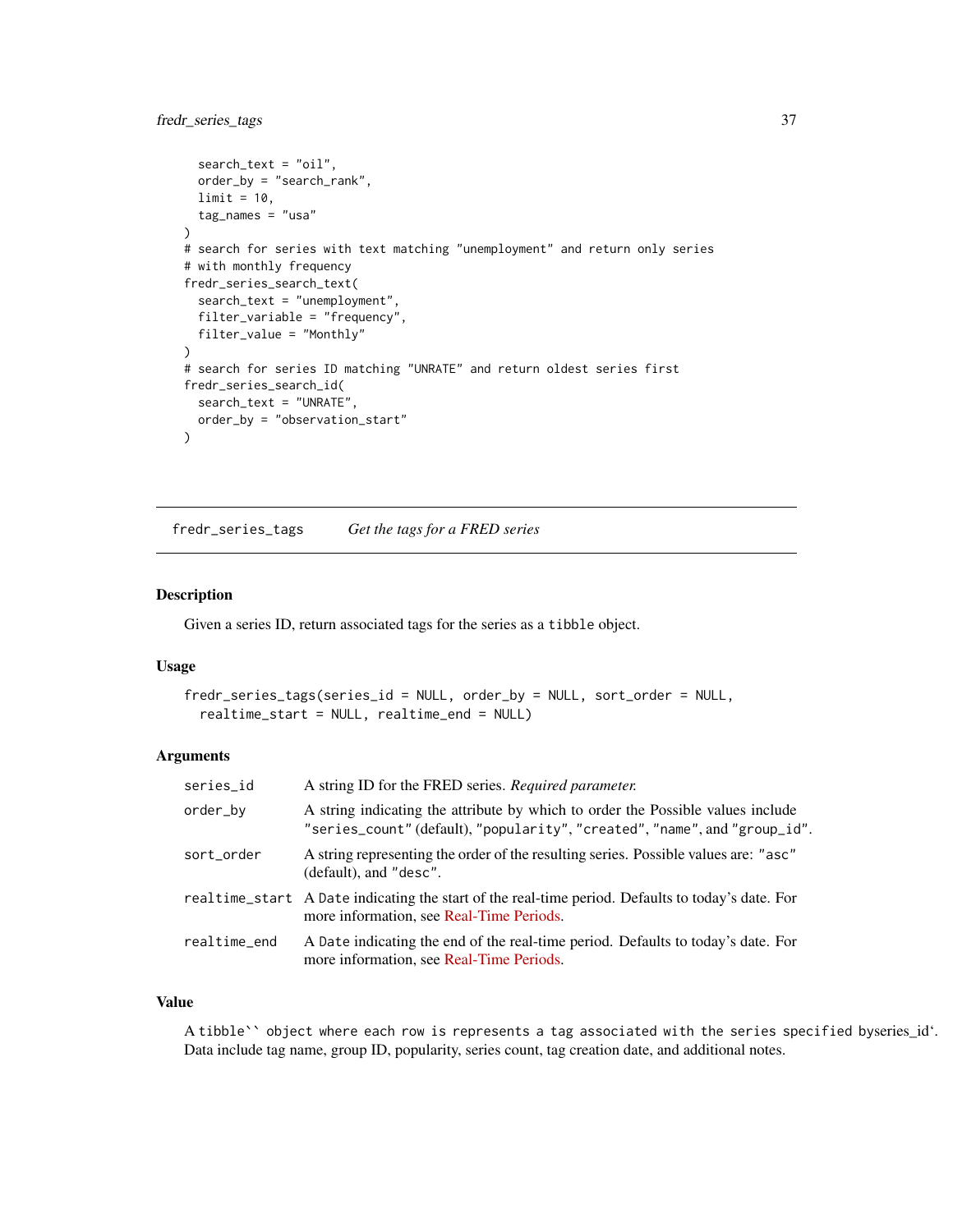## <span id="page-37-0"></span>API Documentation

[fred/series/tags](https://research.stlouisfed.org/docs/api/fred/series_tags.html)

## See Also

```
fredr_series_observations(), fredr_series_search_text(), fredr_series_search_id(),
fredr_series_search_tags(), fredr_series_search_related_tags(), fredr_series(), fredr_series_categories(),
fredr_series_release(), fredr_series_updates(), fredr_series_vintagedates().
```
## Examples

```
# Return all tags assigned to the "UNRATE" series and order the results by
# group ID.
fredr_series_tags(series_id = "UNRATE", order_by = "group_id")
```
<span id="page-37-1"></span>fredr\_series\_updates *Get a set of recently updated FRED series*

## Description

Returns information on the recently updated series on the FRED server.

#### Usage

```
fredr_series_updates(filter_value = NULL, start_time = NULL,
  end_time = NULL, limit = NULL, offset = NULL, realtime_start = NULL,
  realtime_end = NULL)
```

| filter_value | Filter results by type of geographic region of economic the data series. Possible<br>values include                                                                              |
|--------------|----------------------------------------------------------------------------------------------------------------------------------------------------------------------------------|
|              | • "all" (default) - no filtering                                                                                                                                                 |
|              | • "macro" - filters results macroeconomic regions (e.g. entire countries)                                                                                                        |
|              | • "regional" - filters results to series for regions of the United States such<br>as states, counties, and Metropolitan Statistical Areas (MSA).                                 |
| start_time   | A date time object indicating the start time to filter series updates results.                                                                                                   |
| end_time     | A date time object indicating the start time to filter series updates results.                                                                                                   |
| limit        | An integer limit on the maximum number of results to return. Defaults to 1000,<br>the maximum.                                                                                   |
| offset       | An integer used in conjunction with limit for long series. This mimics the idea<br>of <i>pagination</i> to retrieve large amounts of data over multiple calls. Defaults to<br>0. |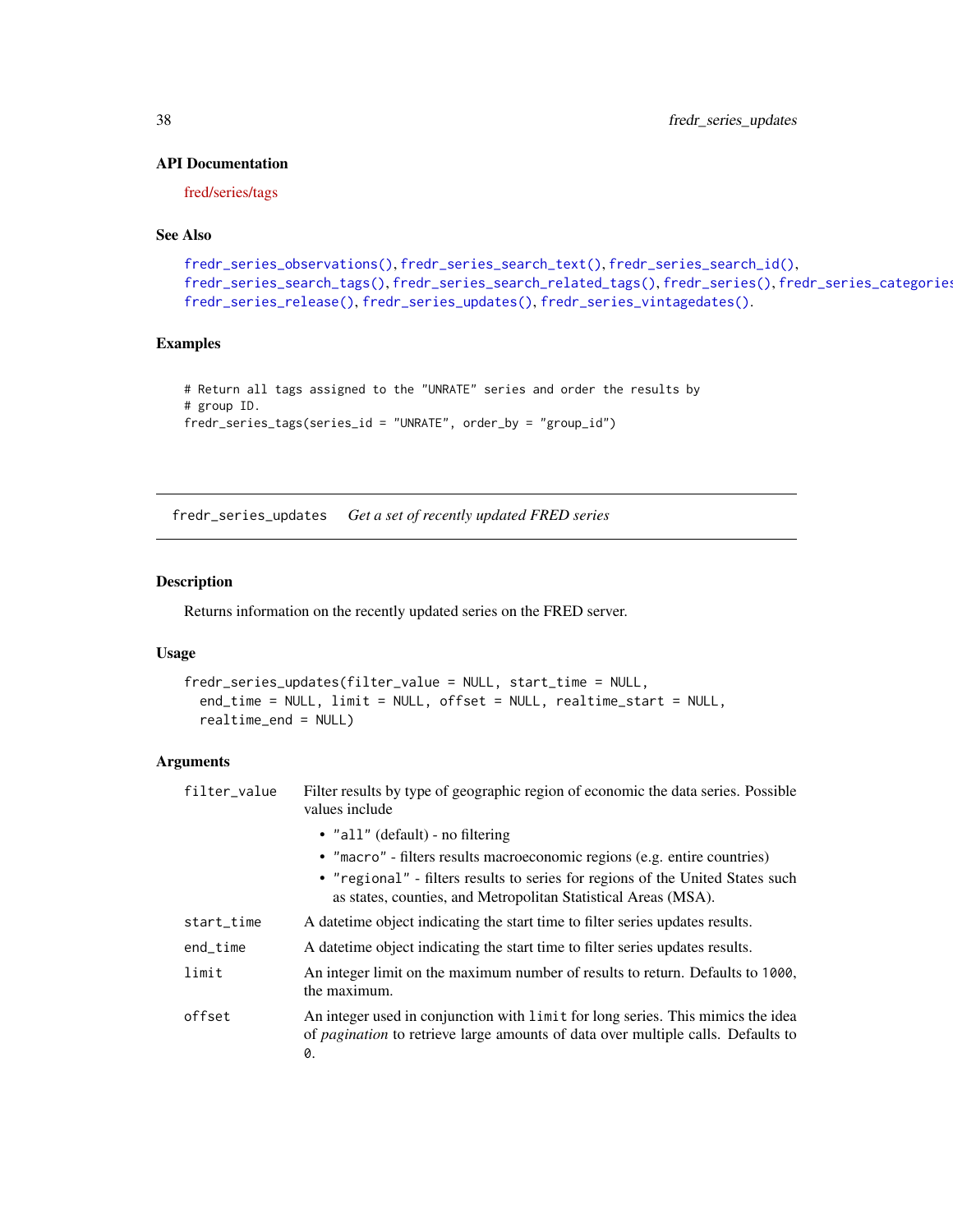<span id="page-38-0"></span>

|              | realtime_start A Date indicating the start of the real-time period. Defaults to today's date. For<br>more information, see Real-Time Periods. |
|--------------|-----------------------------------------------------------------------------------------------------------------------------------------------|
| realtime end | A Date indicating the end of the real-time period. Defaults to today's date. For<br>more information, see Real-Time Periods.                  |

A tibble object where each row represents a series. Rows are sorted with most recently updated series appearing first.

## API Documentation

[fred/series/updates](https://research.stlouisfed.org/docs/api/fred/series_updates.html)

## See Also

```
fredr_series_observations(), fredr_series_search_text(), fredr_series_search_id(),
fredr_series_search_tags(), fredr_series_search_related_tags(), fredr_series(), fredr_series_release(),
fredr_series_tags(), fredr_series_categories(), fredr_series_vintagedates().
```
#### Examples

```
# Get all recently updated "regional" series
fredr_series_updates(filter_value = "regional")
# Most recently udpated series are returned first
updates <- fredr_series_updates(filter_value = "regional")$last_updated
is.unsorted(rev(as.POSIXct(updates)))
```
<span id="page-38-1"></span>fredr\_series\_vintagedates

*Get the data vintage dates for a FRED series*

## Description

Given a series ID, return a sequence of dates in history when a series' data values were revised or new data values were released as a tibble object.

#### Usage

```
fredr_series_vintagedates(series_id = NULL, limit = NULL, offset = NULL,
  sort_order = NULL, realtime_start = NULL, realtime_end = NULL)
```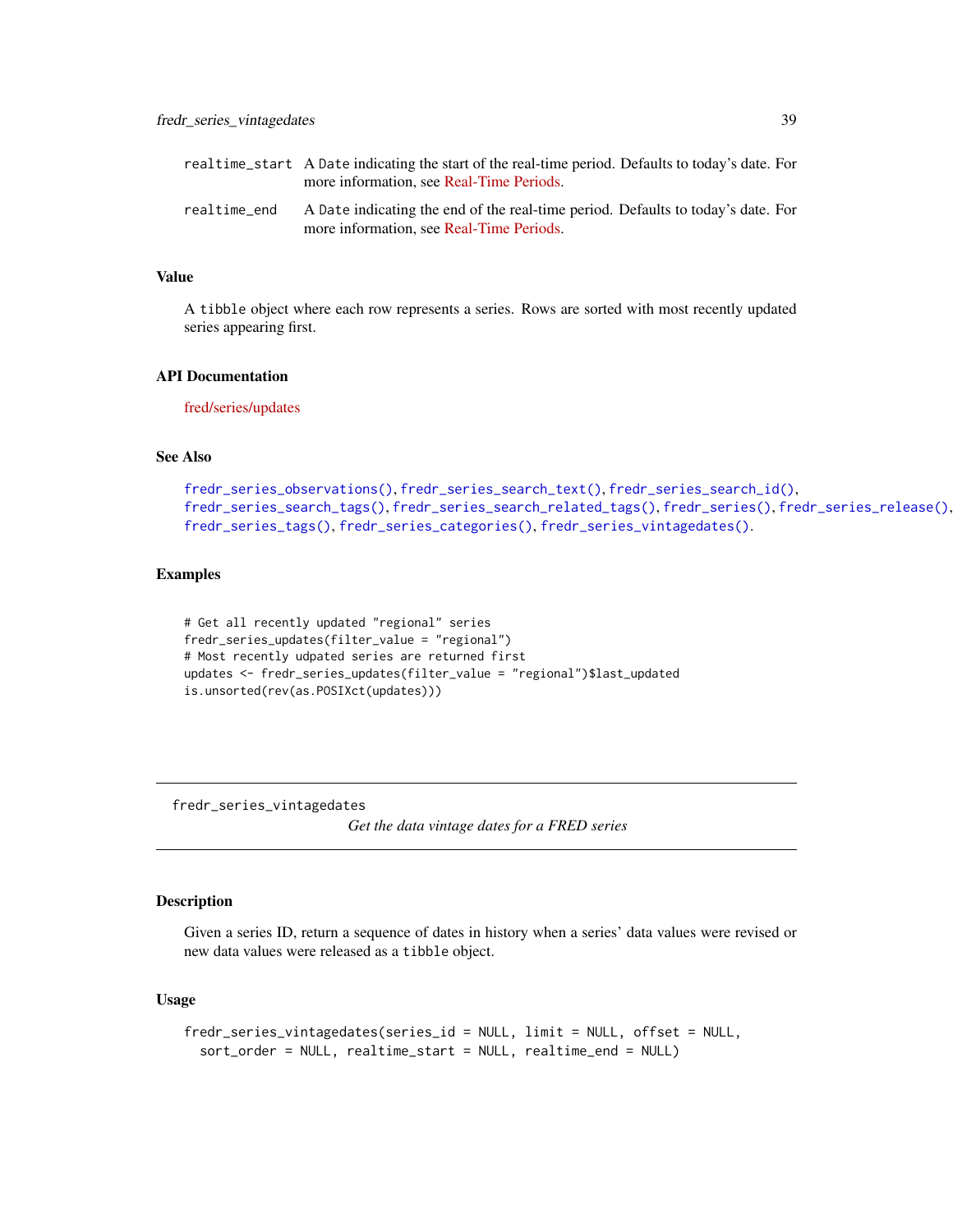#### <span id="page-39-0"></span>**Arguments**

| series_id    | A string ID for the FRED series. Required parameter.                                                                                                                             |
|--------------|----------------------------------------------------------------------------------------------------------------------------------------------------------------------------------|
| limit        | An integer limit on the maximum number of results to return. Defaults to 1000,<br>the maximum.                                                                                   |
| offset       | An integer used in conjunction with limit for long series. This mimics the idea<br>of <i>pagination</i> to retrieve large amounts of data over multiple calls. Defaults to<br>0. |
| sort_order   | A string representing the order of the resulting series. Possible values are: "asc"<br>(default), and "desc".                                                                    |
|              | real time_start A Date indicating the start of the real-time period. Defaults to today's date. For<br>more information, see Real-Time Periods.                                   |
| realtime_end | A Date indicating the end of the real-time period. Defaults to today's date. For<br>more information, see Real-Time Periods.                                                     |

## Value

A tibble object where each row is a distinct vintage date.

#### API Documentation

[fred/series/vintagedates](https://research.stlouisfed.org/docs/api/fred/series_vintagedates.html)

#### See Also

```
fredr_series_observations(), fredr_series_search_text(), fredr_series_search_id(),
fredr_series_search_tags(), fredr_series_search_related_tags(), fredr_series(), fredr_series_release(),
fredr_series_tags(), fredr_series_categories(), fredr_series_updates().
```
#### Examples

```
# All data vintages for the "UNRATE" series
fredr_series_vintagedates(series_id = "UNRATE")
# 10 most recent data vintages for the "UNRATE" series
fredr_series_vintagedates(series_id = "UNRATE", limit = 10L, sort_order = "desc")
```
fredr\_set\_key *Set the FRED API key*

## Description

Users of the fredr package must authenticate with the FRED API by use of an API key. The function fredr\_set\_key() sets the FRED API key as an environment variable for use with the service. For persistence across sessions, see the Details section.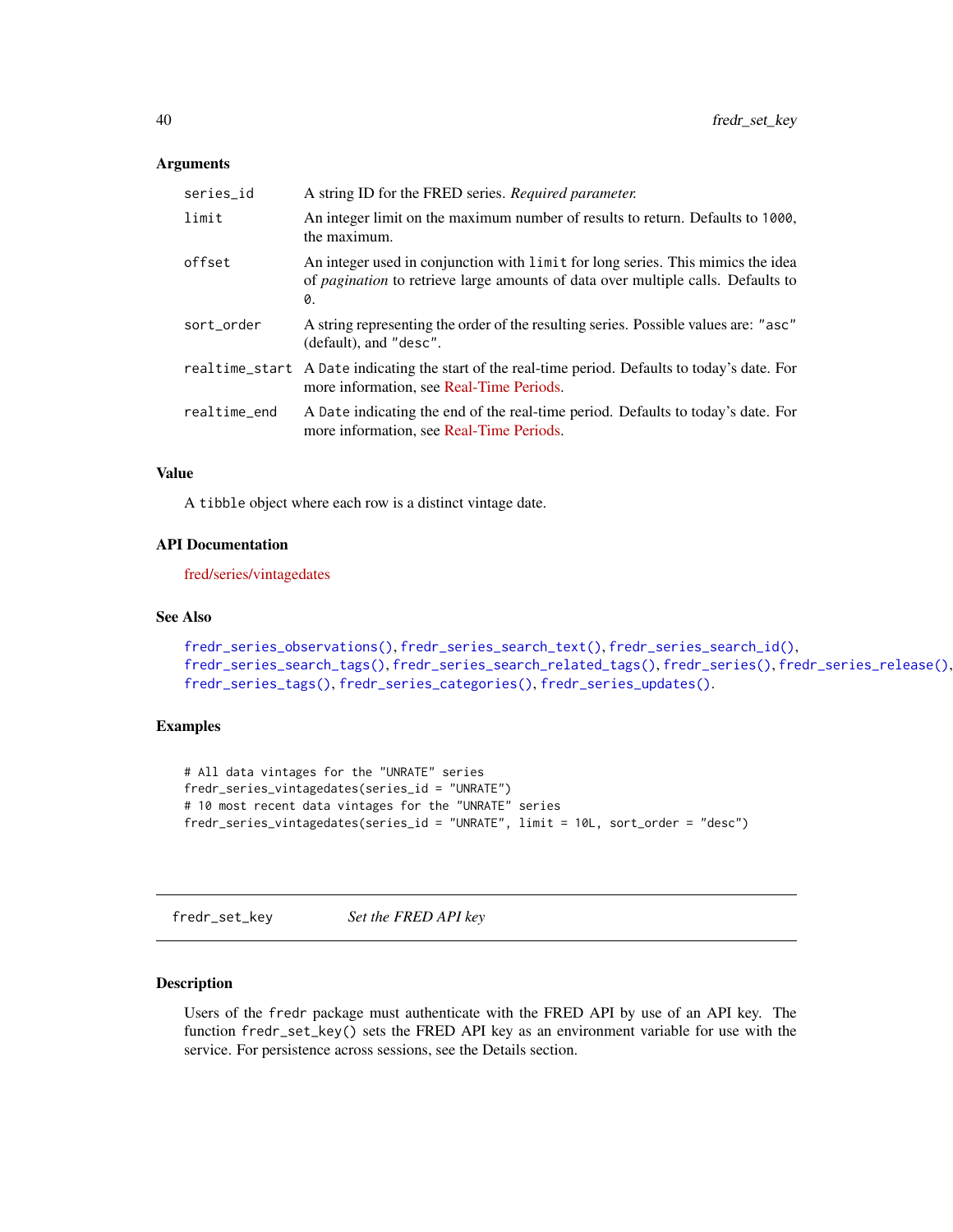## <span id="page-40-0"></span>fredr\_source 41

#### Usage

fredr\_set\_key(key)

#### Arguments

key A valid FRED API key as a string. Obtain one at the [API Keys](https://api.stlouisfed.org/api_key.html) page.

#### Details

fredr\_set\_key() sets a key as an environment variable for use with the fredr package in the current session. The key can also be set in the .Renviron file at the user or project level scope. You can edit the file manually by appending the line FRED\_API\_KEY = my\_api\_key, where my\_api\_key is your actual key (remember to not surround the key in quotes). The function use this::edit\_r\_environ() does this safely. Run base::readRenviron(".Renviron") to set the key in the current session or restart R for it to take effect. The variable will be set in subsequent sessions in the working directory if you set it with project level scope, or everywhere if you set it with user level scope.

#### References

See St. Louis Fed Web Services [API Keys](https://api.stlouisfed.org/api_key.html) to obtain an API key.

#### See Also

Note that by using a FRED API key, you agree to the FRED API [Terms of Use.](https://research.stlouisfed.org/docs/api/terms_of_use.html)

#### Examples

```
current_key <- Sys.getenv("FRED_API_KEY")
fredr_set_key("abcdefghijklmnopqrstuvwxyz123456")
Sys.getenv("FRED_API_KEY")
fredr_set_key(current_key)
Sys.getenv("FRED_API_KEY")
```
<span id="page-40-1"></span>fredr\_source *Get a source of economic data*

#### Description

Get a source of economic data

#### Usage

```
fredr_source(source_id = NULL, realtime_start = NULL, realtime_end = NULL)
```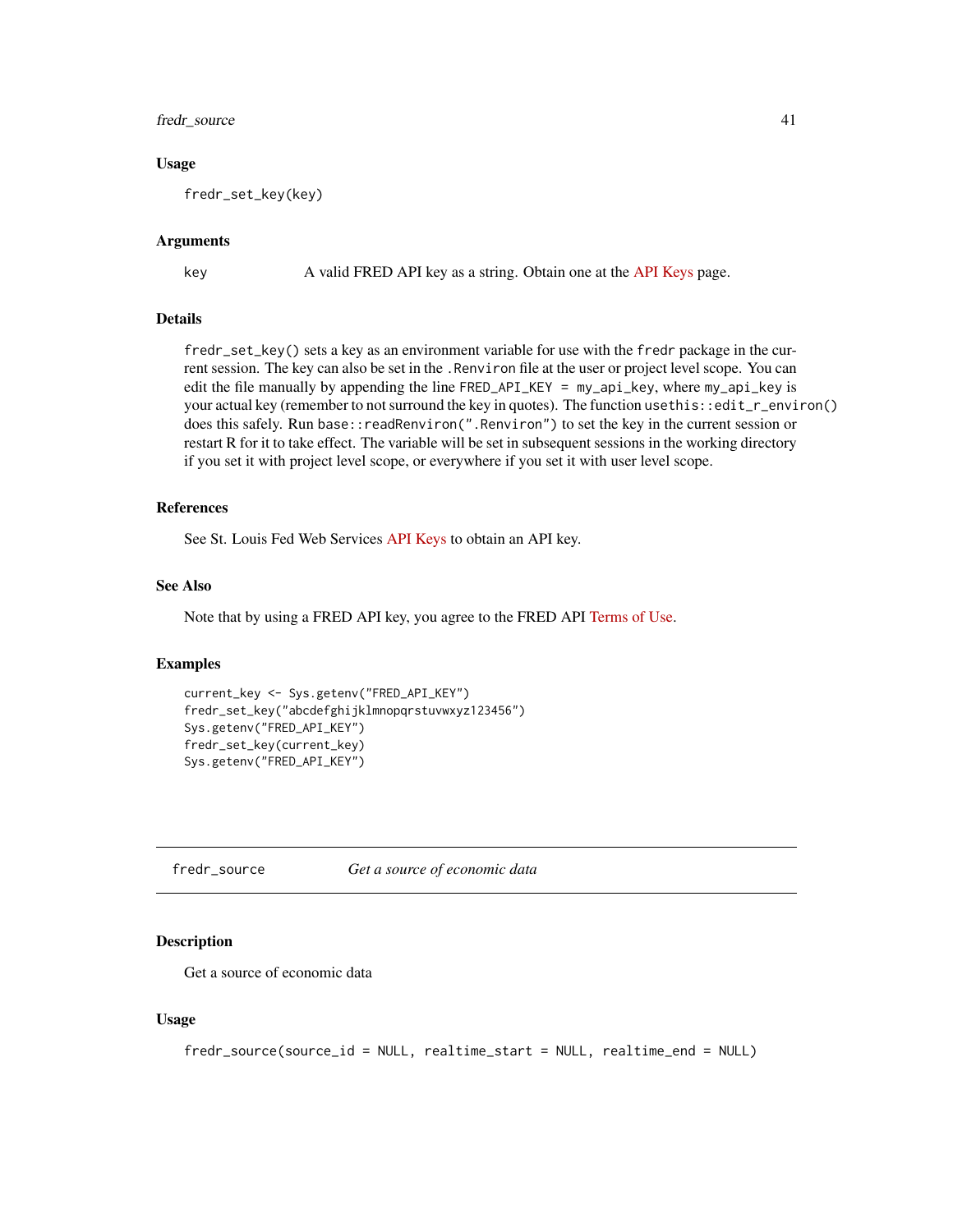## <span id="page-41-0"></span>Arguments

| source id    | An integer ID for the data source. Required parameter.                                                                                        |
|--------------|-----------------------------------------------------------------------------------------------------------------------------------------------|
|              | realtime_start A Date indicating the start of the real-time period. Defaults to today's date. For<br>more information, see Real-Time Periods. |
| realtime end | A Date indicating the end of the real-time period. Defaults to today's date. For<br>more information, see Real-Time Periods.                  |

## Value

A tibble object.

#### API Documentation

[fred/source](https://research.stlouisfed.org/docs/api/fred/source.html)

## See Also

[fredr\\_sources\(\)](#page-41-1), [fredr\\_source\\_releases\(\)](#page-42-1)

## Examples

fredr\_source(source\_id = 14L)

```
# Has this source ID ever changed over time?
fredr_source(source_id = 14L, realtime_start = as.Date("1990-01-01"))
```
<span id="page-41-1"></span>fredr\_sources *Get* all *sources of economic data*

## Description

Get *all* sources of economic data

## Usage

```
fredr_sources(limit = NULL, offset = NULL, order_by = NULL,
  sort_order = NULL, realtime_start = NULL, realtime_end = NULL)
```

| limit  | An integer limit on the maximum number of results to return. Defaults to 1000,<br>the maximum.                                                                             |
|--------|----------------------------------------------------------------------------------------------------------------------------------------------------------------------------|
| offset | An integer used in conjunction with limit for long series. This mimics the idea<br>of <i>pagination</i> to retrieve large amounts of data over multiple calls. Defaults to |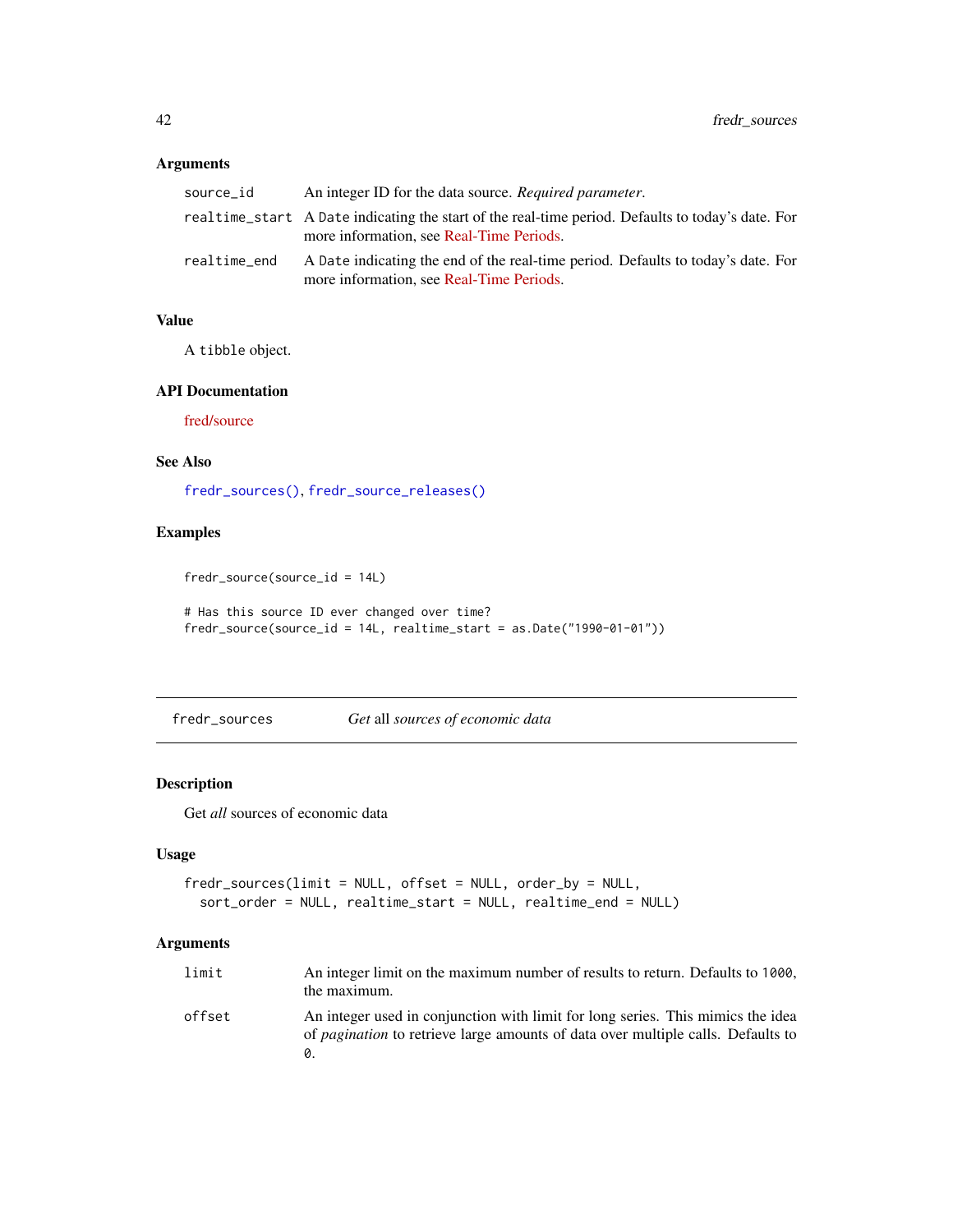<span id="page-42-0"></span>

| order_by     | A string indicating which attribute should be used to order the results. Possible<br>values: "source_id" (default), "name", "realtime_start", "realtime_end". |
|--------------|---------------------------------------------------------------------------------------------------------------------------------------------------------------|
| sort_order   | A string representing the order of the resulting series. Possible values are: "asc"<br>(default), and "desc".                                                 |
|              | realtime_start A Date indicating the start of the real-time period. Defaults to today's date. For<br>more information, see Real-Time Periods.                 |
| realtime_end | A Date indicating the end of the real-time period. Defaults to today's date. For<br>more information, see Real-Time Periods.                                  |

A tibble object.

## API Documentation

[fred/sources](https://research.stlouisfed.org/docs/api/fred/sources.html)

## See Also

[fredr\\_source\(\)](#page-40-1), [fredr\\_source\\_releases\(\)](#page-42-1)

## Examples

fredr\_sources(limit = 20L)

<span id="page-42-1"></span>fredr\_source\_releases *Get the releases for a source*

## Description

Get the releases for a source

#### Usage

```
fredr_source_releases(source_id = NULL, limit = NULL, offset = NULL,
 order_by = NULL, sort_order = NULL, realtime_start = NULL,
  realtime_end = NULL)
```

| An integer ID for the data source. Required parameter.                                         |
|------------------------------------------------------------------------------------------------|
| An integer limit on the maximum number of results to return. Defaults to 1000,<br>the maximum. |
|                                                                                                |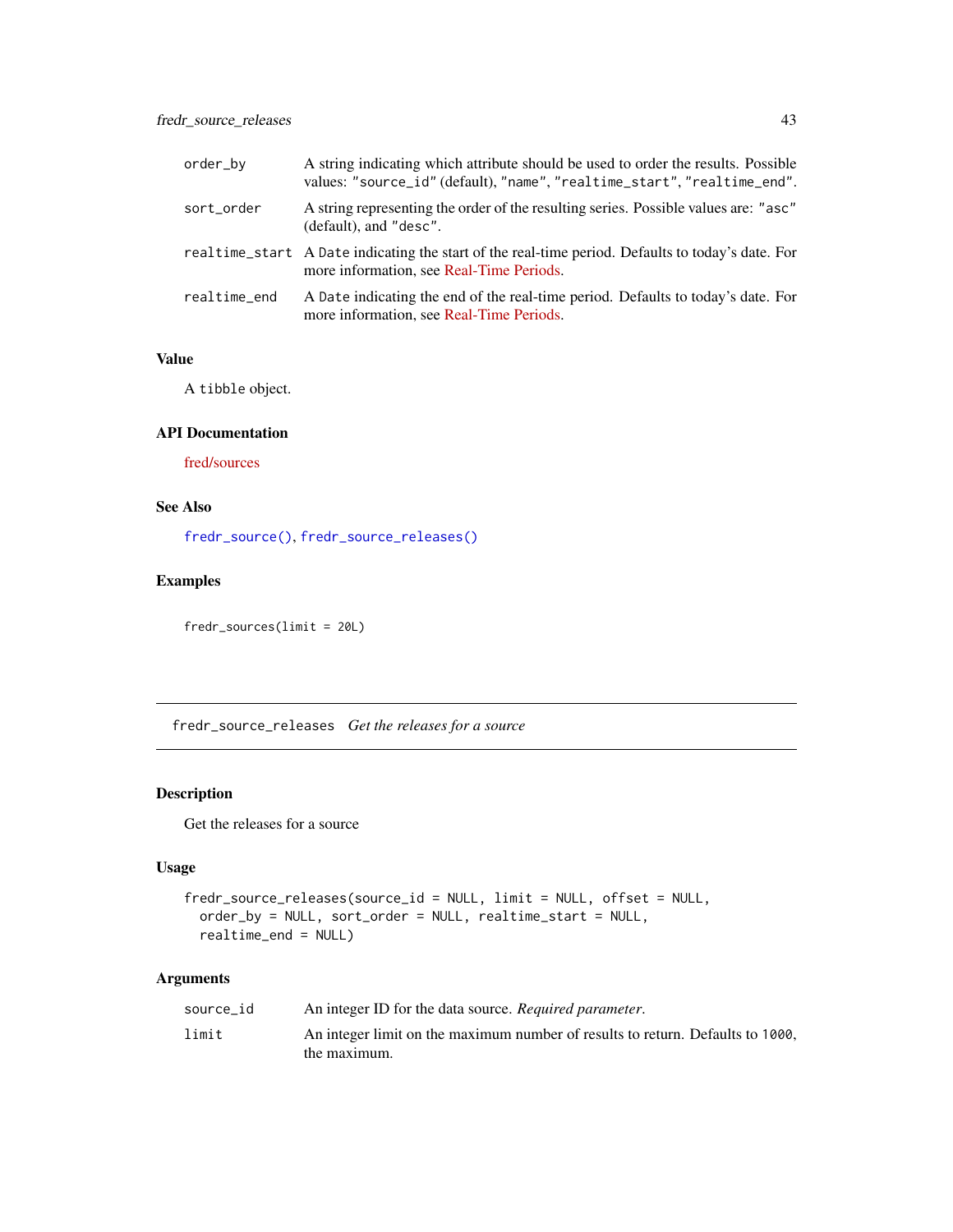<span id="page-43-0"></span>

| offset       | An integer used in conjunction with limit for long series. This mimics the idea<br>of <i>pagination</i> to retrieve large amounts of data over multiple calls. Defaults to<br>0. |
|--------------|----------------------------------------------------------------------------------------------------------------------------------------------------------------------------------|
| order_by     | A string indicating which attribute should be used to order the results. Possible<br>values:                                                                                     |
|              | • "release_id" (default)                                                                                                                                                         |
|              | $\bullet$ "name"                                                                                                                                                                 |
|              | • "press_release"                                                                                                                                                                |
|              | • "realtime start"                                                                                                                                                               |
|              | • "realtime end"                                                                                                                                                                 |
| sort_order   | A string representing the order of the resulting series. Possible values are: "asc"<br>(default), and "desc".                                                                    |
|              | realtime_start A Date indicating the start of the real-time period. Defaults to today's date. For<br>more information, see Real-Time Periods.                                    |
| realtime_end | A Date indicating the end of the real-time period. Defaults to today's date. For<br>more information, see Real-Time Periods.                                                     |
|              |                                                                                                                                                                                  |

A tibble object.

## API Documentation

[fred/source/releases](https://research.stlouisfed.org/docs/api/fred/source_releases.html)

## See Also

[fredr\\_sources\(\)](#page-41-1), [fredr\\_source\(\)](#page-40-1)

## Examples

```
# Board of Governors
fredr_source_releases(source_id = 1L)
# University of Michigan
fredr_source_releases(source_id = 14L, realtime_start = as.Date("1950-01-01"))
```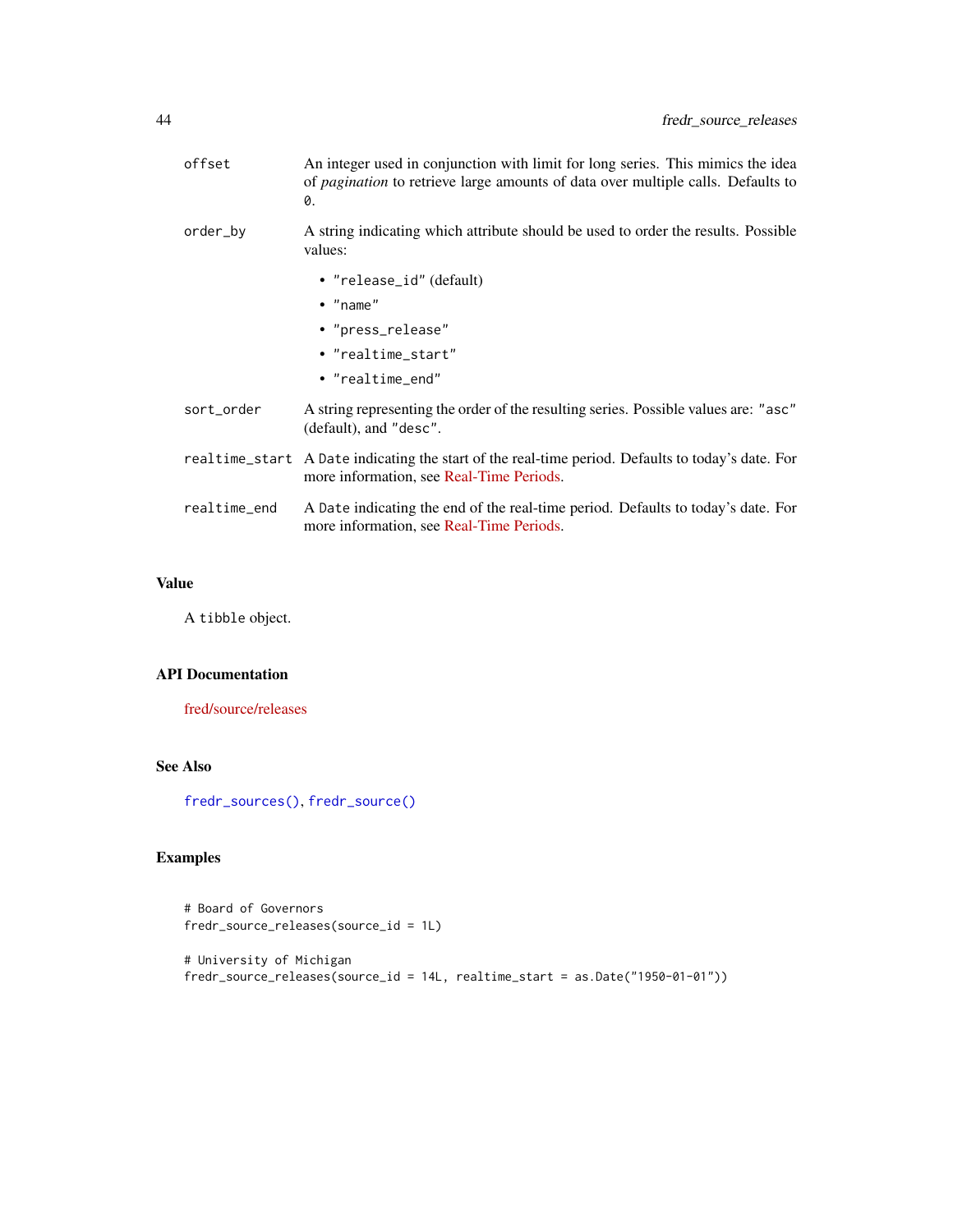<span id="page-44-1"></span><span id="page-44-0"></span>

## Description

Get FRED tags. Optionally, filter results by tag name, tag group, or search text. FRED tags are attributes assigned to a series. By default, all tags are returned, unfiltered, up to the limit.

## Usage

```
fredr_tags(tag_names = NULL, tag_group_id = NULL, search_text = NULL,
 limit = NULL, offset = NULL, order_by = NULL, sort_order = NULL,
  realtime_start = NULL, realtime_end = NULL)
```

| tag_names    | A semicolon delimited string of tag names to only include in the response. No<br>filtering by tag names by default (i.e. <i>all</i> FRED tags returned).                                                |
|--------------|---------------------------------------------------------------------------------------------------------------------------------------------------------------------------------------------------------|
| tag_group_id | A string tag group id to filter tags by type. No filtering by tag group by default.<br>Possible values are:                                                                                             |
|              | • "freq" = Frequency<br>• "gen" = General or Concept<br>• "geo" = Geography<br>• "geot" = Geography Type<br>$\cdot$ " $rls$ " = Release<br>$\bullet$ "seas" = Seasonal Adjustment<br>• $"src" = Source$ |
| search_text  | A string indicating the words to find matching tags with. No filtering by search<br>words by default.                                                                                                   |
| limit        | An integer limit on the maximum number of results to return. Defaults to 1000,<br>the maximum.                                                                                                          |
| offset       | An integer used in conjunction with limit for long series. This mimics the idea<br>of pagination to retrieve large amounts of data over multiple calls. Defaults to<br>0.                               |
| order_by     | Order results by values of the specified attribute. Possible values are:                                                                                                                                |
|              | • "series_count" (default)<br>• "popularity"<br>• "created"<br>$\bullet$ "name"<br>• "group_id"                                                                                                         |
| sort_order   | A string representing the order of the resulting series, sorted by the attribute<br>values specified by order_by. Possible values are: "asc" (default), and "desc".                                     |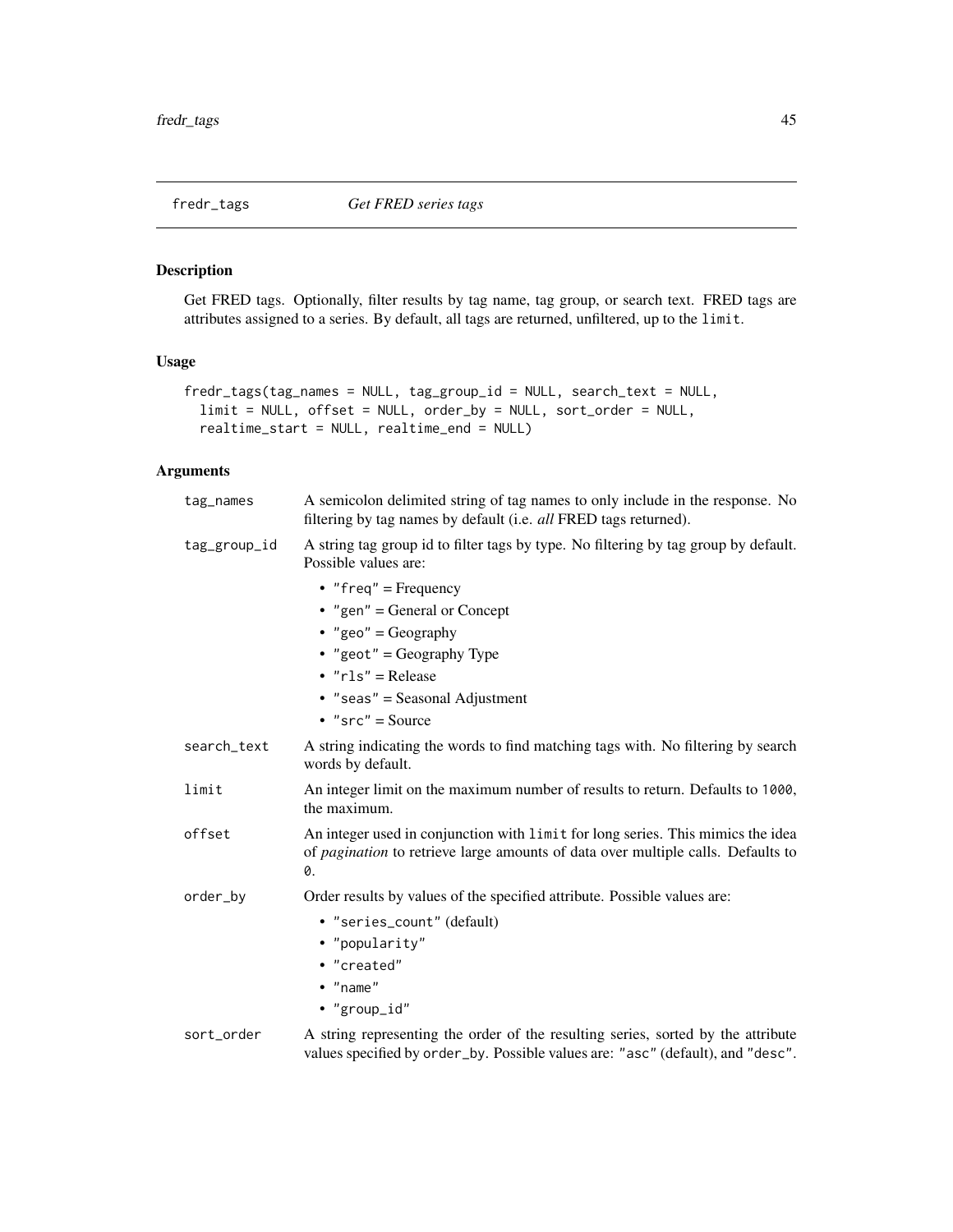<span id="page-45-0"></span>

|              | realtime_start A Date indicating the start of the real-time period. Defaults to today's date. For<br>more information, see Real-Time Periods. |
|--------------|-----------------------------------------------------------------------------------------------------------------------------------------------|
| realtime end | A Date indicating the end of the real-time period. Defaults to today's date. For<br>more information, see Real-Time Periods.                  |

A tibble containing tags and their descriptions. Data include tag name, group ID, popularity, series count, tag creation date, and additional notes.

#### API Documentation

[fred/tags](https://research.stlouisfed.org/docs/api/fred/tags.html)

## See Also

```
fredr_category_tags(), fredr_category_related_tags(), fredr_docs(), fredr_release_tags(),
fredr_release_related_tags(), fredr_series_search_tags(), fredr_series_search_related_tags(),
fredr_tags_series(), fredr_related_tags()
```
#### Examples

```
# Information for all tags
fredr_tags()
# Information for just the "gdp" and "oecd" tags
fredr_tags(tag_names = "gdp;oecd")
# Information for all tags in the "geo" group
fredr_tags(tag_group_id = "geo")
# Information for tags matching the text "unemployment"
fredr_tags(search_text = "unemployment")
```
<span id="page-45-1"></span>fredr\_tags\_series *Find FRED series matching tag names*

## Description

Get the series matching tags in the tag\_names parameter. Exclude tags in the exclude\_tag\_names parameter.

## Usage

```
fredr_tags_series(tag_names = NULL, exclude_tag_names = NULL,
 limit = NULL, offset = NULL, order_by = NULL, sort_order = NULL,
  realtime_start = NULL, realtime_end = NULL)
```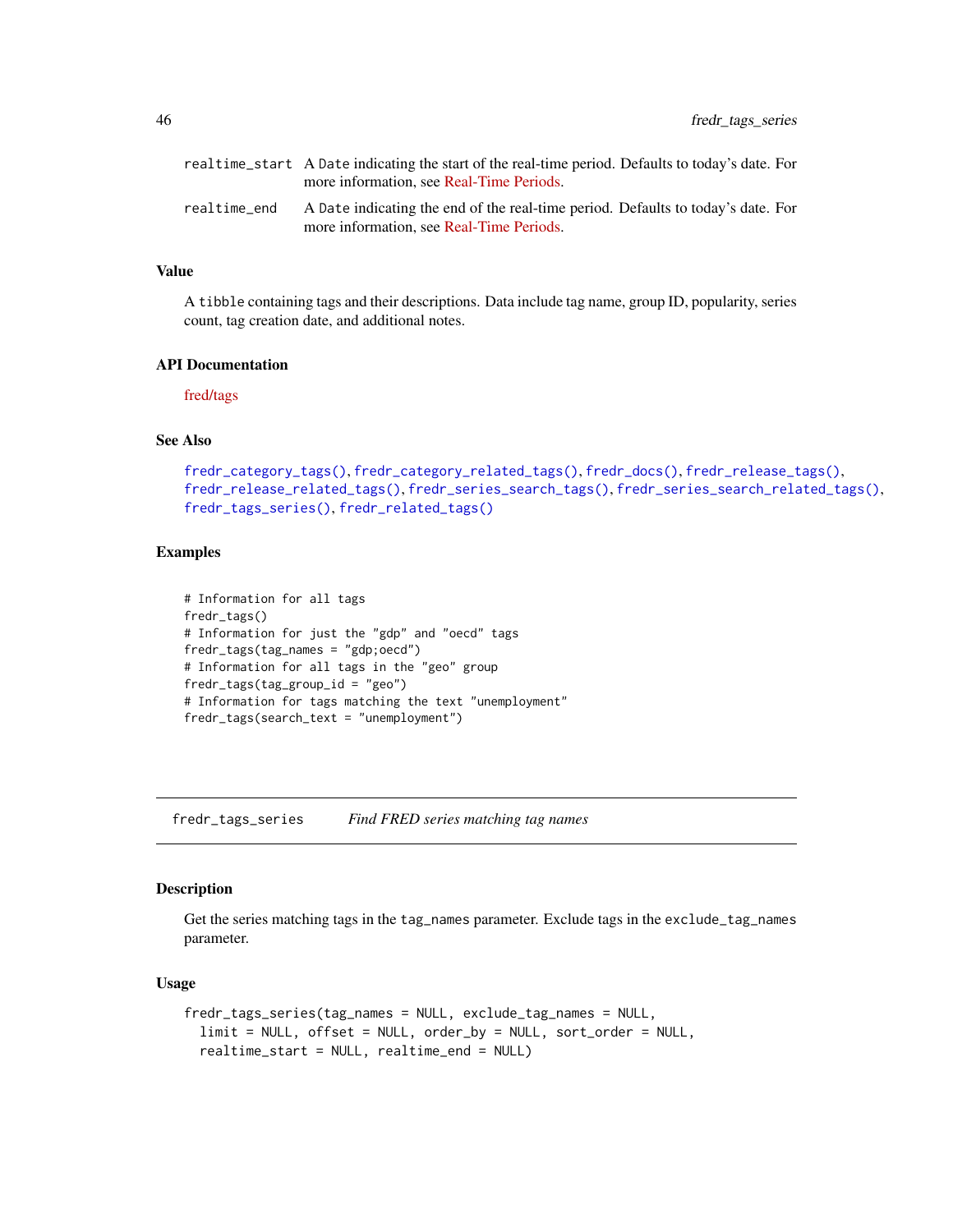## <span id="page-46-0"></span>Arguments

| tag_names         | A semicolon delimited string of tag names to find series using. Required param-<br>eter.                                                                                  |
|-------------------|---------------------------------------------------------------------------------------------------------------------------------------------------------------------------|
| exclude_tag_names |                                                                                                                                                                           |
|                   | A semicolon delimited string of tag names that series match <i>none</i> of. No exclu-<br>sions are done by default.                                                       |
| limit             | An integer limit on the maximum number of results to return. Defaults to 1000,<br>the maximum.                                                                            |
| offset            | An integer used in conjunction with limit for long series. This mimics the idea<br>of pagination to retrieve large amounts of data over multiple calls. Defaults to<br>0. |
| order_by          | A string indicating which attribute by which to order the results of the query.<br>Possible values include:                                                               |
|                   | • "series_id" (default)                                                                                                                                                   |
|                   | • "title"                                                                                                                                                                 |
|                   | • "units"                                                                                                                                                                 |
|                   | • "frequency"                                                                                                                                                             |
|                   | · "seasonal_adjustment"                                                                                                                                                   |
|                   | • "realtime_start"                                                                                                                                                        |
|                   | • "realtime_end"                                                                                                                                                          |
|                   | · "last_updated"                                                                                                                                                          |
|                   | · "observation_start"                                                                                                                                                     |
|                   | • "observation_end"                                                                                                                                                       |
|                   | • "popularity"                                                                                                                                                            |
|                   | • "group_popularity"                                                                                                                                                      |
| sort_order        | A string representing the order of the resulting series, sorted by the attribute<br>values specified by order_by. Possible values are: "asc" (default), and "desc".       |
|                   | realtime_start A Date indicating the start of the real-time period. Defaults to today's date. For<br>more information, see Real-Time Periods.                             |
| realtime_end      | A Date indicating the end of the real-time period. Defaults to today's date. For<br>more information, see Real-Time Periods.                                              |

## Value

A tibble object containing FRED series with tags matching tag\_names and their descriptions.

## API Documentation

[fred/tags/series](https://research.stlouisfed.org/docs/api/fred/tags_series.html)

## See Also

[fredr\\_category\\_tags\(\)](#page-7-1), [fredr\\_category\\_related\\_tags\(\)](#page-4-1), [fredr\\_docs\(\)](#page-9-1), [fredr\\_release\\_tags\(\)](#page-21-1), [fredr\\_release\\_related\\_tags\(\)](#page-16-1), [fredr\\_series\\_search\\_tags\(\)](#page-32-1), [fredr\\_series\\_search\\_related\\_tags\(\)](#page-30-1), [fredr\\_tags\(\)](#page-44-1), [fredr\\_related\\_tags\(\)](#page-10-2)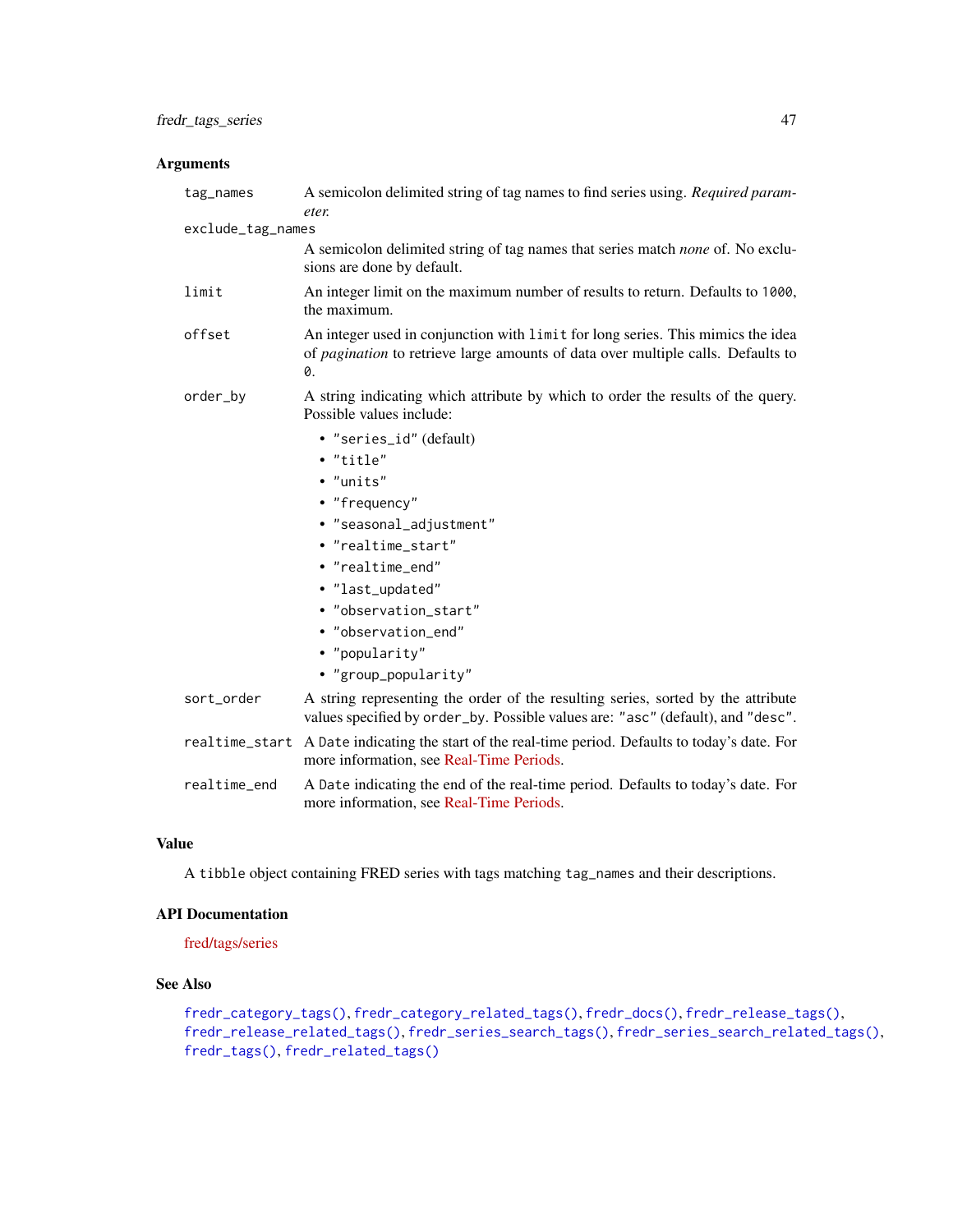## Examples

```
# All series tagged with "gdp"
fredr_tags_series(tag_names = "gdp")
# All series tagged with "gdp" and not tagged with "quarterly"
fredr_tags_series(
  tag_names = "gdp",
   exclude_tag_names = "quarterly"
)
# Top 100 most popular non-quarterly series matching GDP
fredr_tags_series(
  tag_names = "gdp",
   exclude_tag_names = "quarterly",
  order_by = "popularity",
  limit = 100L
)
```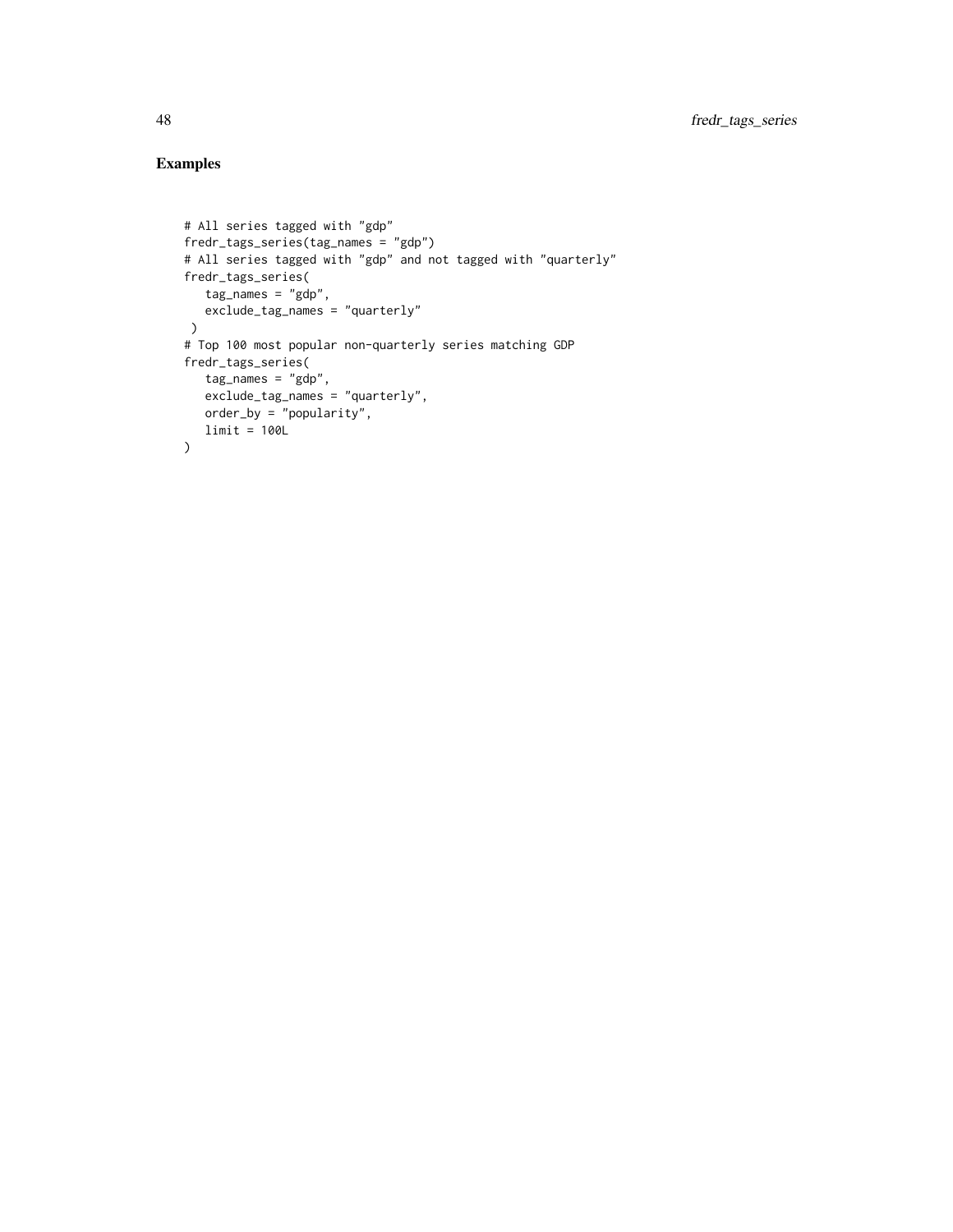# <span id="page-48-0"></span>**Index**

∗Topic datasets

fredr\_endpoints, [11](#page-10-0) content, *[24](#page-23-0)* fredr *(*fredr\_series\_observations*)*, [27](#page-26-0) fredr\_category, [2](#page-1-0) fredr\_category(), *[4](#page-3-0)[–6](#page-5-0)*, *[8](#page-7-0)*, *[10](#page-9-0)* fredr\_category\_children, [3](#page-2-0) fredr\_category\_children(), *[3](#page-2-0)*, *[5,](#page-4-0) [6](#page-5-0)*, *[8](#page-7-0)*, *[10](#page-9-0)* fredr\_category\_related, [4](#page-3-0) fredr\_category\_related(), *[3,](#page-2-0) [4](#page-3-0)*, *[6](#page-5-0)*, *[8](#page-7-0)*, *[10](#page-9-0)* fredr\_category\_related\_tags, [5](#page-4-0) fredr\_category\_related\_tags(), *[3–](#page-2-0)[5](#page-4-0)*, *[8](#page-7-0)*, *[10](#page-9-0)*, *[13](#page-12-0)*, *[46,](#page-45-0) [47](#page-46-0)* fredr\_category\_series, [7](#page-6-0) fredr\_category\_series(), *[3–](#page-2-0)[6](#page-5-0)*, *[10](#page-9-0)* fredr\_category\_tags, [8](#page-7-0) fredr\_category\_tags(), *[3–](#page-2-0)[6](#page-5-0)*, *[8](#page-7-0)*, *[13](#page-12-0)*, *[46,](#page-45-0) [47](#page-46-0)* fredr\_docs, [10](#page-9-0) fredr\_docs(), *[11](#page-10-0)*, *[13](#page-12-0)*, *[24](#page-23-0)*, *[46,](#page-45-0) [47](#page-46-0)* fredr\_endpoints, [11,](#page-10-0) *[24](#page-23-0)* fredr\_related\_tags, [11](#page-10-0) fredr\_related\_tags(), *[46,](#page-45-0) [47](#page-46-0)* fredr\_release, [13](#page-12-0) fredr\_release(), *[15](#page-14-0)[–18](#page-17-0)*, *[20–](#page-19-0)[23](#page-22-0)* fredr\_release\_dates, [16](#page-15-0) fredr\_release\_dates(), *[14–](#page-13-0)[16](#page-15-0)*, *[18](#page-17-0)*, *[20–](#page-19-0)[23](#page-22-0)* fredr\_release\_related\_tags, [17](#page-16-0) fredr\_release\_related\_tags(), *[13–](#page-12-0)[17](#page-16-0)*, *[20](#page-19-0)[–23](#page-22-0)*, *[46,](#page-45-0) [47](#page-46-0)* fredr\_release\_series, [19](#page-18-0) fredr\_release\_series(), *[14–](#page-13-0)[18](#page-17-0)*, *[21–](#page-20-0)[23](#page-22-0)* fredr\_release\_sources, [20](#page-19-0) fredr\_release\_sources(), *[14–](#page-13-0)[18](#page-17-0)*, *[20](#page-19-0)*, *[22,](#page-21-0) [23](#page-22-0)* fredr\_release\_tables, [21](#page-20-0) fredr\_release\_tables(), *[14–](#page-13-0)[18](#page-17-0)*, *[20,](#page-19-0) [21](#page-20-0)*, *[23](#page-22-0)* fredr\_release\_tags, [22](#page-21-0)

fredr\_release\_tags(), *[13](#page-12-0)[–18](#page-17-0)*, *[20](#page-19-0)[–22](#page-21-0)*, *[46,](#page-45-0) [47](#page-46-0)* fredr\_releases, [14](#page-13-0) fredr\_releases(), *[14](#page-13-0)*, *[16](#page-15-0)[–18](#page-17-0)*, *[20](#page-19-0)[–23](#page-22-0)* fredr\_releases\_dates, [15](#page-14-0) fredr\_releases\_dates(), *[14,](#page-13-0) [15](#page-14-0)*, *[17,](#page-16-0) [18](#page-17-0)*, *[20](#page-19-0)[–23](#page-22-0)* fredr\_request, [24](#page-23-0) fredr\_request(), *[11](#page-10-0)* fredr\_series, *[8](#page-7-0)*, [25](#page-24-0) fredr\_series(), *[26](#page-25-0)*, *[29,](#page-28-0) [30](#page-29-0)*, *[32](#page-31-0)*, *[36](#page-35-0)*, *[38](#page-37-0)[–40](#page-39-0)* fredr\_series\_categories, [26](#page-25-0) fredr\_series\_categories(), *[26](#page-25-0)*, *[29,](#page-28-0) [30](#page-29-0)*, *[32](#page-31-0)*, *[36](#page-35-0)*, *[38](#page-37-0)[–40](#page-39-0)* fredr\_series\_observations, [27](#page-26-0) fredr\_series\_observations(), *[25,](#page-24-0) [26](#page-25-0)*, *[30](#page-29-0)*, *[32](#page-31-0)*, *[36](#page-35-0)*, *[38](#page-37-0)[–40](#page-39-0)* fredr\_series\_release, [30](#page-29-0) fredr\_series\_release(), *[26](#page-25-0)*, *[29](#page-28-0)*, *[32](#page-31-0)*, *[36](#page-35-0)*, *[38](#page-37-0)[–40](#page-39-0)* fredr\_series\_search\_id, *[35](#page-34-0)* fredr\_series\_search\_id *(*fredr\_series\_search\_text*)*, [35](#page-34-0) fredr\_series\_search\_id(), *[26](#page-25-0)*, *[29,](#page-28-0) [30](#page-29-0)*, *[32](#page-31-0)*, *[34,](#page-33-0) [35](#page-34-0)*, *[38](#page-37-0)[–40](#page-39-0)* fredr\_series\_search\_related\_tags, [31](#page-30-0) fredr\_series\_search\_related\_tags(), *[13](#page-12-0)*, *[26](#page-25-0)*, *[29,](#page-28-0) [30](#page-29-0)*, *[34](#page-33-0)*, *[36](#page-35-0)*, *[38](#page-37-0)[–40](#page-39-0)*, *[46,](#page-45-0) [47](#page-46-0)* fredr\_series\_search\_tags, [33](#page-32-0) fredr\_series\_search\_tags(), *[13](#page-12-0)*, *[26](#page-25-0)*, *[29,](#page-28-0) [30](#page-29-0)*, *[32](#page-31-0)*, *[36](#page-35-0)*, *[38](#page-37-0)[–40](#page-39-0)*, *[46,](#page-45-0) [47](#page-46-0)* fredr\_series\_search\_text, *[35](#page-34-0)*, [35](#page-34-0) fredr\_series\_search\_text(), *[26](#page-25-0)*, *[29,](#page-28-0) [30](#page-29-0)*, *[32](#page-31-0)*, *[34,](#page-33-0) [35](#page-34-0)*, *[38](#page-37-0)[–40](#page-39-0)* fredr\_series\_tags, [37](#page-36-0) fredr\_series\_tags(), *[26](#page-25-0)*, *[29,](#page-28-0) [30](#page-29-0)*, *[32](#page-31-0)*, *[36](#page-35-0)*, *[39,](#page-38-0) [40](#page-39-0)* fredr\_series\_updates, [38](#page-37-0) fredr\_series\_updates(), *[26](#page-25-0)*, *[29,](#page-28-0) [30](#page-29-0)*, *[32](#page-31-0)*, *[36](#page-35-0)*,